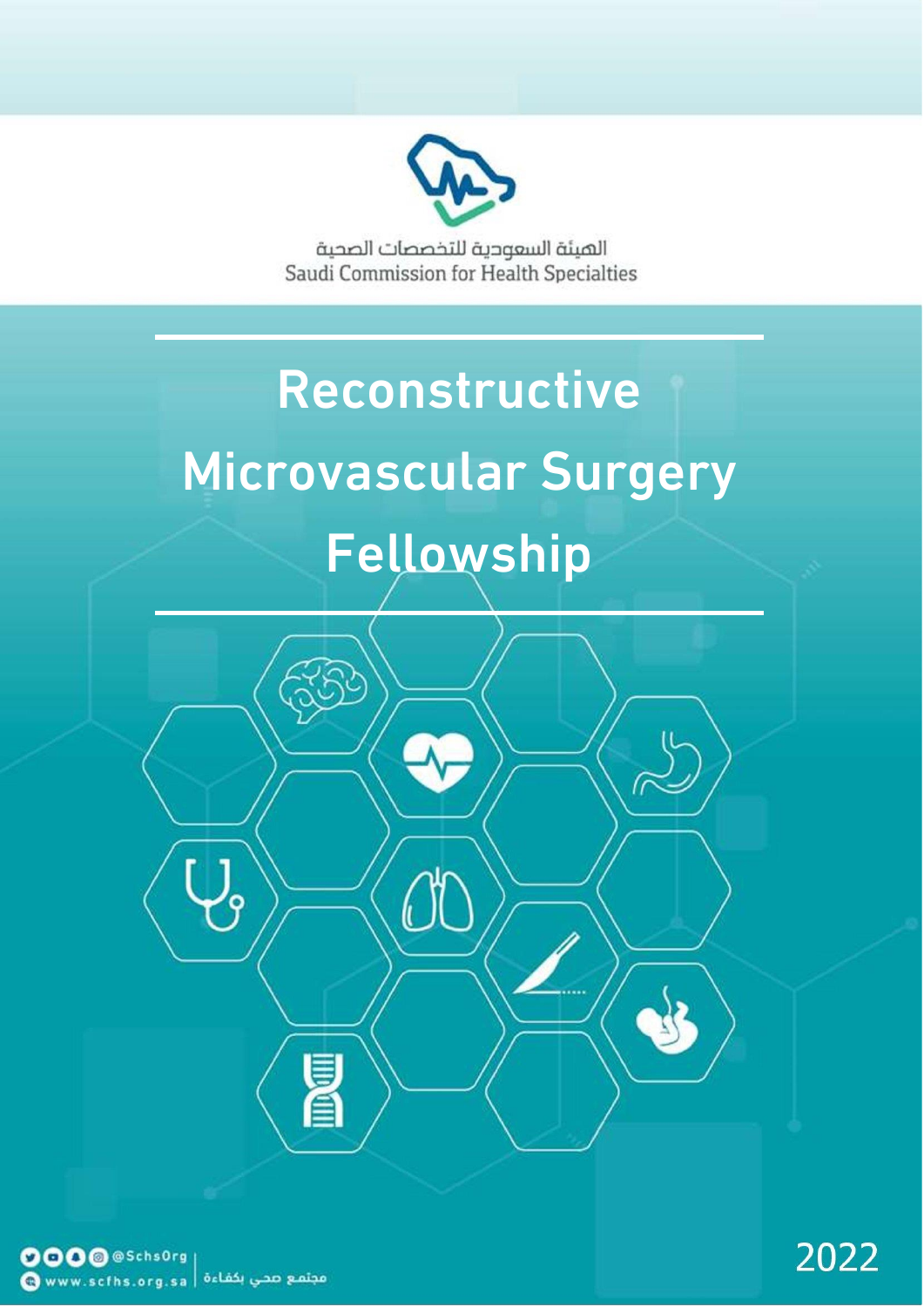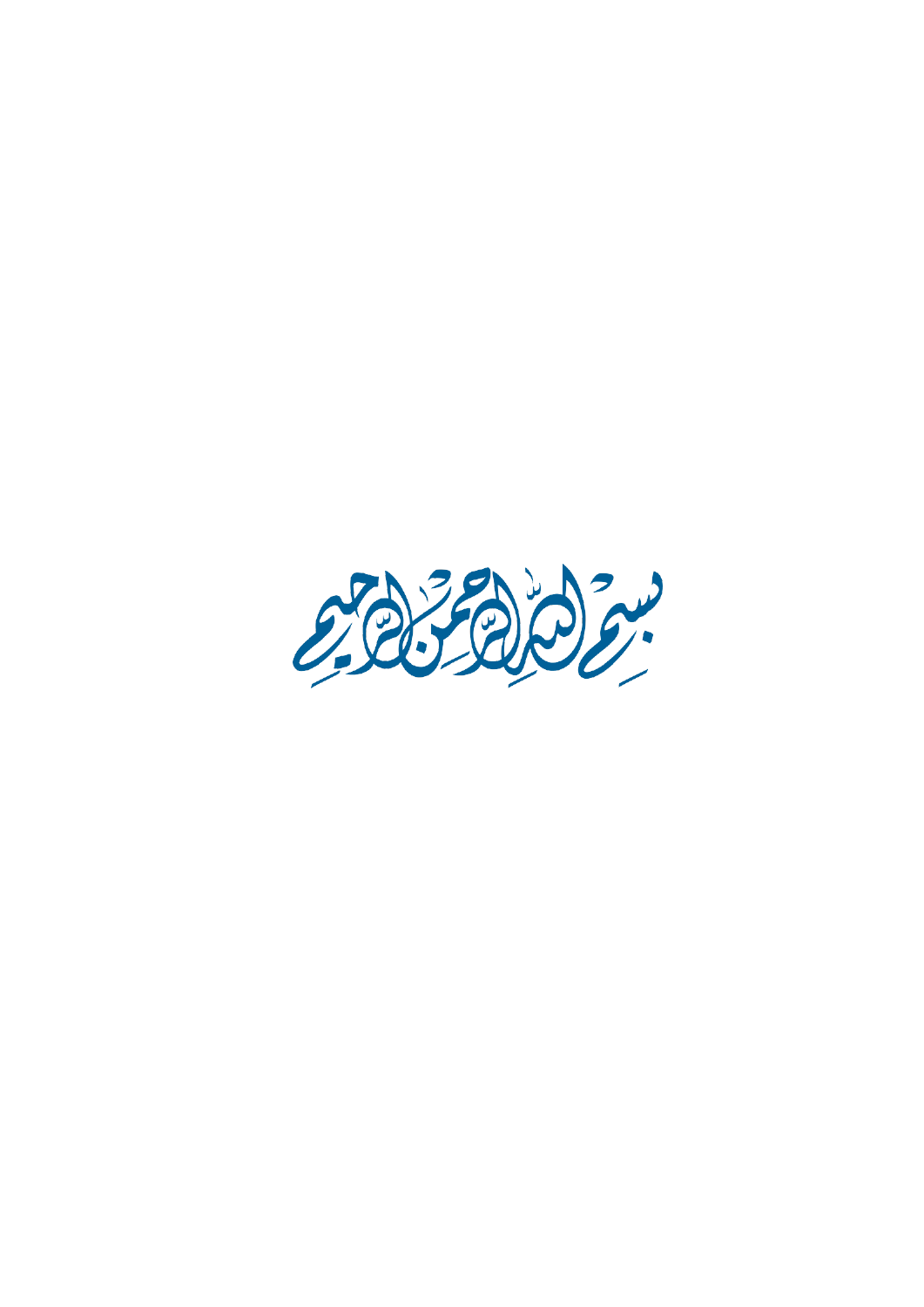## <span id="page-2-0"></span>PREFACE

- **The primary goal of this document is to enrich the training** experience of postgraduate trainees by outlining the learning objectives to become independent and competent future practitioners.
- This curriculum may contain sections outlining some training regulations; however, such regulations should be reviewed in the "General Bylaws" and "Executive Policies" published by the Saudi Commission for Health Specialties (SCFHS), which can be accessed online through the official SCFHS website. In the event of a discrepancy in regulation statements, the one stated in the most updated bylaws and executive policies should be applied.
- As this curriculum is subjected to periodic refinements, please refer to the electronic version posted online for the most updated edition at [www.scfhs.org.sa.](http://www.scfhs.org.sa/)

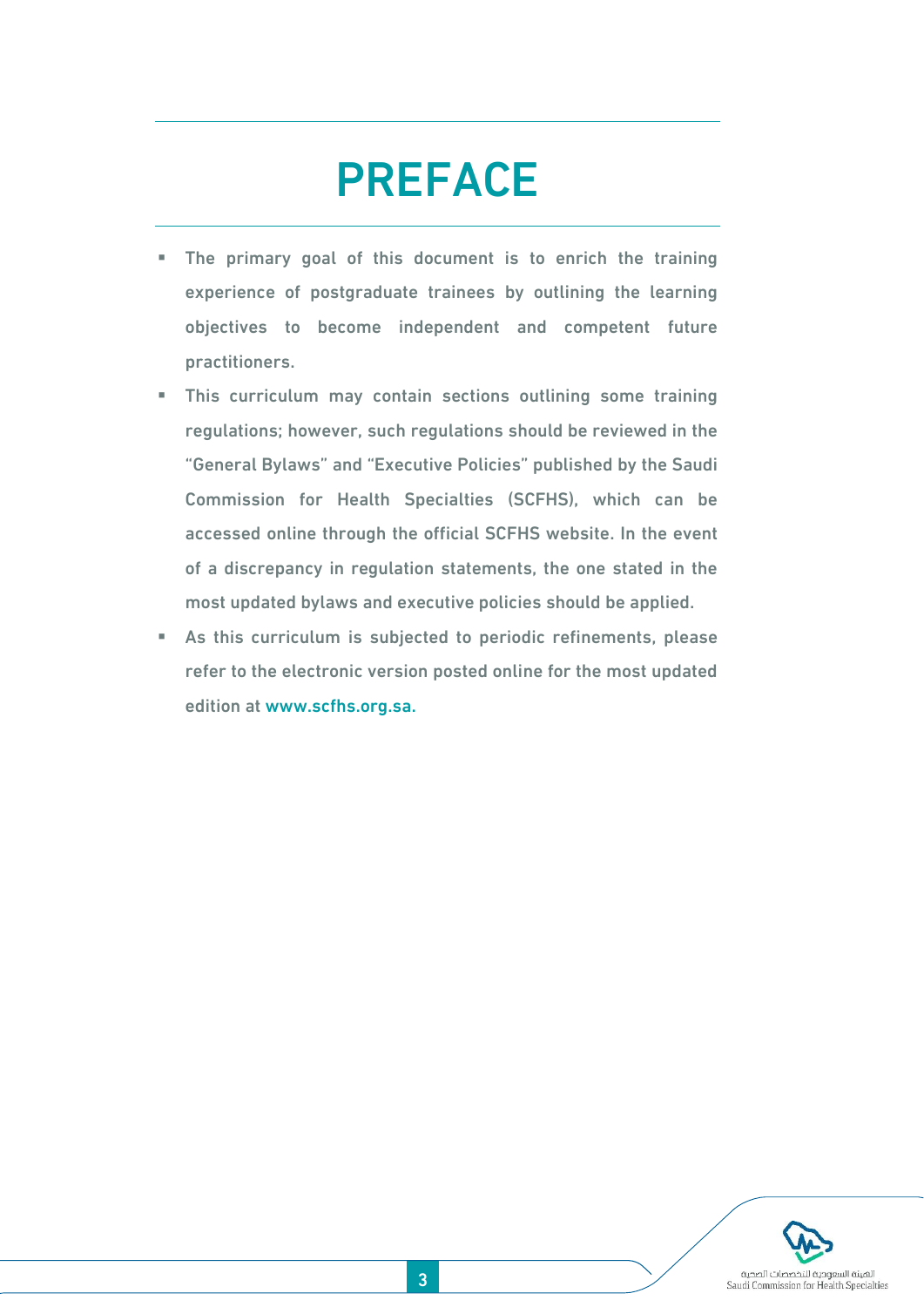## <span id="page-3-0"></span>I. CONTRIBUTORS

#### Curriculum Development Committee:

- Dr. Nedhal Abdullah Alqumber
- Dr. Bassam Alawirdhi
- Dr. Fahad Aljindan
- Dr. Fatema Alsubhi
- Dr. Feras M. Alshomer

#### Reviewed and approved by Scientific Committee Members:

- Dr. Nedhal Abdullah alqumber
- Dr. Bassam Alawirdhi
- Dr. Fahad Aljindan
- Dr. Fatema Alsubhi
- Dr. Feras M. Alshomer

#### Curriculum Review Committee Members:

- Dr. Mai Alajaji, Msc. MedEd, PhD
- Dr. Nouf Alrumaihi MBBS, Msc. MedEd., PMP

Approved by the Head of Curricula Review Committee:

• Dr. Ali AlYahya, MBBS, Msc. MedEd. FRCSC, FACS

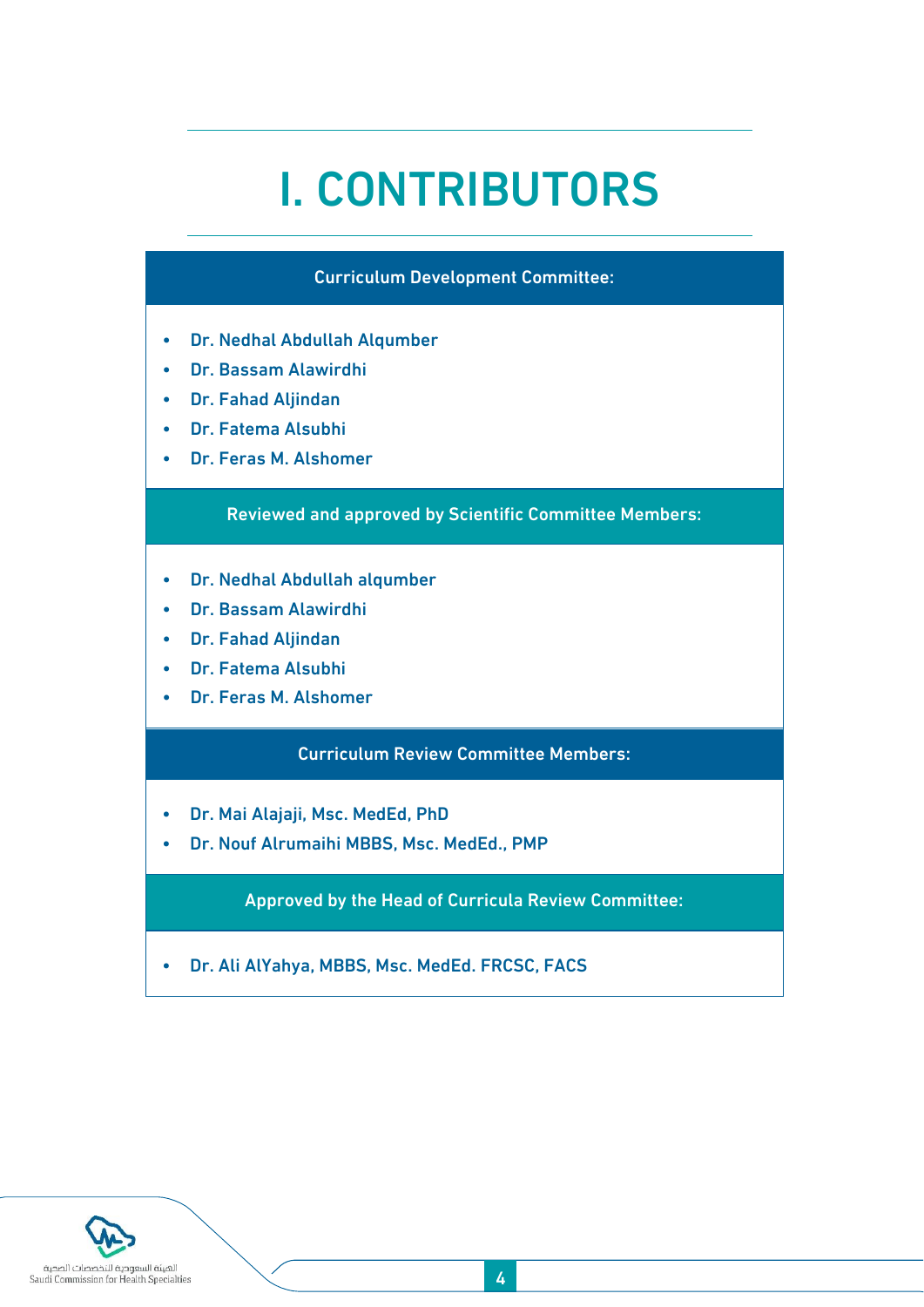# <span id="page-4-0"></span>II. COPYRIGHT STATEMENTS

All rights reserved. © 2021 Saudi Commission for Health Specialties (SCFHS). This material may not be reproduced, displayed, modified, distributed, or used in any other manner without prior written permission from the Saudi Commission for Health Specialties (SCFHS), Riyadh, Kingdom of Saudi Arabia. Any amendment to this document shall be endorsed by the Specialty Scientific Committee and approved by the Central Training Committee. This document shall be considered effective from the date the updated electronic version of this curriculum was published on the commission's website, unless a different implementation date has been mentioned.

Correspondence: Saudi Commission for Health Specialties

P.O. Box: 94656 Postal Code: 11614

Contact Center: 920019393

E-mail: [Curricula@scfhs.org.sa;](mailto:Curricula@scfhs.org.sa)

Website: [www.scfhs.org.sa](http://www.scfhs.org.sa/)

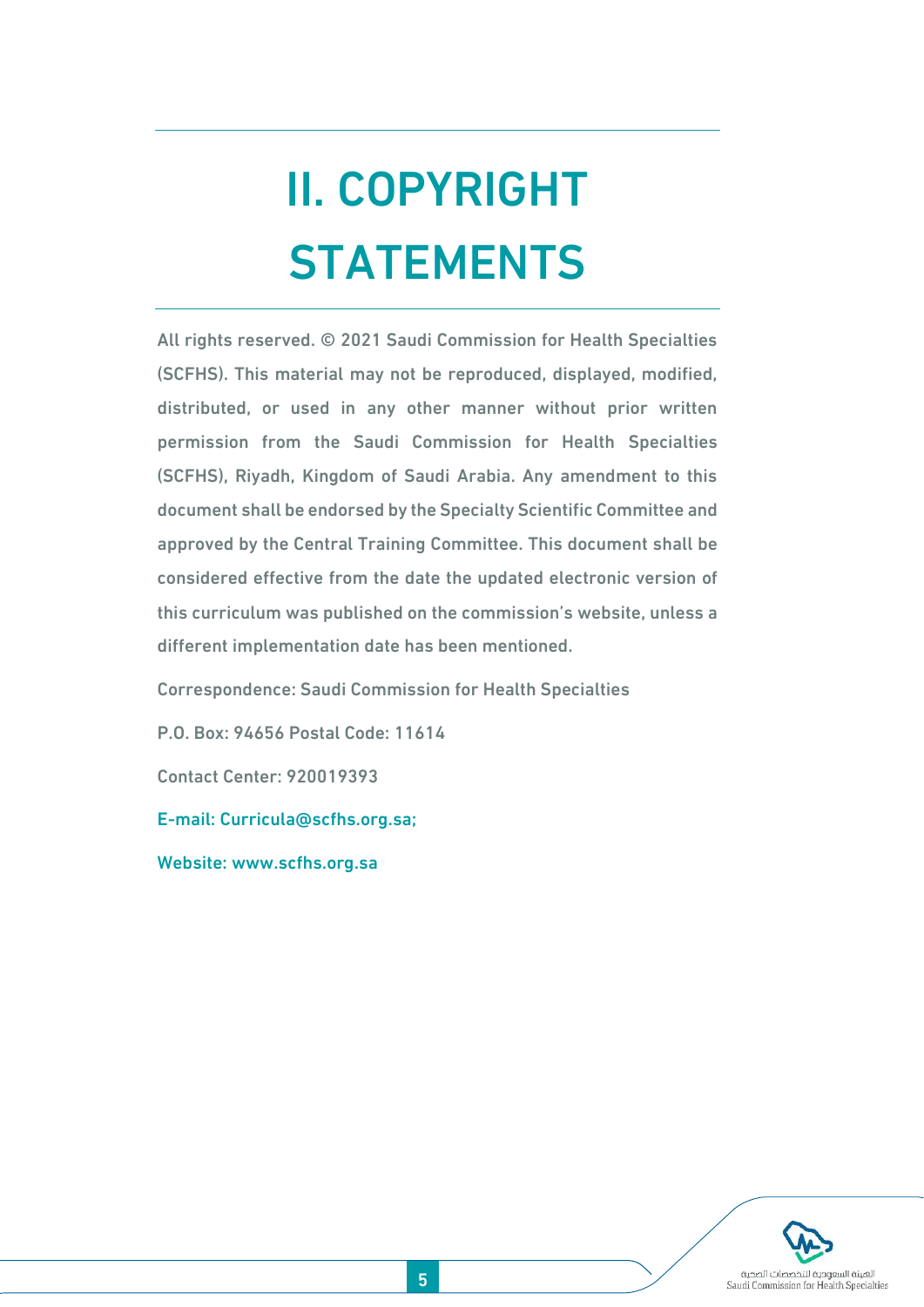## <span id="page-5-0"></span>III. FOREWORD

The Fellowship and Training Program of the Reconstructive and Microsurgery Fellowship curriculum development team acknowledges the valuable contributions and feedback from the scientific committee members in the development of this program. We extend special appreciation and gratitude to all of the members who have been pivotal in the completion of this booklet, especially the Curriculum Group, the Curriculum Specialists, and the Scientific Council. We also wish to acknowledge that the CanMEDS framework is a copyright of the Royal College of Physicians and Surgeons of Canada, and many of the descriptions' competencies have been acquired from their resources.

The Fellowship curriculum development team would like to express their sincere gratitude to the late Dr. Nedhal Alqumber for his valuable contribution in the development of the Fellowship curriculum and several initiatives related to the enhancement of the training process. His enthusiasm and motivation will never be forgotten. May his soul rest in peace.

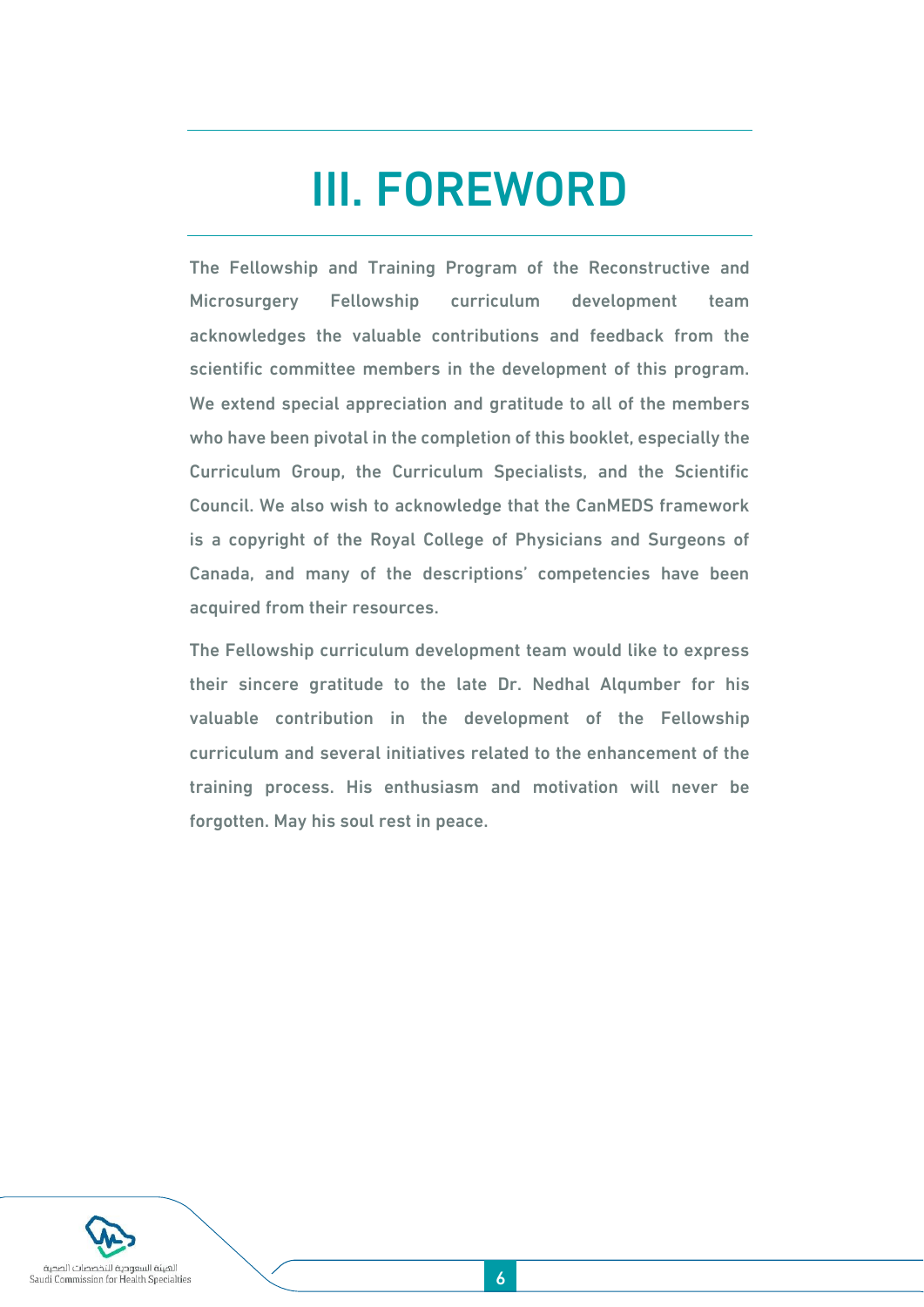## <span id="page-6-0"></span>IV. TABLE OF CONTENTS

| <b>PREFACE</b>                                          | $\overline{\mathbf{3}}$ |
|---------------------------------------------------------|-------------------------|
| <b>I. CONTRIBUTORS</b>                                  | 4                       |
| <b>II. COPYRIGHT STATEMENTS</b>                         | 5                       |
| <b>III. FOREWORD</b>                                    | 6                       |
| <b>IV. TABLE OF CONTENTS</b>                            | 7                       |
| <b>V. INTRODUCTION</b>                                  | 9                       |
| 1. Context of Practice                                  | 9                       |
| 2. Goal and Responsibility of Curriculum Implementation | 11                      |
| <b>VI. ABBREVIATIONS USED IN THIS DOCUMENT</b>          | 14                      |
| <b>VII. PROGRAM ENTRY REQUIREMENTS</b>                  | 16                      |
| <b>VIII. LEARNING AND COMPETENCIES</b>                  | 17                      |
| 1. Introduction to Learning Outcomes and Competency-    |                         |
| <b>Based Education</b>                                  | 17                      |
| 2. Program Durations                                    | 20                      |
| 3. Program Rotations                                    | 20                      |
| IX. CONTINUUM OF LEARNING                               | 25                      |
| <b>X. TEACHING METHODS</b>                              | 27                      |
| 1.1 Program-Specific Learning Activities                | 27                      |
| 1.2 Universal Topics                                    | 31                      |
| 1. Module 2 "cancer"                                    | 32                      |
| 2. Module 5 "Acute Care"                                | 32                      |

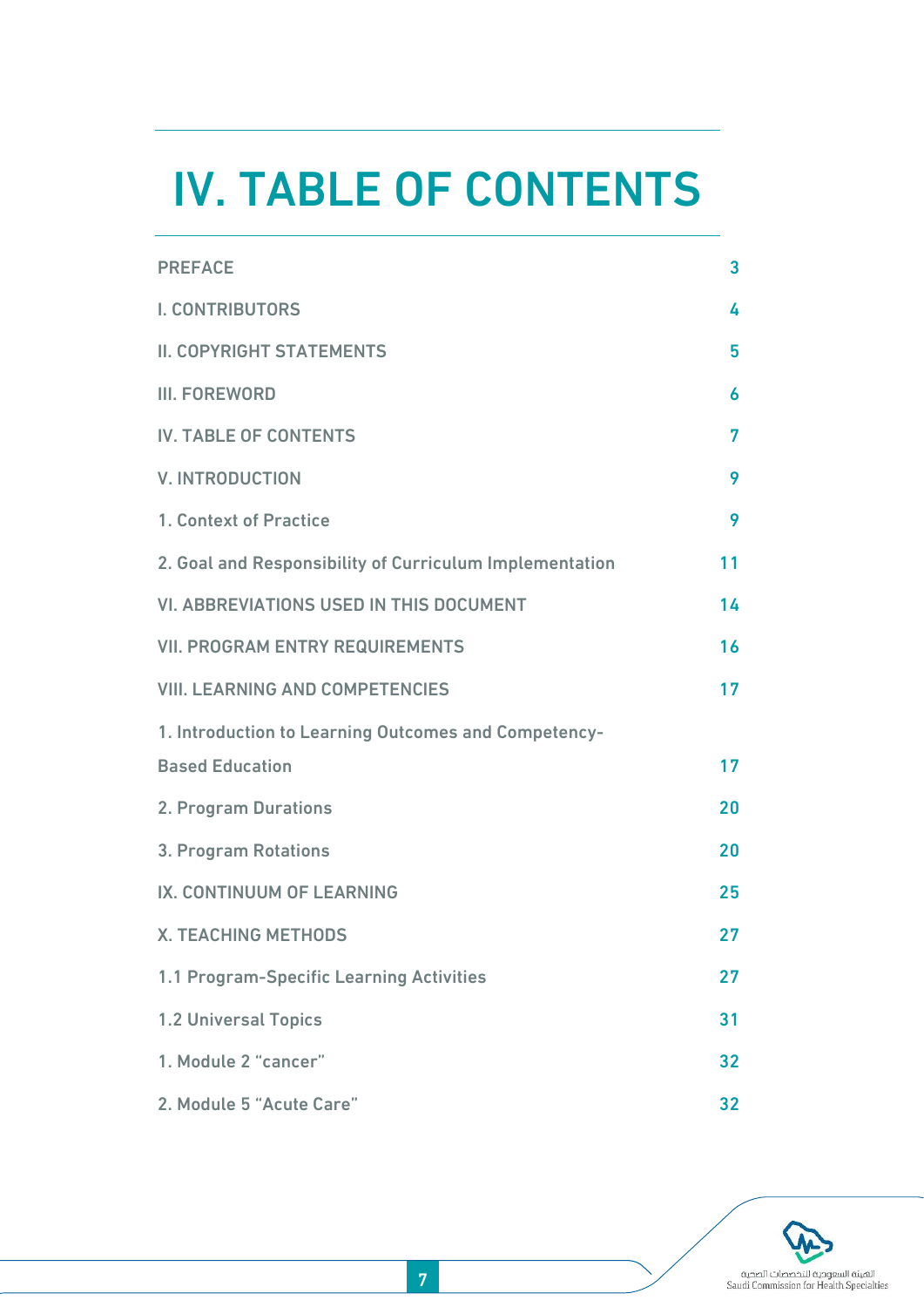| 3. Module 7 "Ethics and Healthcare"       | 33 |
|-------------------------------------------|----|
| <b>1.3 General Learning Opportunities</b> | 34 |
| XI. ASSESSMENT AND EVALUATION             | 36 |
| 1. Purpose of Assessment                  | 36 |
| 2. Formative Assessment                   | 37 |
| 3. Summative Assessment                   | 45 |
| XII. PROGRAM AND COURSE EVALUATION        | 53 |
| XIII. POLICIES AND PROCEDURES             | 54 |
| <b>XIV. APPENDICES</b>                    | 55 |
| Appendix-C                                | 55 |
| Appendix-D                                | 56 |
| Appendix-E                                | 60 |
| Appendix-G                                | 62 |
| Appendix-I                                | 63 |
| Appendix-J                                | 66 |
| Appendix-K                                | 67 |

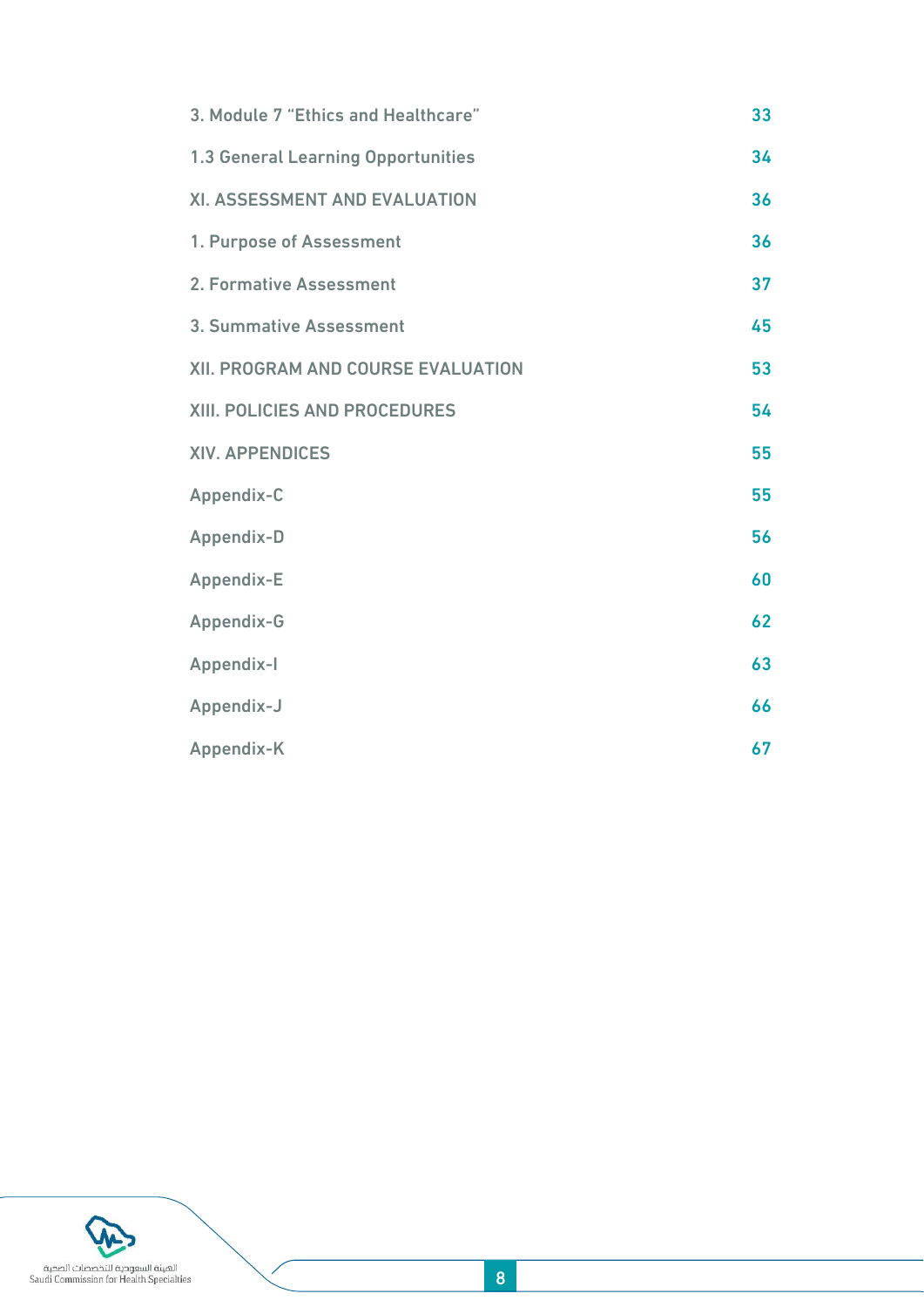## <span id="page-8-0"></span>V. INTRODUCTION

## <span id="page-8-1"></span>1. Context of Practice

Reconstruction and microsurgery are surgical subspecialties that deal with various congenital or acquired problems. These problems can be traumatic or neoplastic in origin, may affect any part of the body, and require a microsurgical procedure performed with the aim of advanced delicate, micro-instruments, micro sutures, and operating microscopes.

The main goal of this specialty is to restore lost function and aesthetic appearance. In this context, the microsurgeon is involved in a range of conditions, from simple digital nerve repair to complex functional free muscle transfer.

Plastic surgery as a specialty has a close relationship with the reconstructive and microsurgery specialties. Since the days of its early investigation to the current wide adoption of the many techniques, plastic surgery specialists are required to have high exposure and the necessary skills to deal with a variety of cases. Scientific publications in the field of reconstructive surgery and microsurgery also have a deep root in plastic surgery. A study that investigated such achievement from 1990 to 2015 showed an incremental peak in published articles related to reconstructive and microsurgery specialties. 1

Analyzing the different variables and clinical conditions that the reconstructive microsurgeon can deal with will lead to the discussion of differences in disease incidence and its implication that the reconstructive surgeon can be part of the multidisciplinary team

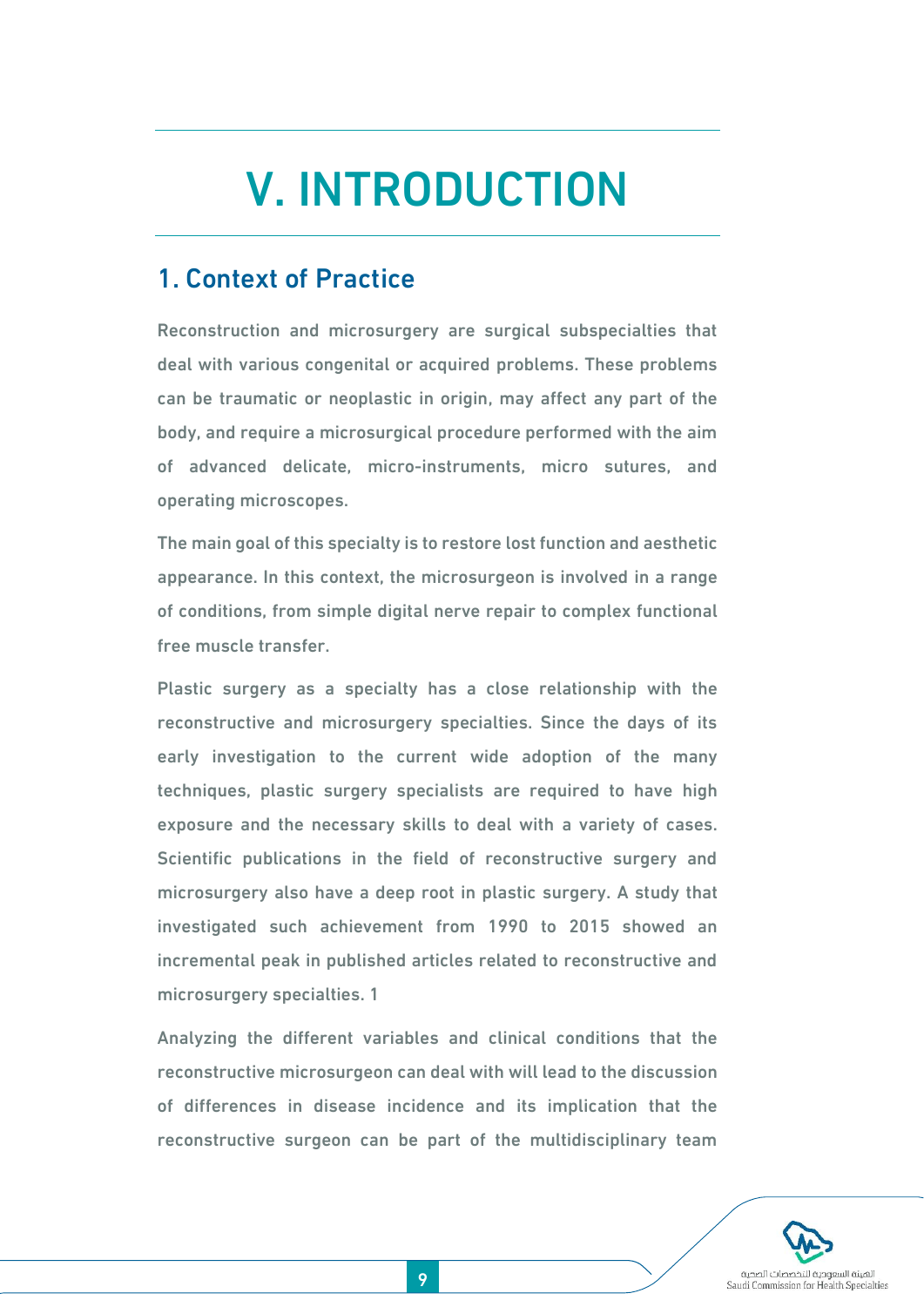involved in the management plan. For example, the incidence of cancer in Saudi Arabia accounts for approximately 800 new cases per million population per year; this is compared to other contourites, such as the United States (approximately 4000) and Kuwait (approximately 400). 2 Reconstructive microsurgeons are also heavily involved in trauma cases. A true example of this a burden is shown by the World Health Organization (WHO) findings that in 2015, the estimated number of road traffic fatalities in Saudi Arabia was 27.4 per 100,000 population, as compared to other countries like the US and Australia, with fatality rates between 2.9 and 10.6 per 100,000 people. 3

When analyzing the different international trends related to Fellowship training programs across nations, it was estimated that there are 42 reconstructive and microsurgery Fellowship training programs in the US, which serve approximately 328 million people. In Australia, there are eight training programs per 23 million people; in Canada, there are ten training programs serving approximately 38 million people; and in the UK, there are six training programs serving approximately 66 million people. 1

Taken together, it is clear that global and specific national demands for such specialties are increasing, especially with a population count of 34.27 million Saudi citizens, which is estimated to reach approximately 40 million by 2026. 4

The scope of microsurgery is broad, and its practice requires a delicate set of skills that are essential to treat and manage different pathologies. The microsurgeon's microsurgery skills might be applied to different areas of the body, such as the head and neck, trunk, breast, hand, foot, and extremities. It also considers functional and cosmetic aspects. This is usually delivered as a multidisciplinary team, which may include orthopedic surgeons, onco-surgeons,

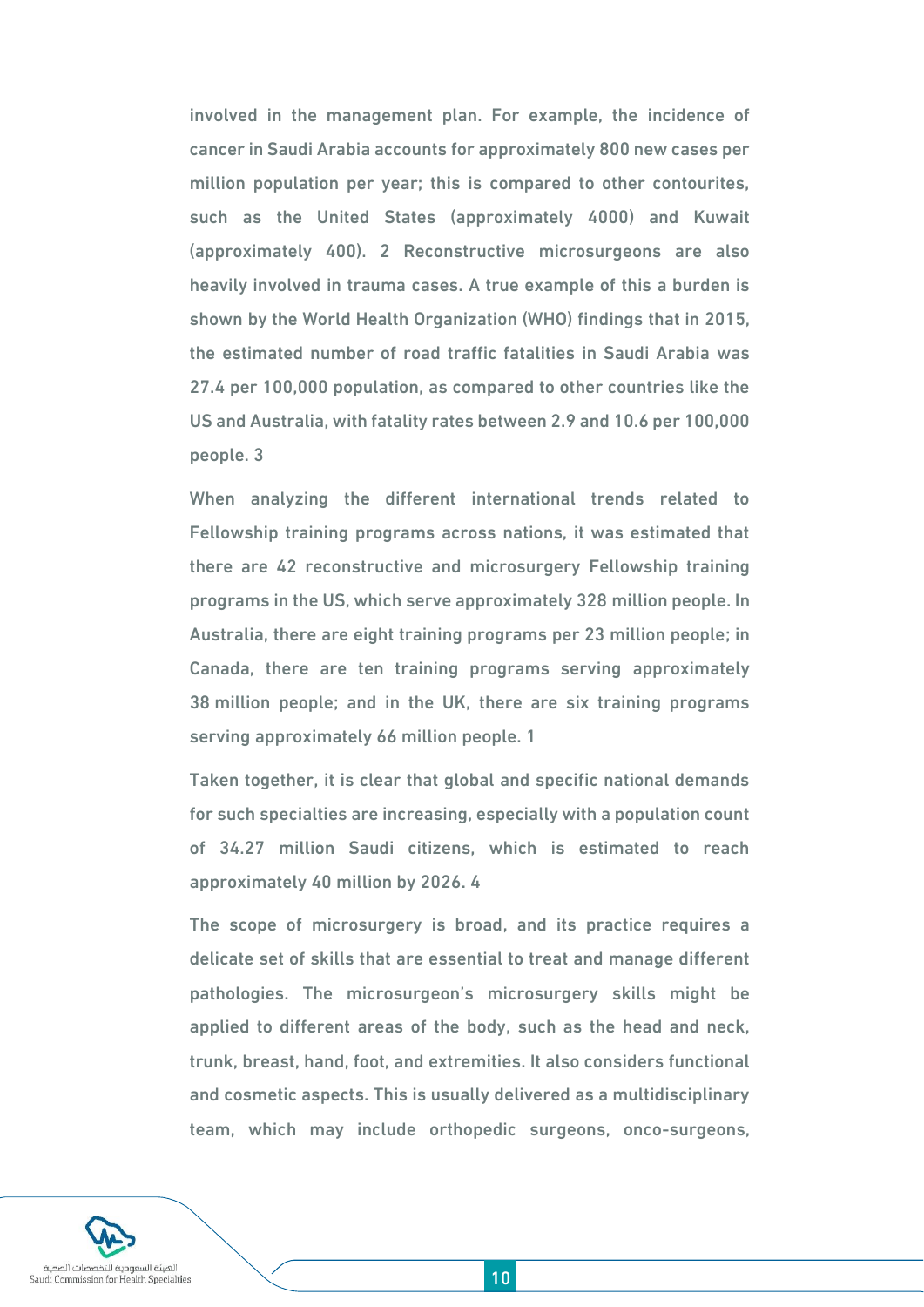radiation oncologists, medical oncologists, radiologists, pediatric surgeons, rheumatologists, anesthetists, and physiotherapists. Surgical intervention, if delivered in a timely fashion, with complex reconstruction taking place at an appropriate time, has the best outcome. This is true for major traumatic injuries, patients with cancer (including head and neck cancer, breast cancer, skin cancer, and patients with musculoskeletal sarcoma), and patients with peripheral nerve injury.

## <span id="page-10-0"></span>2. Goal and Responsibility of Curriculum Implementation

The reconstructive and microsurgical Fellowship training program is committed to a process that provides the fundamental concepts, principles, knowledge, and advanced surgical skills in reconstructive microsurgery that prepare the Fellow to be a professional and safe surgeon in this challenging specialty. Fellows will be exposed to the entire spectrum of patient ages from pediatric to elderly patients, a high volume of operative procedures, and academic, teaching, and research activities.

The curriculum allows the Fellow to be involved in all of the cases that the faculty perform, so he/she will get the opportunity to be exposed and learn a variety of methods and operative techniques in the management of general, traumatic, peripheral nerve, and oncoplastic reconstructive procedures.

Fellows are treated as colleagues, encouraged to develop excellence in patient care, are part of the decision-making process in the management of all patients, and are held accountable for their personal professional development. Fellows are also encouraged to expand the ever-broadening horizons of cutting-edge technology.

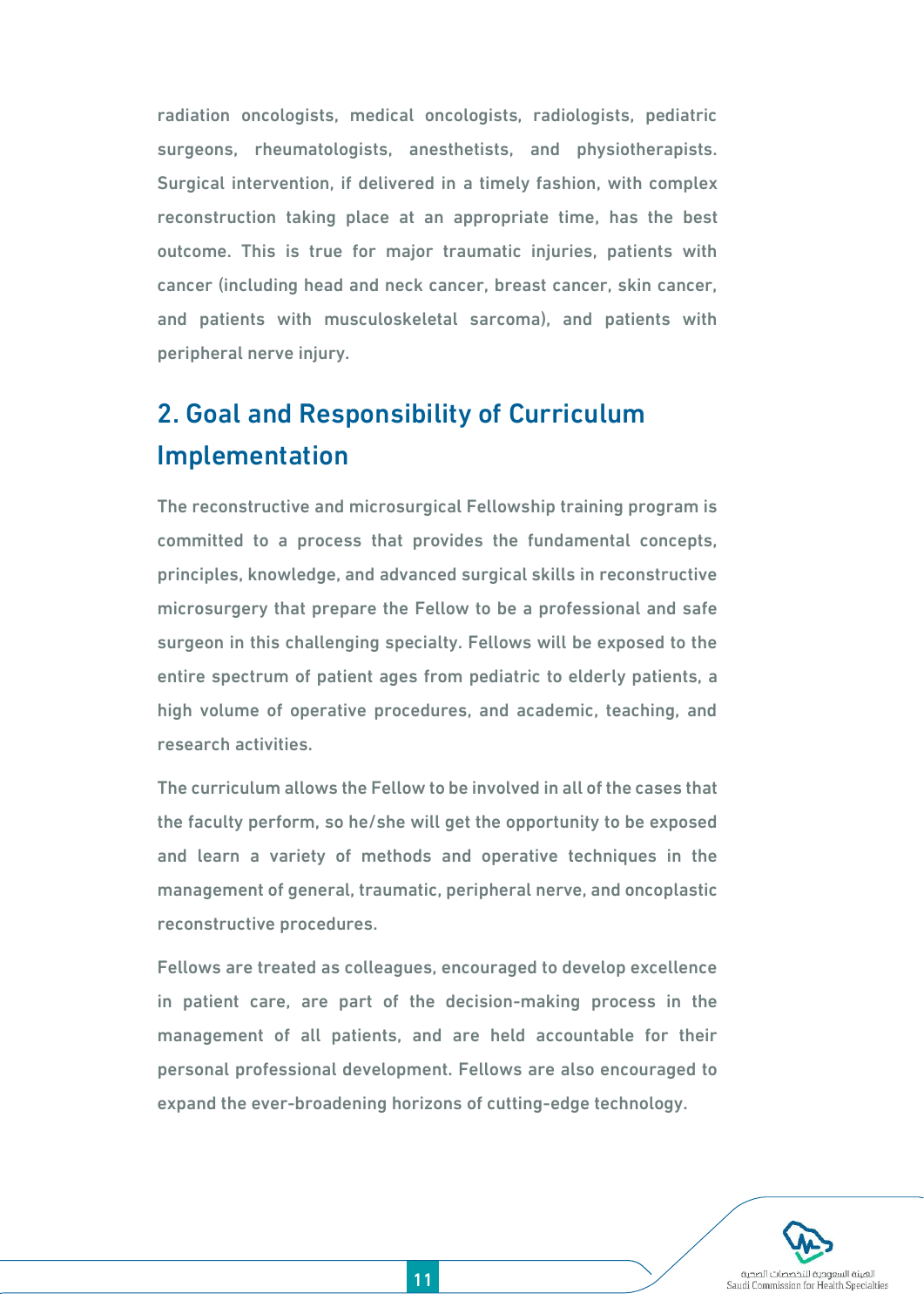### The goals of the Reconstructive & Microsurgery Fellowship are as follows:

- o Prepare surgeons for a role in reconstructive and microsurgery as a clinical and academic surgeon by focusing on different theoretical and clinical activities in the following areas:
	- Anatomy of the entire body, with an emphasis on head and neck, trunk, breast, hand, foot, extremities, vascular system, nerve plexus, and peripheral nerves
	- Muscle, nerve, and joints physiology
	- Blood perfusion pattern and bone healing and metabolism
	- Detailed operative skills, including basic and advanced microsurgical techniques
	- Dedicated lab training course in microsurgery on laboratory animals
	- Rehabilitation and post-operative care
- o Grant Fellows will acquire an in-depth comprehensive up-to-date knowledge and advanced surgical skills in the field of reconstructive microsurgery, and develop an understanding of all surgical and medical management of the general, traumatic, oncoplastic, lymphedema, and peripheral nerve cases that require microsurgical procedures.
- o Grant Fellows will learn to be competent, safe, compassionate, and professional surgeons in practice, and to perform the practice of reconstructive surgery in an ethical manner. Additionally, Fellows will develop skills for continuing this field.
- $\circ$  To optimally prepare surgeons-in-training, it will be ensured that the Fellow can confidently manage all pathological, congenital, acquired, or traumatic conditions afflicting any part of the body (i.e., head and neck, trunk, breast, extremities, lymphatic, and peripheral nerve disorders).

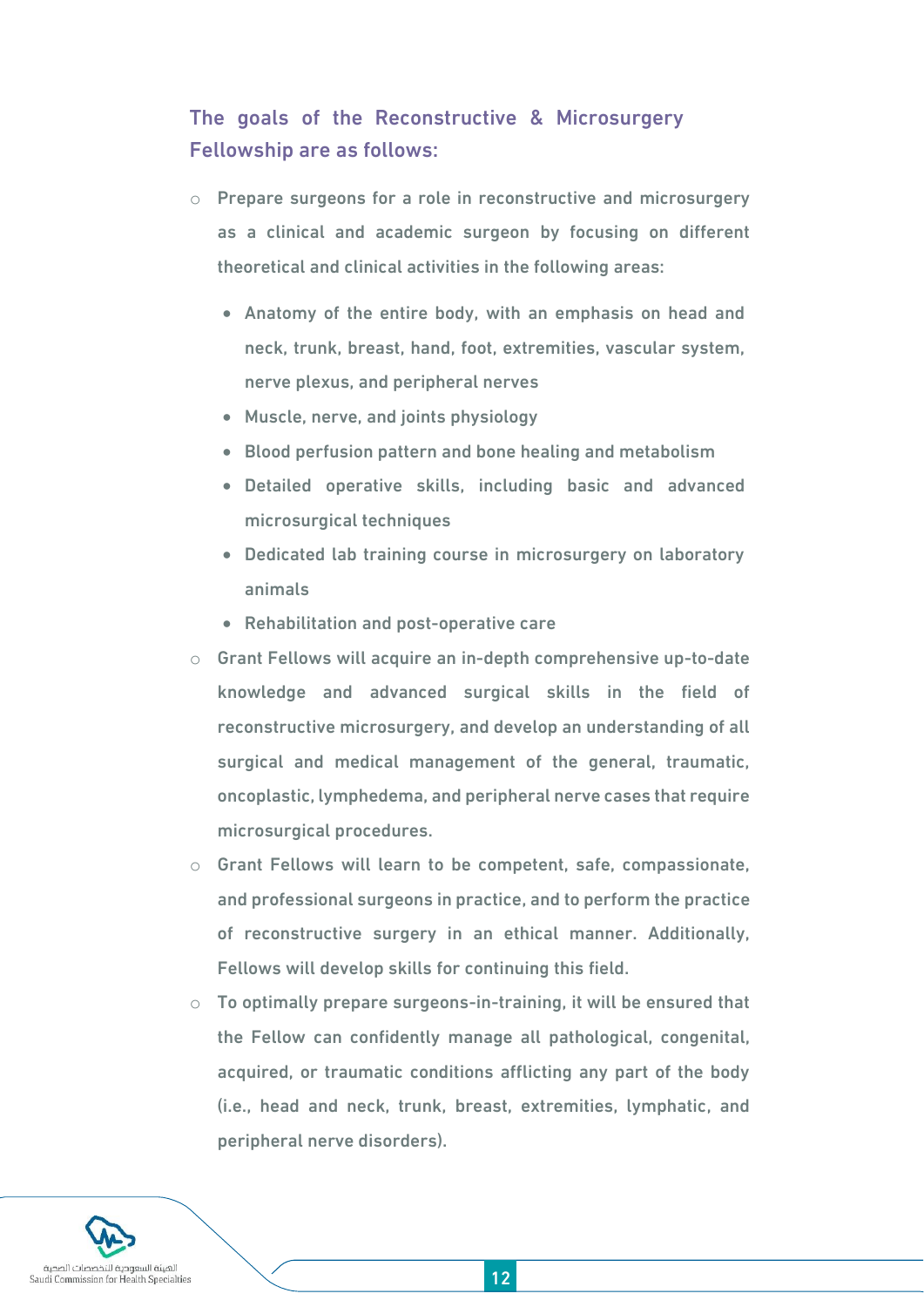o The Fellows will be motivated and inspired to give back to the community and specialty through active participation in different scientific research and other teaching roles.

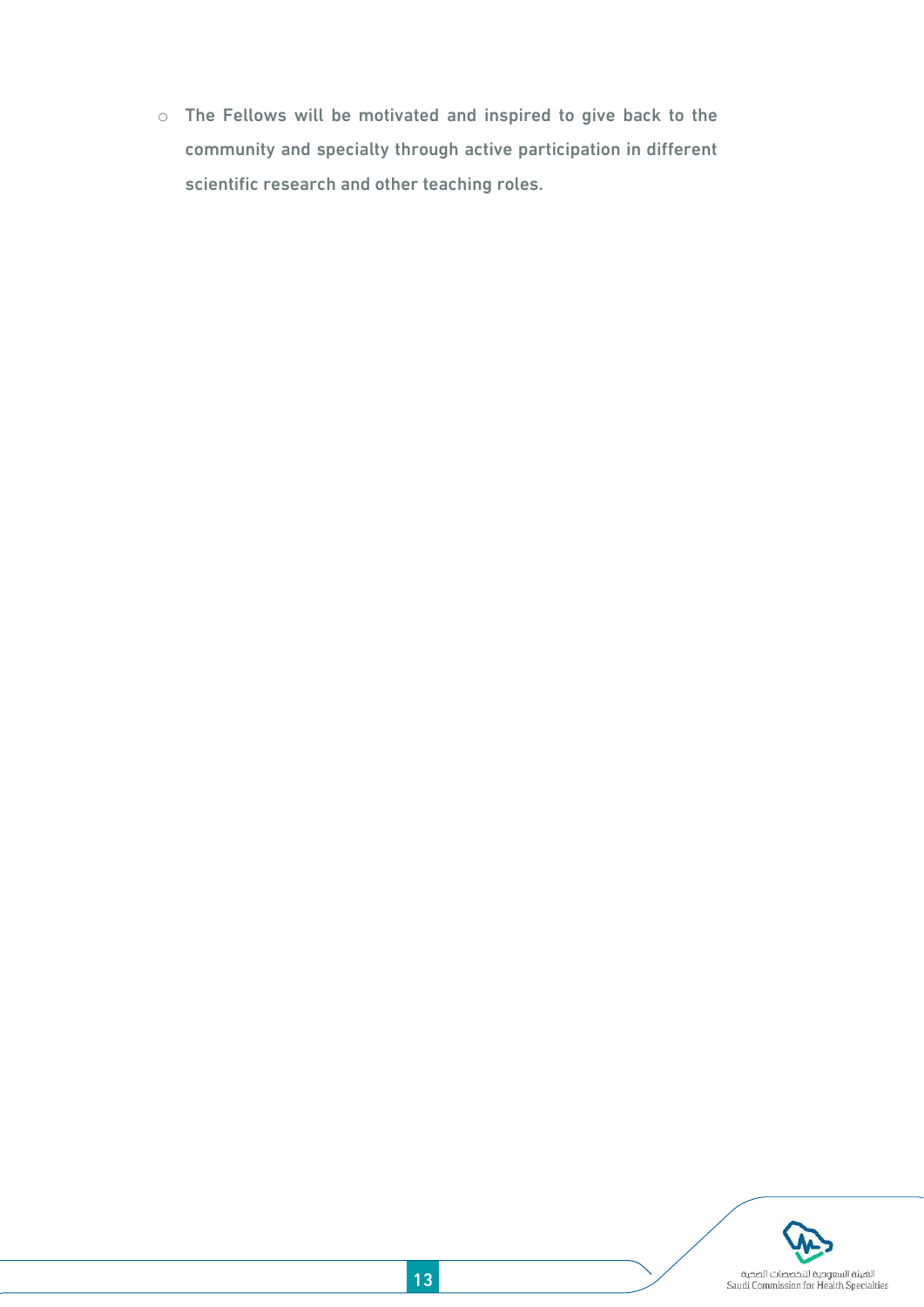# <span id="page-13-0"></span>VI. ABBREVIATIONS USED IN THIS DOCUMENT

Try to limit the use of abbreviations to the recognized ones, for example:

| <b>Abbreviation</b> | <b>Description</b>                                    |
|---------------------|-------------------------------------------------------|
| <b>SCFHS</b>        | <b>Saudi Commission for Health Specialties</b>        |
| F(1)                | (First) year of Fellowship                            |
| F(2)                | (Second) year of Fellowship                           |
| <b>PT</b>           | <b>Progress test</b>                                  |
| <b>OSCE</b>         | Objective structured clinical examination             |
| <b>OSPE</b>         | Objective structured practical examination            |
| Mini-CEX            | <b>Mini-Clinical Experience report</b>                |
| <b>DOPS</b>         | <b>Direct Observation of Procedural Skills report</b> |
| <b>CBD</b>          | <b>Case-Based Discussion report</b>                   |
| <b>CBE</b>          | <b>Competency-based education</b>                     |
| <b>ITER</b>         | In-training evaluation report                         |
| <b>COT</b>          | <b>Consultation observation tool</b>                  |
| <b>CBE</b>          | <b>Competency-based education</b>                     |
| <b>MBBS</b>         | <b>Bachelor of Medicine and Surgery</b>               |

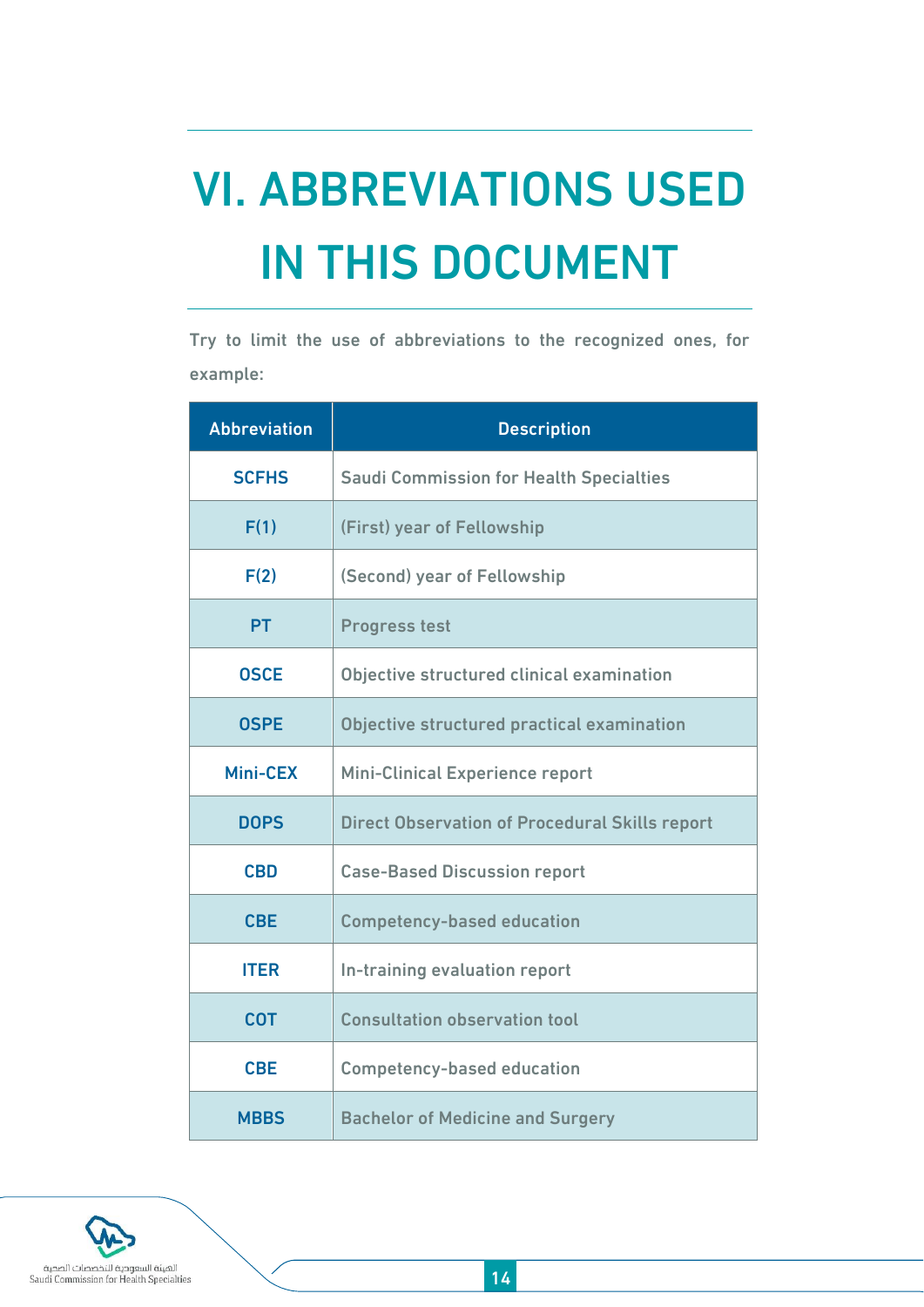| <b>Abbreviation</b> | <b>Description</b>                             |  |
|---------------------|------------------------------------------------|--|
| <b>LVA</b>          | Lymphaticovenous anastomosis                   |  |
| <b>VLNT</b>         | Vascularized lymph node transfer               |  |
| <b>ALT</b>          | <b>Anterolateral thigh</b>                     |  |
| <b>PAP</b>          | Profunda artery perforator                     |  |
| <b>RFF</b>          | <b>Radial forearm</b>                          |  |
| <b>SCIP</b>         | Superficial circumflex iliac artery perforator |  |
| <b>DIEP</b>         | Deep inferior epigastric perforators           |  |
| <b>TRAM</b>         | <b>Transverse rectus abdominis</b>             |  |
| <b>TBL</b>          | <b>Team-based learning</b>                     |  |
| <b>OR</b>           | <b>Operating theater</b>                       |  |
| <b>OPD</b>          | <b>Outpatient department</b>                   |  |
| <b>CPD</b>          | <b>Continuous professional development</b>     |  |
| M&M                 | <b>Morbidity and mortality</b>                 |  |

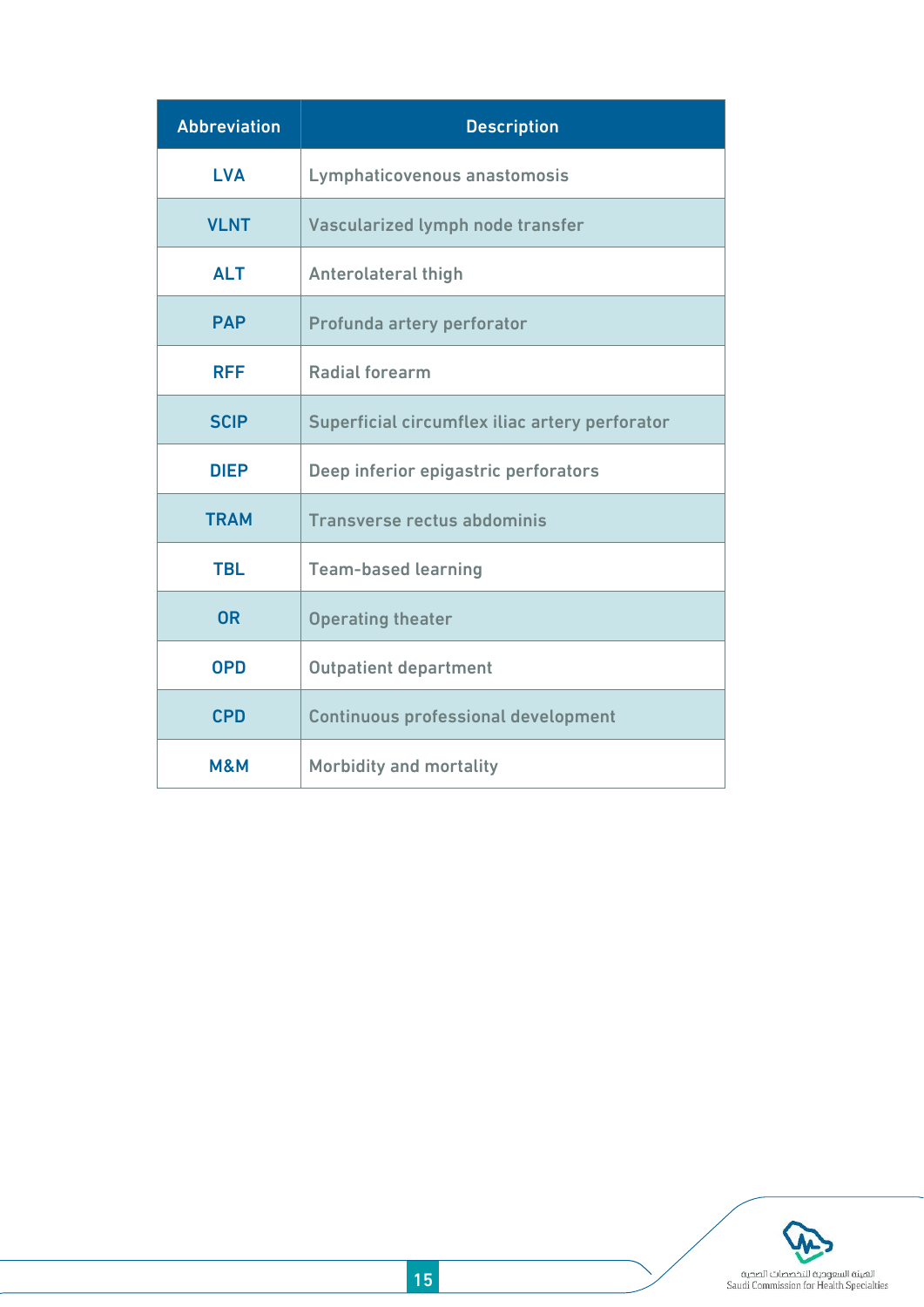# <span id="page-15-0"></span>VII. PROGRAM ENTRY REQUIREMENTS

- Applications for the microsurgery Fellowship will be accepted from the 1st January each year, for the Fellowship beginning on the 1st of October of the same academic year.
- Please submit the following information and documents:
	- o Completed Fellowship application
	- o Curriculum vitae
	- o Plastic Surgery Board certificate
	- o MBBS and internship certificate
	- o Medical school transcript
	- o Personal statement
	- o Three letters of recommendation, including one from the training program director
	- o Academic activity (speaker certificate, research publication)
	- o Malpractice insurance
	- o Three recent photographs
	- o Professional registration in the SCFHS
- The Fellow must submit a completed Fellowship Application form to SCHS.
- Applicants will be interviewed by a committee for the selection purpose of future Fellows.

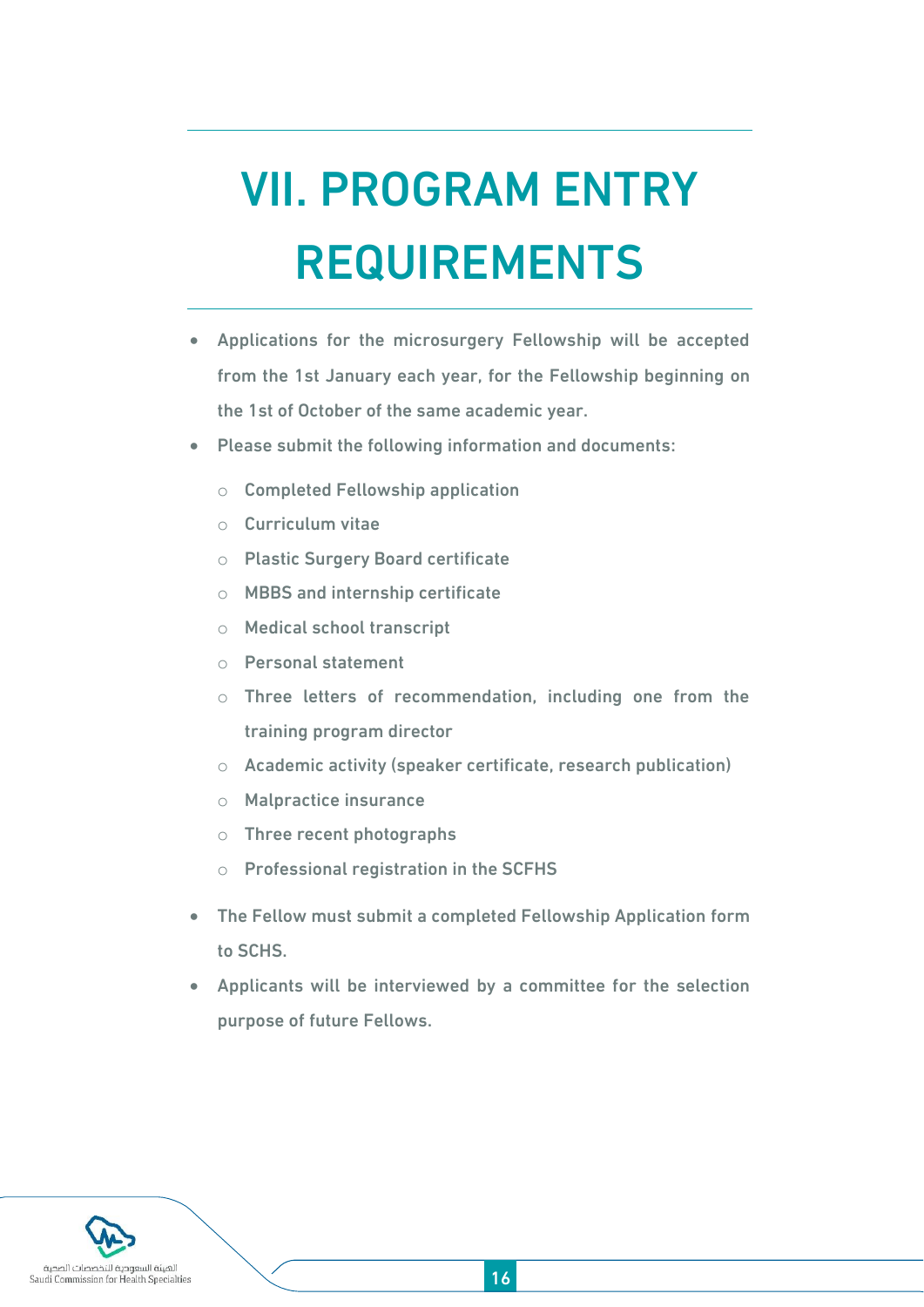# <span id="page-16-0"></span>VIII. LEARNING AND COMPETENCIES

## <span id="page-16-1"></span>1. Introduction to Learning Outcomes and Competency-Based Education

Training should be guided by well-defined "learning objectives" that are driven by targeted "learning outcomes" of a particular program to serve specific specialty needs. Learning outcomes are supposed to reflect the professional "competencies" and tasks that are aimed to be "entrusted" by trainees upon graduation. This will ensure that graduates meet the expected demands of the healthcare system and patient care in relation to their particular specialty. Competencybased education (CBE) is an approach of "adult-learning" that is based on achieving pre-defined, fine-grained, and well-paced learning objectives, which are driven from complex professional competencies.

Professional competencies related to healthcare are usually complex and contain a mixture of multiple learning domains (knowledge, skills, and attitude). CBE is expected to change the traditional way of postgraduate education. For instance, the time of training, though a precious resource, should not be viewed as a proxy for competence (e.g., the time of rotation in certain hospital areas is not the primary marker of competence achievement). Furthermore, CBE emphasizes the critical role of informed judgment of learners' competency progress, which is based on a staged and formative assessment that is driven by multiple workplace-based observations. Several CBE

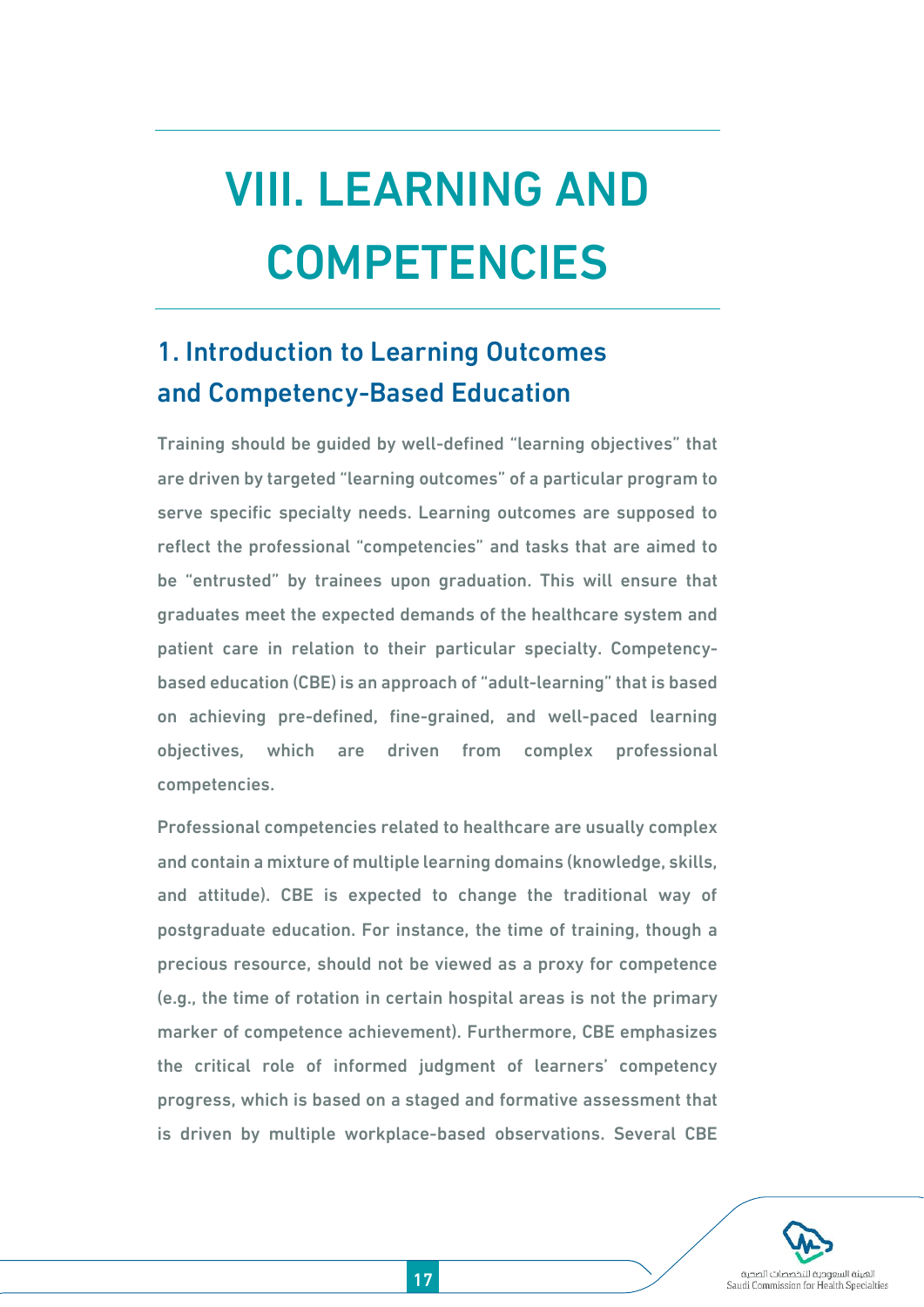models have been developed for postgraduate education in healthcare (e.g., CanMEDs by the Royal College of Physicians and Surgeon of Canada (RCPSC), the CBME-Competency model by the Accreditation Council for Graduate Medical Education (ACGME), tomorrow's doctor in the UK, and multiple others). The following are concepts that enhance the implementation of CBE in this curriculum:

- Medical Expert: As medical experts, physicians integrate all of the CanMEDS roles, applying medical knowledge, clinical skills, and professional values in their provision of high-quality and safe patient-centered care. A medical expert is the central physician in the CanMEDS framework and defines the physician's clinical scope of practice.
- Communicator: Physicians form relationships with patients and their families, which facilitate the gathering and sharing of essential information for effective health care.
- Collaborator: Physicians work effectively with other healthcare professionals to provide safe, high-quality, patient-centered care.
- Leader: Physicians engage with others to contribute to a vision of a high-quality healthcare system and take responsibility for the delivery of excellent patient care through their activities as clinicians, administrators, scholars, and teachers.
- Health Advocate: Physicians contribute their expertise and influence as they work with communities or patient populations to improve their health. Physicians work with those they serve to determine and understand their needs, speak on behalf of others when required, and support the mobilization of resources to effect change.
- Scholar: Physicians demonstrate a lifelong commitment to excellence in practice through continuous learning and by

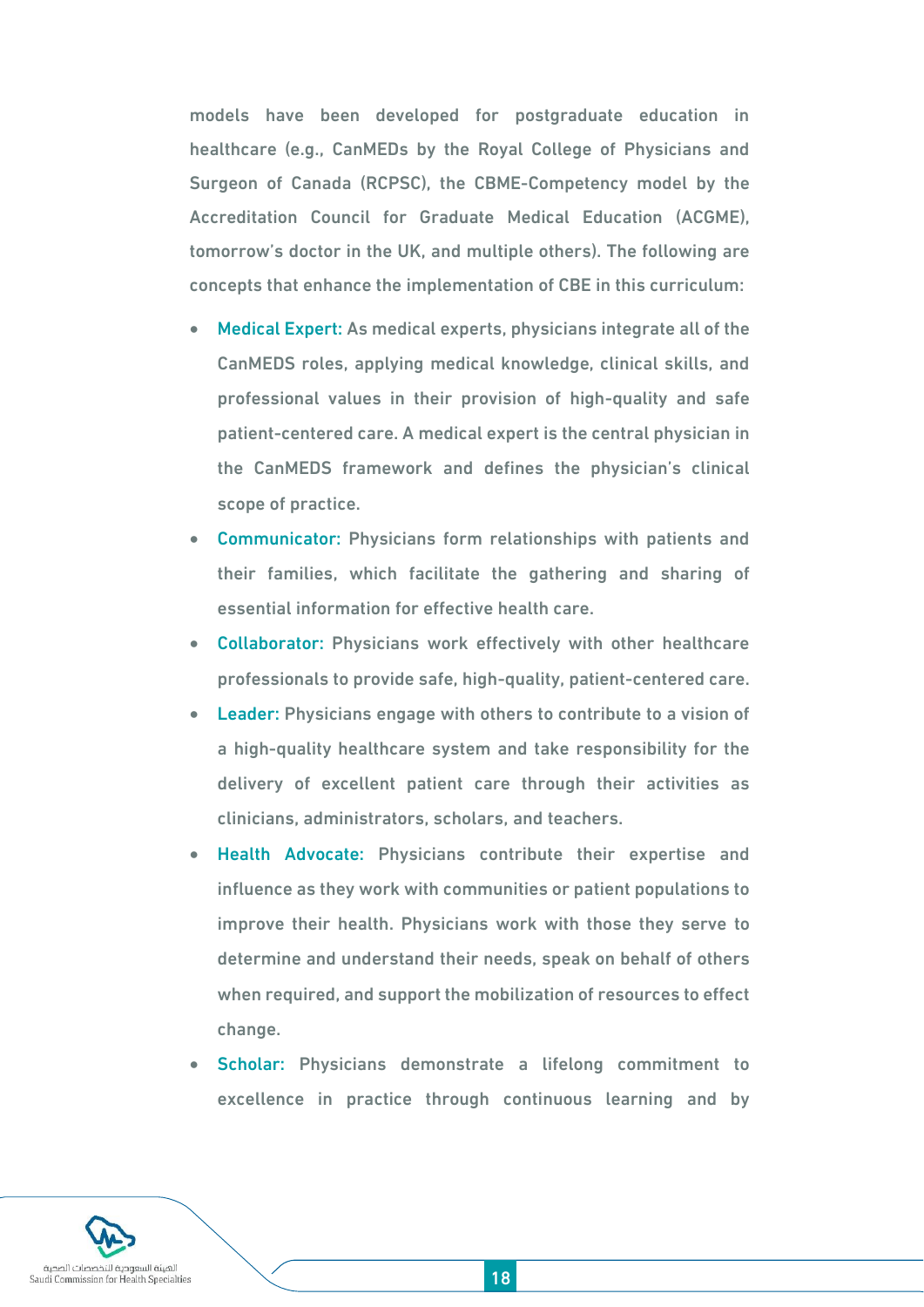teaching others, evaluating evidence, and contributing to scholarships.

- Professional: Physicians are committed to the health and wellbeing of individual patients and society through ethical practice, high personal standards of behavior, accountability to the profession and society, physician-led regulation, and maintenance of personal health.
- Competency: Competency is a cognitive construct that assesses the potential to perform efficiently in a given situation based on the standard of the profession. Professional roles (e.g., experts, advocates, communicators, leaders, scholars, collaborators, and professionals) are used to define competency to make it mendable for learning and assessment.
- Milestones: Milestones are stages of the developmental journey throughout the competency continuum. Trainees, throughout their learning journey from junior and throughout senior levels, will be assisted in transforming from being (novice/supervised) to (master/unsupervised) practitioners. This should not undermine the role of supervisory/regulatory bodies in the malpractice of independent practitioners. Milestones are expected to enhance the learning process by pacing training/assessment to match the developmental level of trainees (junior vs. senior).
- Learning-Domains: Whenever possible, efforts should be directed to annotate the learning outcomes with the corresponding domain (K: Knowledge, S: Skills, and A: Attitude). More than one annotation is possible for a given learning outcome.
- Content-area Categorization: It is advisable to categorize learning outcomes in broad content areas related to the practice of profession. For example, diagnostic versus therapeutic, simple versus complex, and urgent versus chronic.

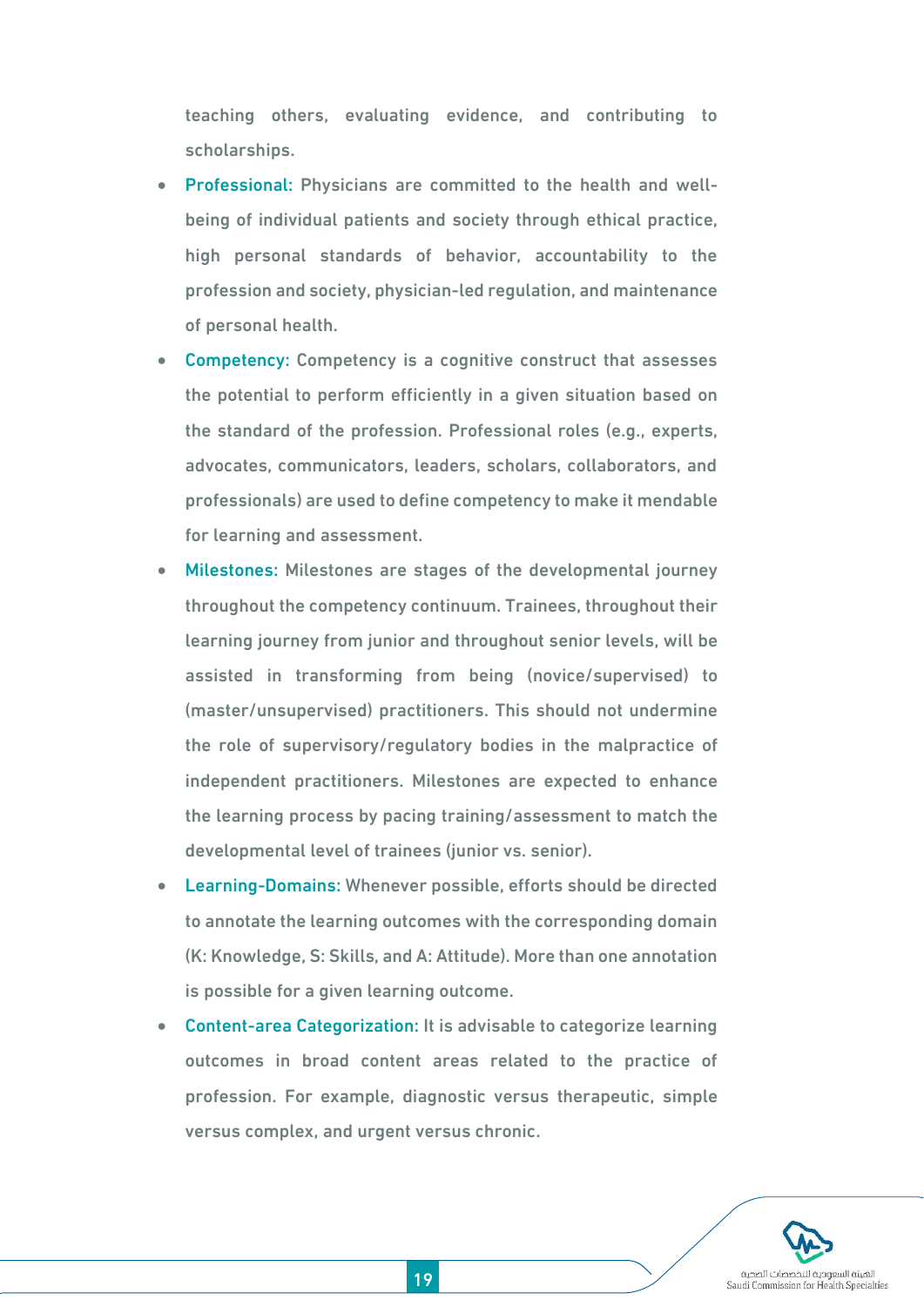Trainees are expected to progress from the novice to the mastery level in a certain set of professional competencies. SCFHS endorsed CanMEDs to articulate professional competencies. This curriculum applies the principles of competency-based medical education. CanMEDs represents a globally accepted framework that outlines competency roles. The CanMEDs 2015 Framework was adopted in this curriculum (Frank JR, Snell L, Sherbino J, Editors. CanMEDS 2015 Physician Competency Framework. Ottawa: Royal College of Physicians and Surgeons of Canada, 2015).

### <span id="page-19-0"></span>2. Program Durations

The length of the advanced hands-on reconstructive and microsurgery Fellowship programs is 2 clinical years with research opportunities.

## <span id="page-19-1"></span>3. Program Rotations

#### 1.1 Training Sittings

- Clinical training of the designated Fellows will be performed in different centers that which are either participating solely in offering the Fellowship training program, or in a group of different hospitals as a joint program with a high volume of reconstructive and microsurgical procedures in Saudi Arabia.
- Fellows may also render and attend services at different appointed hospitals, either locally or internationally, to ensure that they have performed the maximum number of complex advance reconstructive cases (microsurgery, peripheral nerve, etc.).
- The Fellow will also be assigned a full-time consultant plastic and reconstructive surgeon, and will get the opportunity to attend all

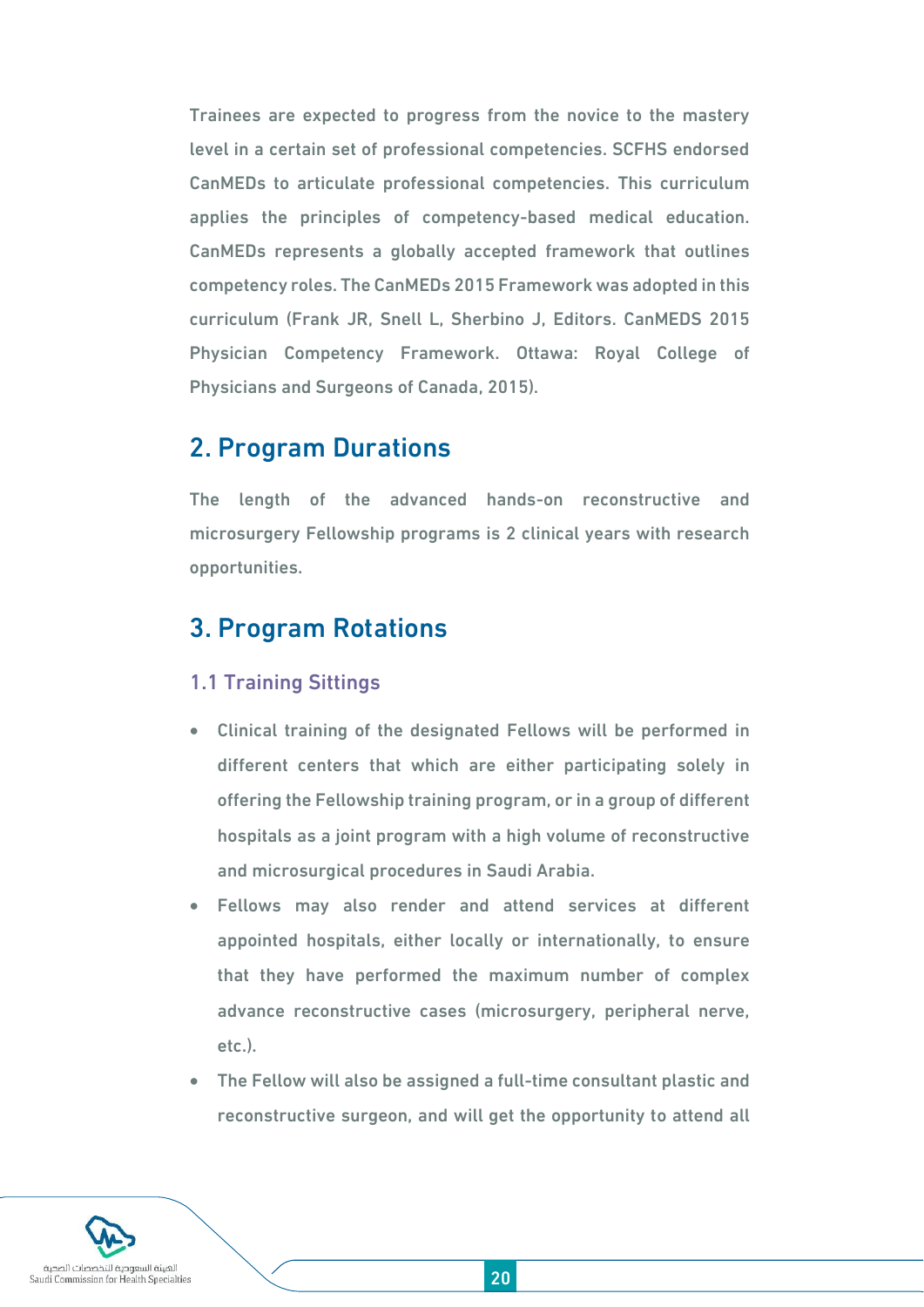the reconstructive microsurgery cases that the surgeon performs to learn and improve their knowledge, skills, and experience.

### 1.2 Rotation and Competency Role Mapping

This section aims to match the competencies and objectives of each rotation. Trainees and trainers should work together to achieve these objectives during teaching and formative assessments. Expectations should evolve as the training level progresses (training stage, milestones).

|                             | I KAININU TEAK: FI      |                                         |                                                           |                        |
|-----------------------------|-------------------------|-----------------------------------------|-----------------------------------------------------------|------------------------|
| <b>Rota</b><br>tion<br>type | <b>Rotation</b><br>name | <b>Duration &amp;</b><br><b>setting</b> | <b>Specific objectives</b>                                | <b>CanME</b><br>D role |
| Man                         | Introduc                | 1 block                                 | 1- Demonstrate microsurgical techniques necessary         | <b>ME</b>              |
| dato                        | tion to                 | Lecture-based                           | for free tissue transfer                                  | P                      |
| ry                          | microsu                 | <b>Simulation lab</b>                   | 2- Perform the fundamental techniques related to the      | CO                     |
|                             | rgery                   |                                         | microvascular anastomosis                                 |                        |
|                             | <b>Head</b>             | <b>Three blocks</b>                     | 1- Explain the indications for free-flaps vs. local flaps | <b>CM</b>              |
|                             | and                     | Whiteboard                              | 2- Analyze complex surgical defects and determine         | <b>ME</b>              |
|                             | neck                    | discussion                              | appropriate free-flap donor site selection (ALT,          | P                      |
|                             | reconstr                | <b>Operating room</b>                   | PAP, RFF, SCIP, FIBULA FLAP)                              | CO                     |
|                             | uction                  |                                         | Develop operative skills under close step-by-step<br>$3-$ |                        |
|                             |                         |                                         | supervision of his/her senior                             |                        |
|                             |                         |                                         | 4- Follow preoperative and postoperative care for         |                        |
|                             |                         |                                         | free-flap patients                                        |                        |
|                             |                         |                                         | 5- Monitor of free-flaps, recognize a failing free-flap,  |                        |
|                             |                         |                                         | and how to salvage a failing flap                         |                        |
|                             |                         |                                         | 6- Explain the aesthetics of free-flap insetting and      |                        |
|                             |                         |                                         | skills necessary for shaping osseous free-flap            |                        |

TRAINING YEAR: F1

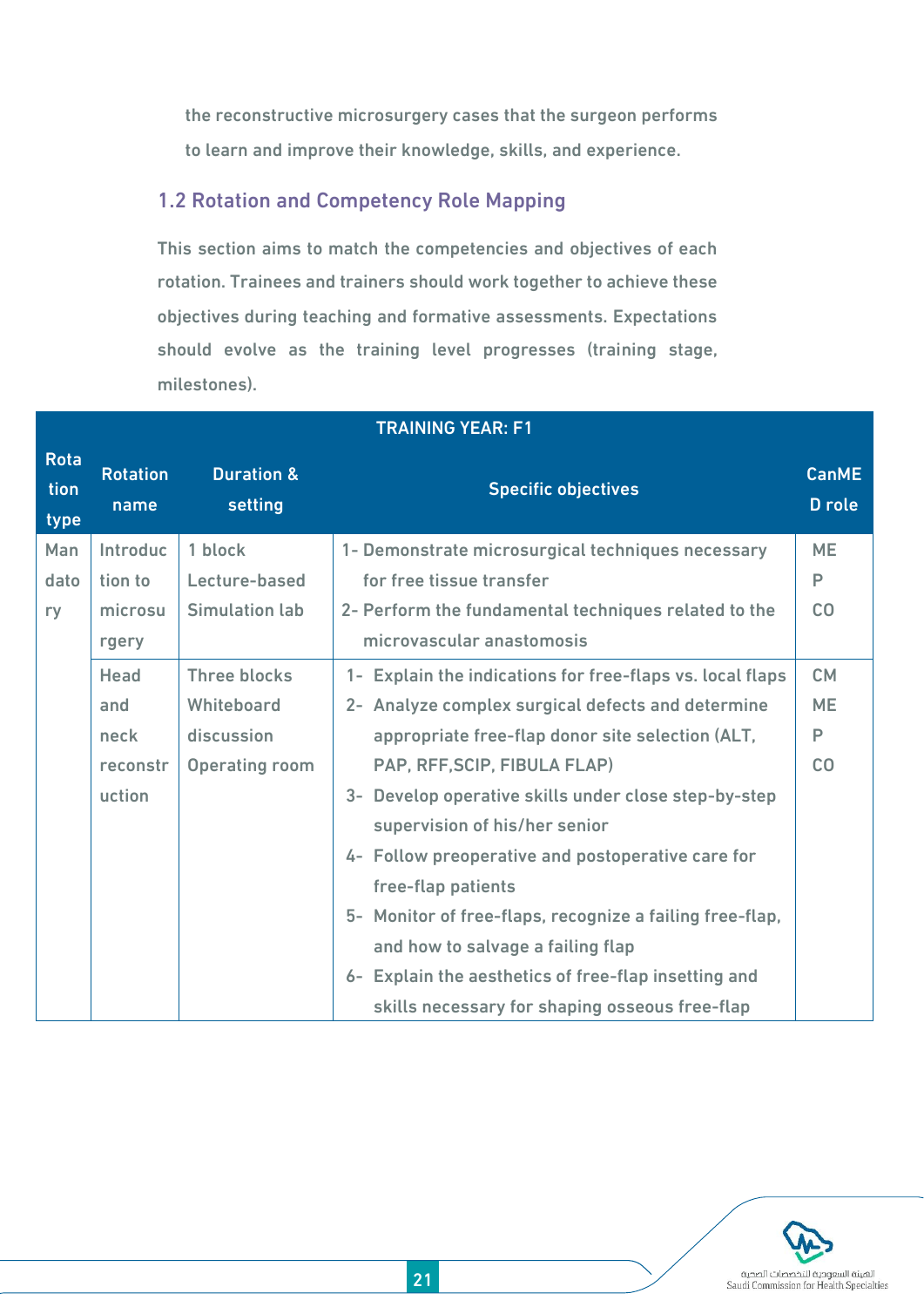|                             | <b>TRAINING YEAR: F1</b> |                                  |                                                                   |                        |
|-----------------------------|--------------------------|----------------------------------|-------------------------------------------------------------------|------------------------|
| <b>Rota</b><br>tion<br>type | <b>Rotation</b><br>name  | <b>Duration &amp;</b><br>setting | <b>Specific objectives</b>                                        | <b>CanME</b><br>D role |
|                             | <b>Breast</b>            | <b>Three blocks</b>              | Describe tissue expander and implant methods of                   | <b>CM</b>              |
|                             | reconstr                 | - Whiteboard                     | breast reconstruction and autogenous tissue methods               | <b>ME</b>              |
|                             | uction                   | discussion                       | of breast reconstruction (e.g., DIEP, TRAM, PAP)                  | CO                     |
|                             | and                      | - Operating                      | 1- Demonstrate skills for contralateral breast                    | P                      |
|                             | lymphed                  | room                             | balancing procedures, nipple reconstruction and                   |                        |
|                             | ema                      | - Simulation lab                 | fat graft                                                         |                        |
|                             |                          |                                  | 2- Acquire knowledge of how to diagnose and                       |                        |
|                             |                          |                                  | surgically treat lymphedema (LVA and VLNT)                        |                        |
|                             | Facial                   | <b>Two blocks</b>                | Explain the principles of facial reanimation and                  | <b>CM</b>              |
|                             | reanima                  | - Whiteboard                     | functional muscle transfer (face/upper limb).                     | <b>ME</b>              |
|                             | tion and                 | discussion                       |                                                                   | P                      |
|                             | function                 | - Operating                      |                                                                   | CO                     |
|                             | al                       | room                             |                                                                   |                        |
|                             | muscle                   |                                  |                                                                   |                        |
|                             | transfer                 |                                  |                                                                   |                        |
|                             | <b>Researc</b>           | Two blocks                       | Demonstrate the necessary skills and knowledge                    | <b>CM</b>              |
|                             | h.                       | - Lectures                       | clinical research, including:                                     | S                      |
|                             |                          | - Lab                            | Write a scientific paper<br>-                                     | CO                     |
|                             |                          |                                  | <b>Building and managing database</b>                             |                        |
|                             |                          |                                  | <b>Learn foundation of statistics</b>                             |                        |
|                             |                          |                                  | <b>Present at scientific meetings</b><br>$\overline{\phantom{0}}$ |                        |
| <b>Elec</b>                 | <b>Brachial</b>          | One block                        | Outline the principles of acute and late (tendon and              | <b>CM</b>              |
| tive                        | plexus                   | - Whiteboard                     | muscle transfers, neurotization) management of                    | <b>ME</b>              |
|                             |                          | discussion                       | brachial plexus injuries                                          | P                      |
|                             |                          | - Operating                      |                                                                   |                        |
|                             |                          | room                             |                                                                   |                        |

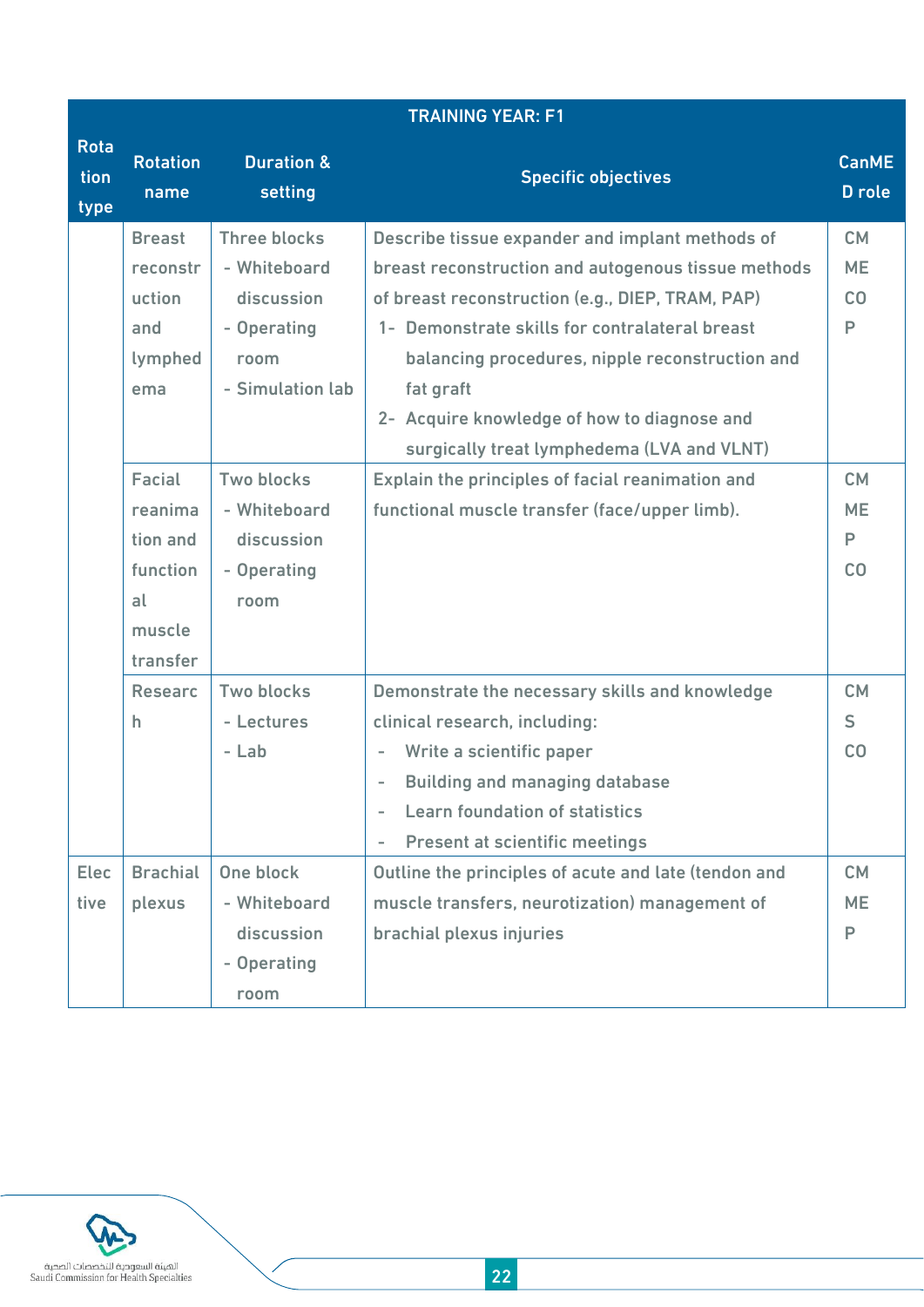|                             | <b>TRAINING YEAR: F1</b>                                    |                                                                          |                                                                                                                                                                                                                                                                                                                                                                                                                                                                                                                                                                                                                                          |                                   |
|-----------------------------|-------------------------------------------------------------|--------------------------------------------------------------------------|------------------------------------------------------------------------------------------------------------------------------------------------------------------------------------------------------------------------------------------------------------------------------------------------------------------------------------------------------------------------------------------------------------------------------------------------------------------------------------------------------------------------------------------------------------------------------------------------------------------------------------------|-----------------------------------|
| <b>Rota</b><br>tion<br>type | <b>Rotation</b><br>name                                     | <b>Duration &amp;</b><br>setting                                         | <b>Specific objectives</b>                                                                                                                                                                                                                                                                                                                                                                                                                                                                                                                                                                                                               | <b>CanME</b><br>D role            |
|                             | Hand<br>surgery                                             | One block<br>- Whiteboard<br>discussion<br>- Operating<br>room           | 1) Manage commonly encountered acute and chronic<br>hand cases (neurovascular injuries, infection,<br>fractures and soft tissue reconstruction) and Post-<br>op rehabilitation                                                                                                                                                                                                                                                                                                                                                                                                                                                           | <b>CM</b><br><b>ME</b><br>P       |
|                             | Vacation                                                    | 1 block                                                                  |                                                                                                                                                                                                                                                                                                                                                                                                                                                                                                                                                                                                                                          |                                   |
|                             |                                                             |                                                                          | <b>TRAINING YEAR: F2</b>                                                                                                                                                                                                                                                                                                                                                                                                                                                                                                                                                                                                                 |                                   |
| Man<br>dato<br>ry           | Upper/l<br>ower<br>limb and<br>trauma<br>reconstr<br>uction | <b>Three blocks</b><br>- Whiteboard<br>discussion<br>- Operating<br>room | Analyze commonly encountered upper/lower<br>1)<br>extremity defects (acute and chronic) and the<br>appropriate selection of free-flaps, free joint, toe to<br>hand transfer, and hand/finger replantation                                                                                                                                                                                                                                                                                                                                                                                                                                | <b>CM</b><br><b>ME</b><br>P<br>CO |
|                             | <b>Head</b><br>and<br><b>Neck</b><br>reconstr<br>uction     | Four blocks<br>- Whiteboard<br>discussion<br><b>Operating</b><br>room    | 1) Learn the indications for free-flaps vs. local flaps<br>2) Analyze complex surgical defects and determine<br>appropriate free-flap donor site selection (ALT,<br>PAP, RFF, SCIP, FIBULA FLAP)<br>3) Operate under the close step-by-step supervision<br>of his/her senior, developing techniques and<br>attaining skills<br>4) Follow preoperative and postoperative care for<br>free-flap patients<br>5) Monitor free-flaps, recognize a failing free-flap,<br>how to salvage a failing flap, and describe the<br>aesthetics of free-flap insetting<br>6) Describe and perform the skills necessary for<br>shaping osseous free-flap | <b>CM</b><br><b>ME</b><br>P<br>CO |

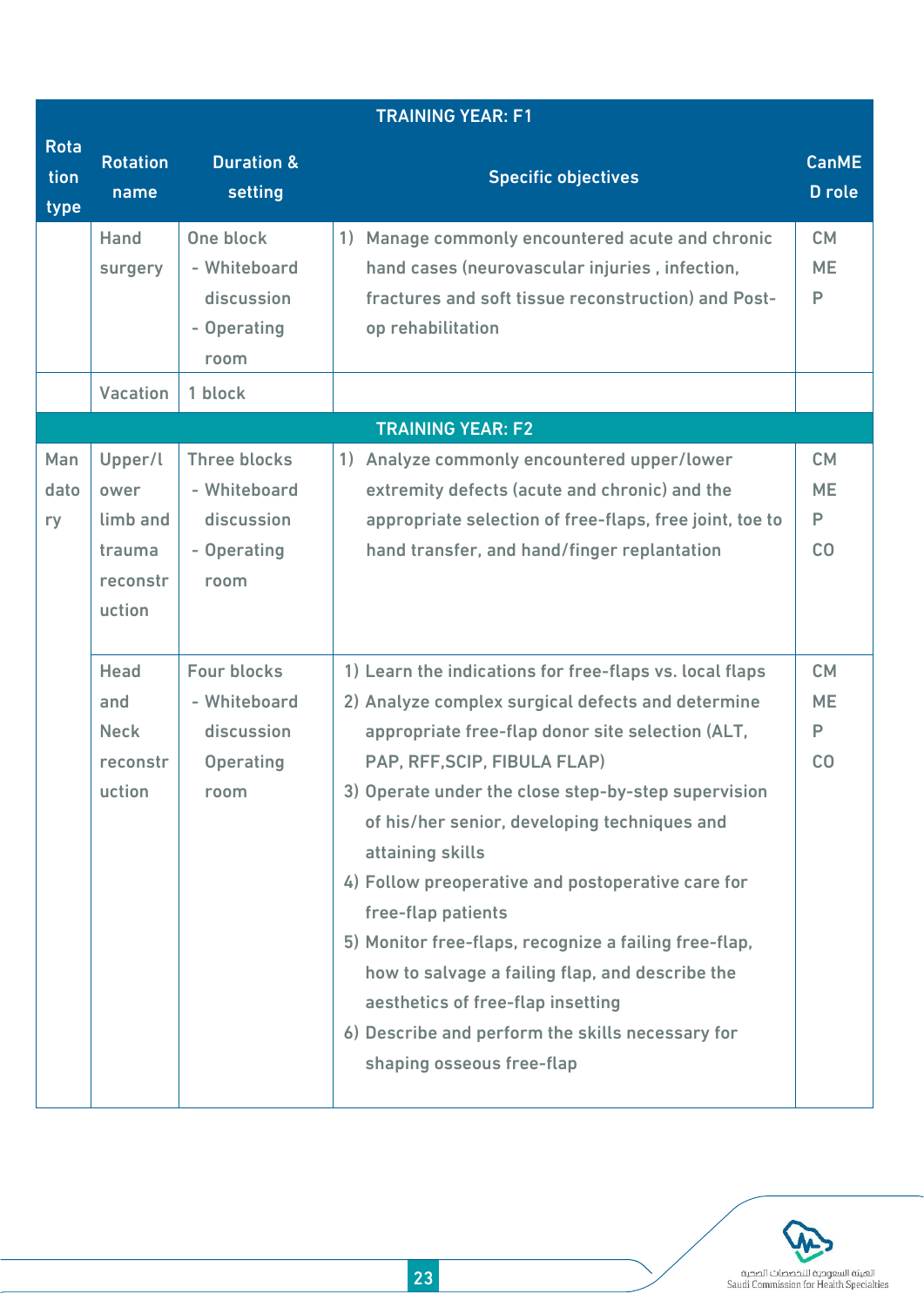|                             | <b>TRAINING YEAR: F1</b> |                                         |                                                     |                        |
|-----------------------------|--------------------------|-----------------------------------------|-----------------------------------------------------|------------------------|
| <b>Rota</b><br>tion<br>type | <b>Rotation</b><br>name  | <b>Duration &amp;</b><br><b>setting</b> | <b>Specific objectives</b>                          | <b>CanME</b><br>D role |
|                             | <b>Breast</b>            | <b>Four blocks</b>                      | 1- Explain tissue expander and implant methods of   | <b>CM</b>              |
|                             | reconstr                 | Whiteboard                              | breast reconstruction and autogenous tissue         | <b>ME</b>              |
|                             | uction                   | discussion                              | methods of breast reconstruction (e.g., DIEP, TRAM, | P                      |
|                             | and                      | <b>Operating room</b>                   | PAP)                                                | CO                     |
|                             | lymphed                  | <b>Simulation lab</b>                   | 2- Demonstrate skills for contralateral breast      |                        |
|                             | ema                      |                                         | balancing procedures, nipple reconstruction, and    |                        |
|                             |                          |                                         | fat graft                                           |                        |
|                             |                          |                                         | 3- Acquire knowledge of how to diagnose and         |                        |
|                             |                          |                                         | surgically treat lymphedema (LVA and VLNT)          |                        |

\*Mandatory core rotation: Mandatory set of rotations that represent program core components.

\*\*Elective rotation: Set of rotations that are related to the specialty, as determined by the scientific council/committee, and the trainee is required to do some of them.

CM: Communicator, ME: Medical expert, L: Leader, CO: Collaborator,

S: Scholar, P: Professional, HA: Health advocate

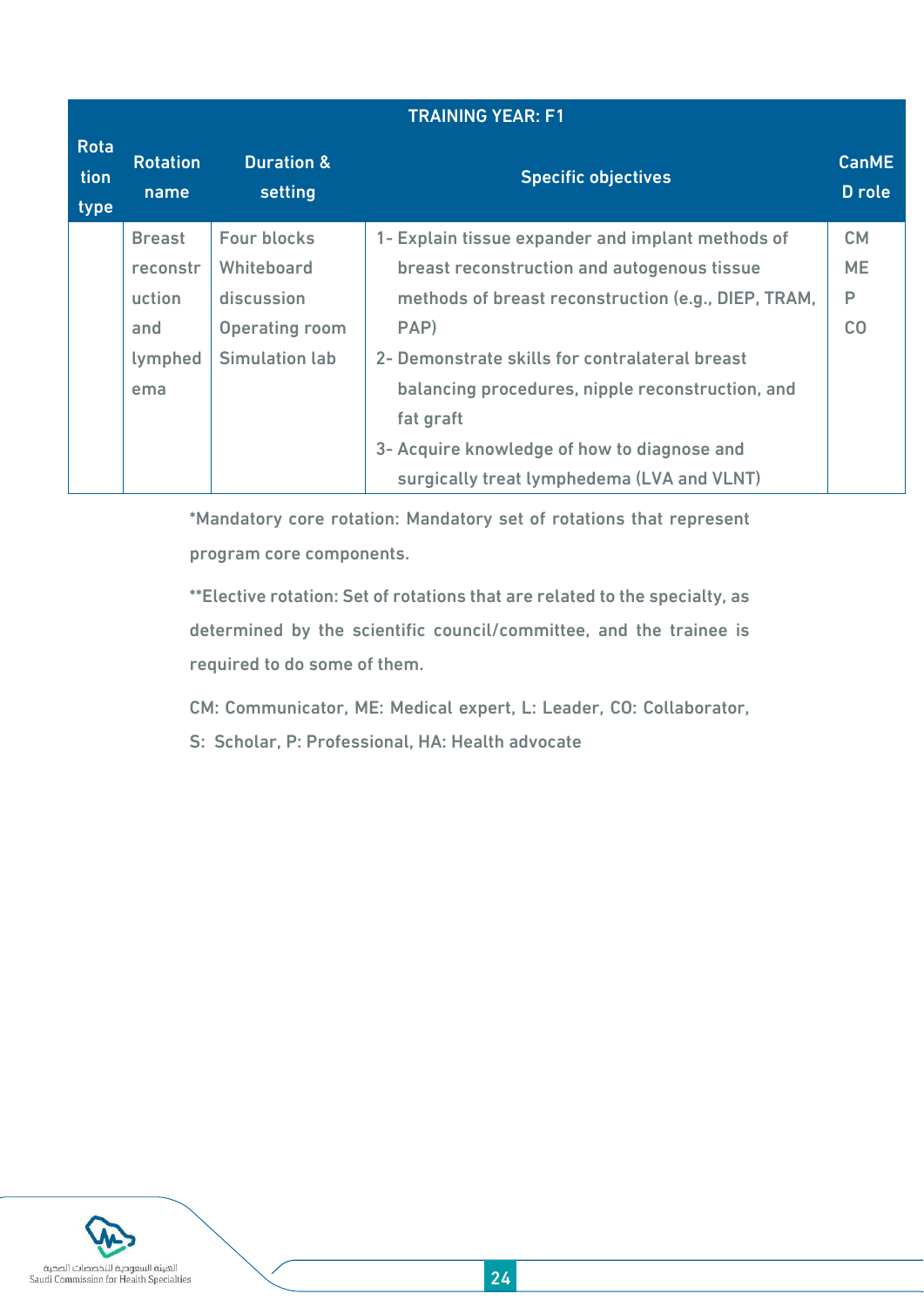# <span id="page-24-0"></span>IX. CONTINUUM OF LEARNING

The continuum of learning includes learning that should take place in each key stage of progression within the specialty. Trainees are reminded of the fact of lifelong continuous professional development (CPD). Trainees should keep in mind the necessity of CPD for every healthcare provider in order to meet the demands of their vital profession. The following table shows how the role is progressively expected to develop throughout the junior, senior, and consultant levels of practice.

| <b>Specialty General</b><br><b>Practice</b>                                                 | <b>F1 (Junior Level)</b>                                                                                                                                                                                            | <b>F2 (Senior Level)</b>                                                                                        |
|---------------------------------------------------------------------------------------------|---------------------------------------------------------------------------------------------------------------------------------------------------------------------------------------------------------------------|-----------------------------------------------------------------------------------------------------------------|
| <b>Sub-specialty Non-</b><br>practicing                                                     | Dependent/supervised<br>practice                                                                                                                                                                                    | Independent<br>practice/provide<br>supervision                                                                  |
| Obtain basic health<br>science and<br>foundational level to<br>core discipline<br>knowledge | Obtain fundamental<br>knowledge related to<br>core clinical problems<br>of the specialty and<br>apply knowledge to<br>provide appropriate<br>clinical care related to<br>core clinical problems<br>of the specialty | <b>Acquire advanced and</b><br>up-to-date knowledge<br>related to core clinical<br>problems of the<br>specialty |

For Fellowship programs:

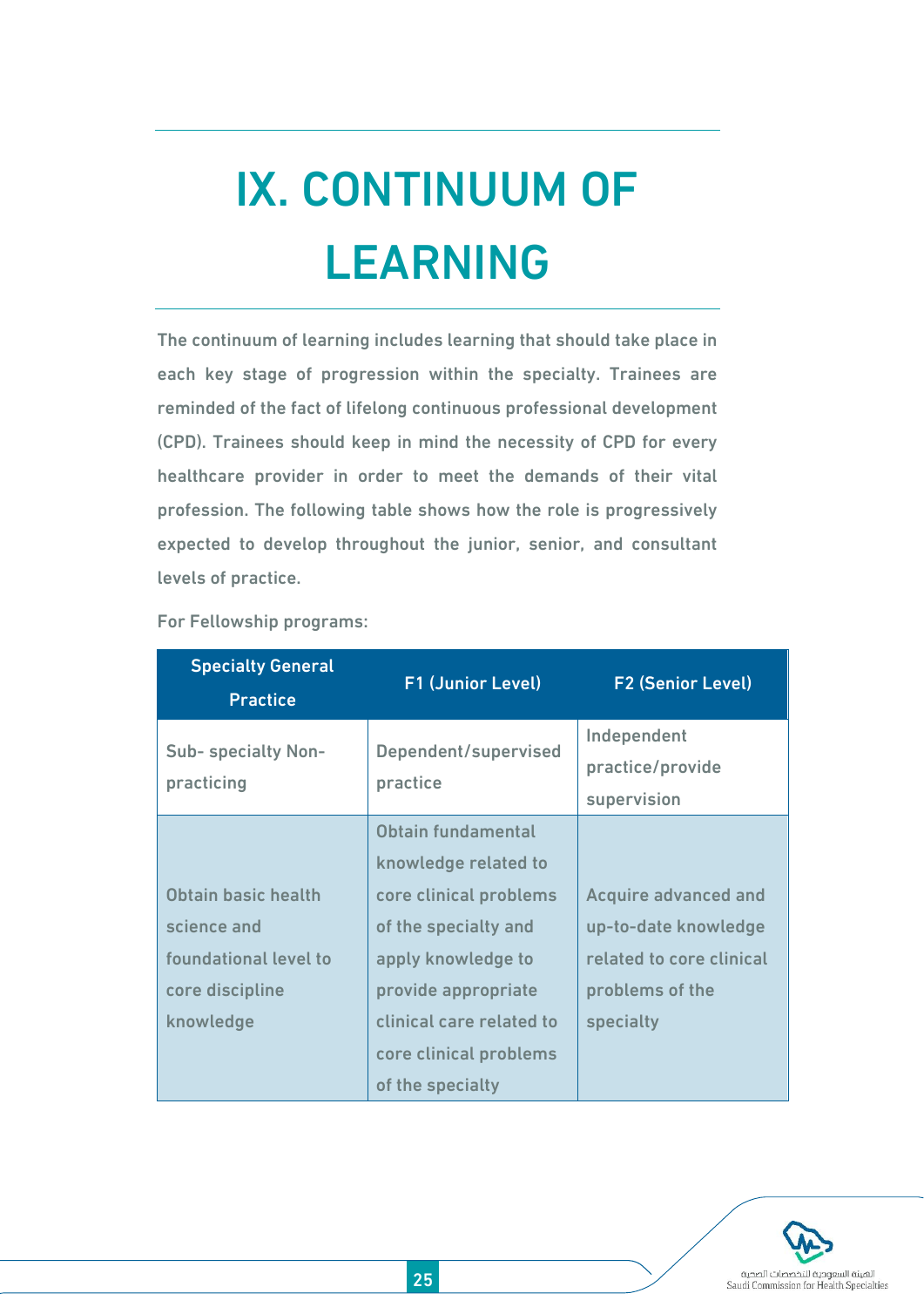| <b>Specialty General</b>                    | F1 (Junior Level)                                                                                                                                                                                                                                                                                                                           | <b>F2 (Senior Level)</b>                                                                                                                          |
|---------------------------------------------|---------------------------------------------------------------------------------------------------------------------------------------------------------------------------------------------------------------------------------------------------------------------------------------------------------------------------------------------|---------------------------------------------------------------------------------------------------------------------------------------------------|
| <b>Practice</b>                             |                                                                                                                                                                                                                                                                                                                                             |                                                                                                                                                   |
| Internship to the<br>practice of discipline | Apply clinical skills<br>such as physical<br>examination and<br>practical procedures<br>related to the core<br>presenting problems<br>and procedures of the<br>specialty and analyze<br>and interpret the<br>findings from clinical<br>skills to develop<br>appropriate differential<br>diagnoses and<br>management plan for<br>the patient | <b>Compare and evaluate</b><br>challenging and<br>contradictory findings<br>and develop expanded<br>differential diagnoses<br>and management plan |

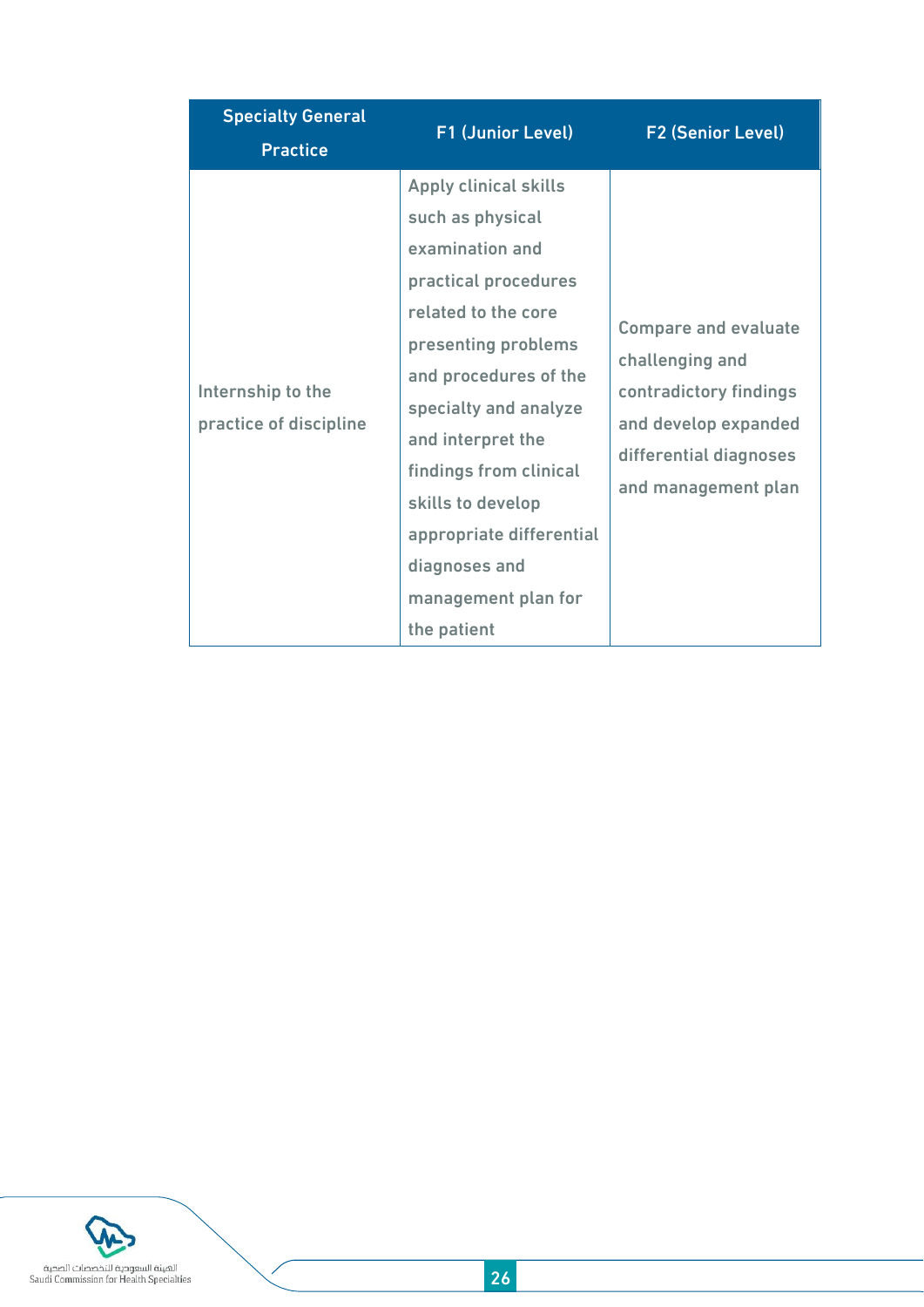## <span id="page-26-0"></span>X. TEACHING METHODS

The teaching process in postgraduate Fellowship training programs is based mainly on the principles of the adult learning theory. The trainees feel the importance of learning and play active roles in the content and process of their own learning. The training pogroms implement the adult learning concept in each feature of the activities where the residents are responsible for their own learning requirements. Formal training time includes the following three formal teaching activities:

- Program-specific learning activities
- Universal topics
- General learning opportunities

### <span id="page-26-1"></span>1.1 Program-Specific Learning Activities

Program-specific activities are educational activities that are specifically designed and intended for teaching during their training time. The trainees are required to attend these activities, and noncompliance can subject trainees to disciplinary action. It is advisable to link attendance and participation in these activities to continuous assessment tools (see formative assessment section below). Program administration should support these activities by providing protected-time for trainees to attend these activities and allow them to participate in such activities.

#### A) Program Academic Half-Day

Every week, at least 2–4 h of formal training time (commonly referred to as academic half-day) should be reserved. A formal teaching time

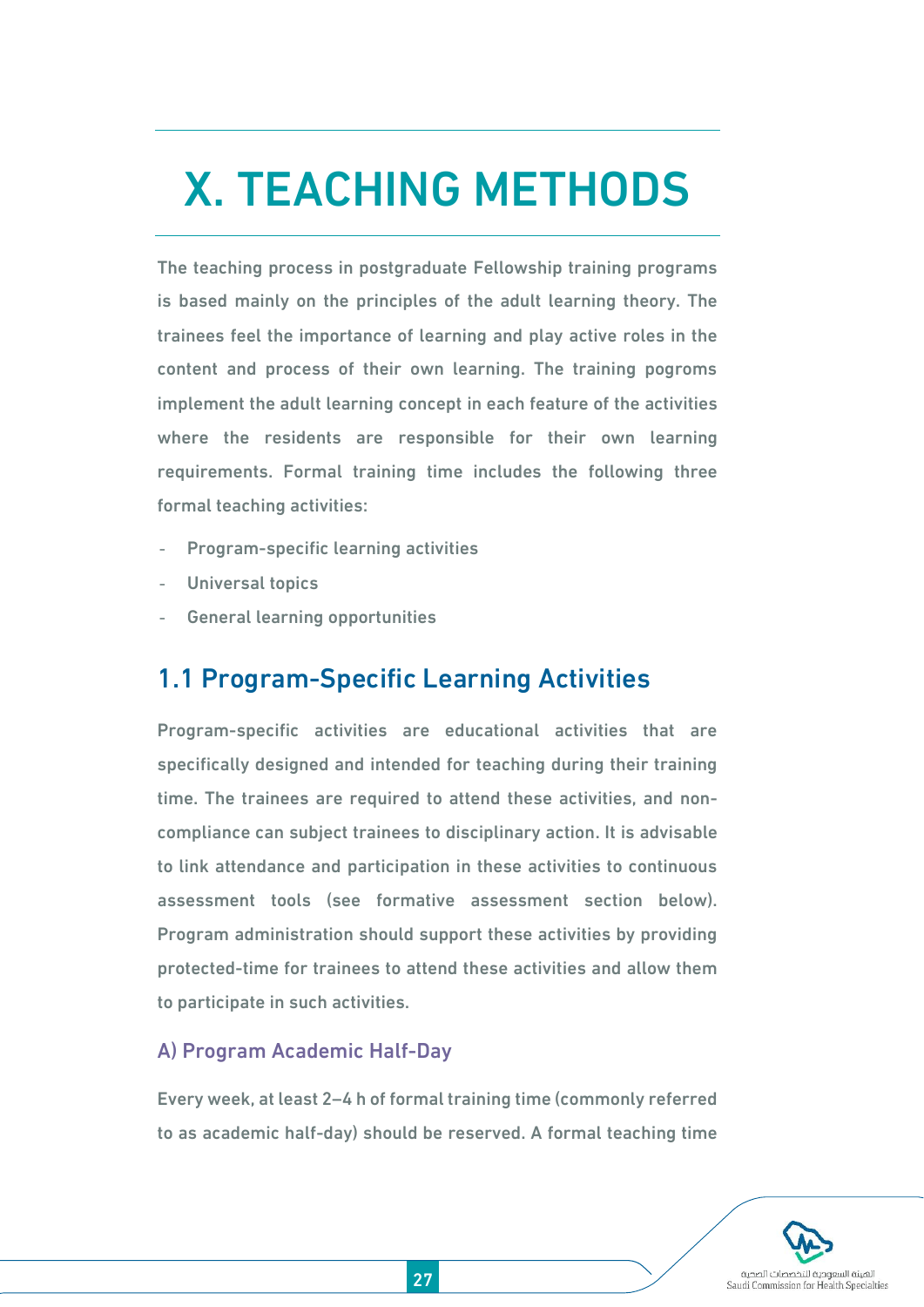is an activity that is planned in advance with an assigned tutor, time slots, and venue. Formal teaching time excludes bedside teaching and clinic postings. The academic half-day covers the core specialty topics that are determined and approved by the specialty's scientific council aligned with the specialty-defined competencies and teaching methods. The core specialty topics will ensure that important clinical problems of the specialty are well taught. It is recommended that lectures be conducted in an interactive, case-based discussion format. The learning objectives of each core topic need to be clearly defined, and it is preferable to use a pre-learning material. Whenever applicable, core specialty topics should include workshops, teambased learning (TBL), and simulation to develop skills in core procedures. Regional supervisory committees in coordination with academic and training affairs, program directors, and chief residents should work together to ensure the planning and implementation of academic activities, as indicated in the curriculum. There should be an active involvement of the trainee in the development and delivery of the topics under faculty supervision; the involvement might be in the form of delivery, content development, or research. The supervisor's educator should ensure that each topic is stratified into three categories of the learning domain: knowledge, skill, and attitude (see Appendix D for the top knowledge topic and procedure list).

The recommended number of half-day activities that are conducted annually is 38 sessions per training academic year, with time reserved for other teaching methods, such as journal clubs and clinical/practical teaching. Through the residency training committee, program directors and chief residents, in coordination with academic and training affairs and regional supervisory committees, should work together to ensure the planning and implementation of academic activities, as indicated in the curriculum. This should aim

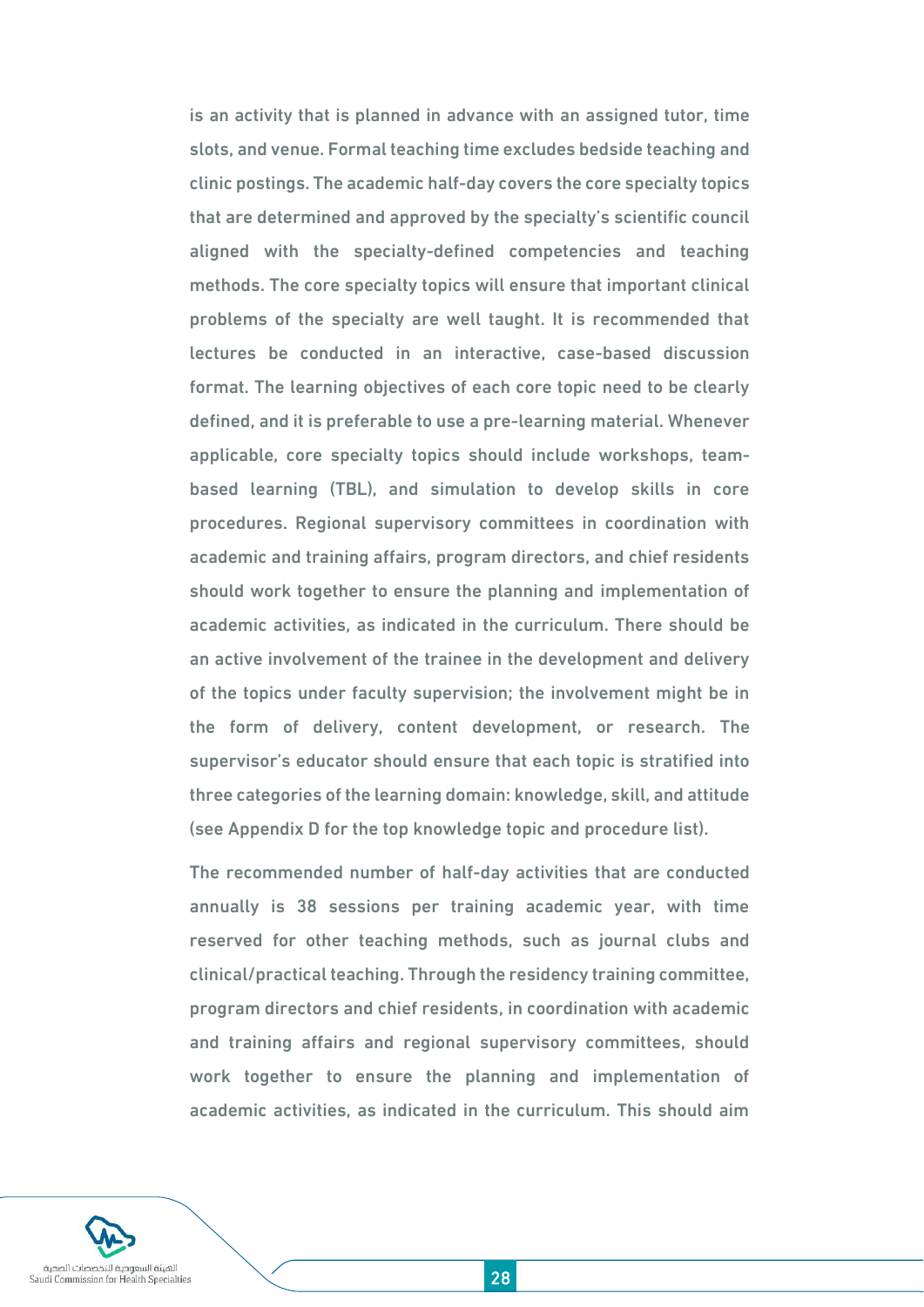for the efficient use of available resources and to optimize the exchange of expertise.

Please provide an example of an academic half-day table as shown in (Appendix E)

#### Teaching and Training Timetable

- A dedicated timetable that shows the Fellow's weekly activities, including clinical duties and teaching activities, is to be clarified for each Fellow at the beginning of their training academic year.
- An example of such a schedule is shown below.

|                 | <b>Sunday</b>                                            | <b>Monday</b>     | <b>Tuesday</b>         | Wednesday                                                | <b>Thursday</b>              |
|-----------------|----------------------------------------------------------|-------------------|------------------------|----------------------------------------------------------|------------------------------|
| $7:30 - 08:00$  | <b>Morning</b><br>meeting and<br>education<br>conference | <b>Reading</b>    | Reading                | <b>Morning</b><br>meeting and<br>education<br>conference | Pre-<br>operative<br>meeting |
| $08:00 - 12:00$ | Theater (OR)                                             | <b>OPD</b> clinic | <b>Theater</b><br>(OR) | <b>OPD</b> clinic                                        | <b>Theater</b><br>(OR)       |
| $12:00 - 13:00$ | Lunch                                                    | Lunch             | Lunch                  | Lunch                                                    | Lunch                        |
| 13:00-16:00     | Theater (OR)                                             | <b>Tutorial</b>   | <b>Theater</b><br>(OR) | <b>OPD</b> clinic                                        | <b>Theater</b><br>(OR)       |

#### B) Practice-based learning

Training exposures during bedside, labor, OR, and other work-related activities, including courses and workshops (e.g., simulations, standardized patients, bedside teaching) represent excellent targets for learning. Trainees are expected to build their capacity based on self-directed learning.

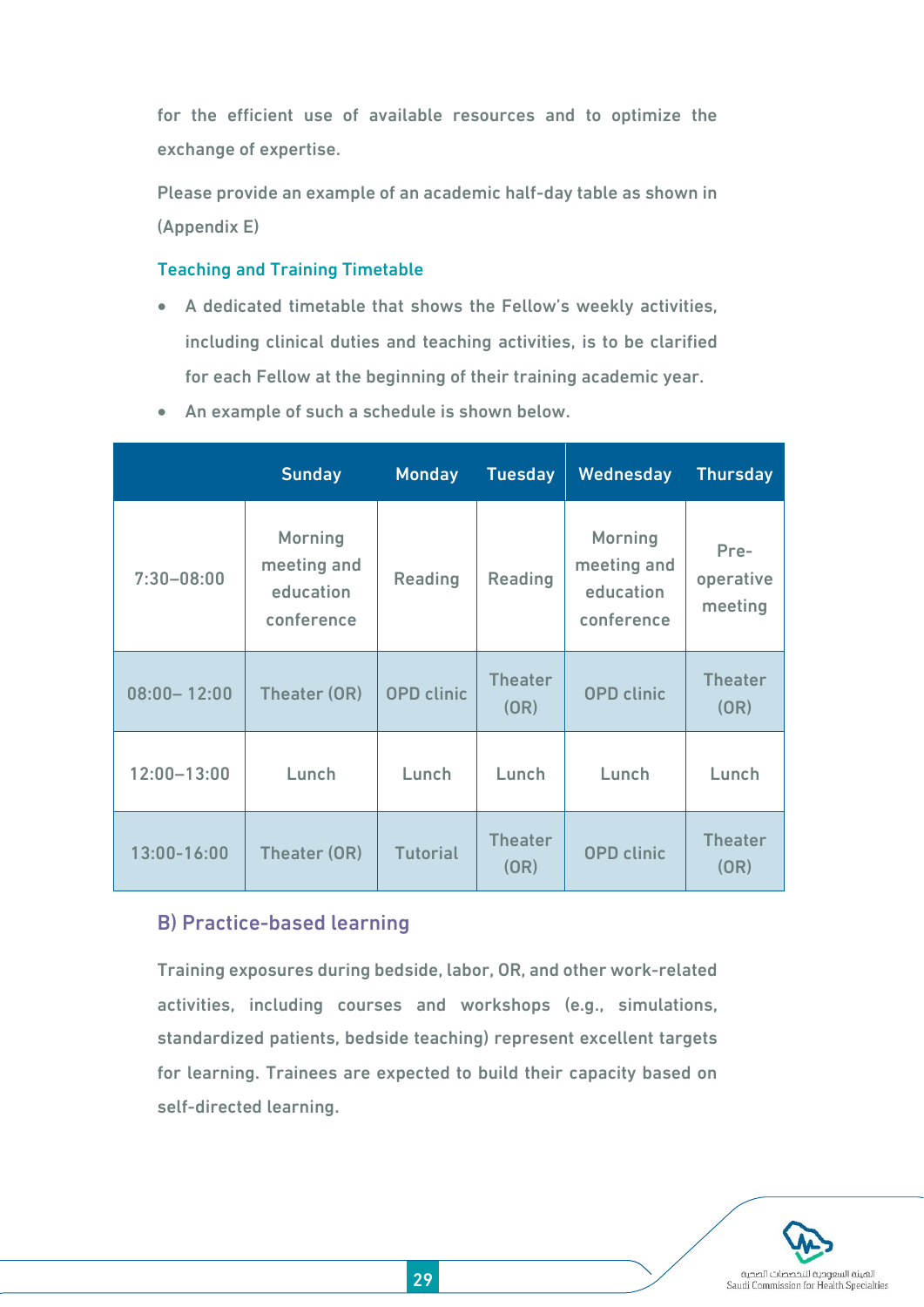Practice-based learning also allows the educator to supervise trainees to become competent in the required program practical skills, which ensures the fulfillment of knowledge, psychomotor, and/or attitude learning domains. Each trainee should maintain a logbook documenting the procedures observed, performed under supervision, and performed independently. It would be prudent to determine the minimum number of procedures to be performed before training completion and the minimum number needed to maintain competency after certification.

This section will allow each program to describe the required courses or workshops in detail, including the objectives of the course or the workshop, the teaching methods, the expected time to complete the course/workshop during the training, and the assessment method applied for each activity. It is highly advisable to integrate these activities with formative assessment tools that are relevant to them (e.g., DOPS, mini-CES, Logbook, etc.).

#### C) Morning report

The morning report is a case-based teaching session, which is common to many residency programs with varying purposes and focuses. The goals for the morning report are to teach efficient handover strategies and case presentation skills, allow discussion of the management of interesting cases, and enhance problem solving and multidisciplinary team skills.

#### D) Microsurgery Lab

 $\circ$  In the 1<sup>st</sup> block of training, all candidates must undertake a microsurgery laboratory course (each candidate must perform 50 successful arterial and venous anastomoses in small animals such as rats or rabbits).

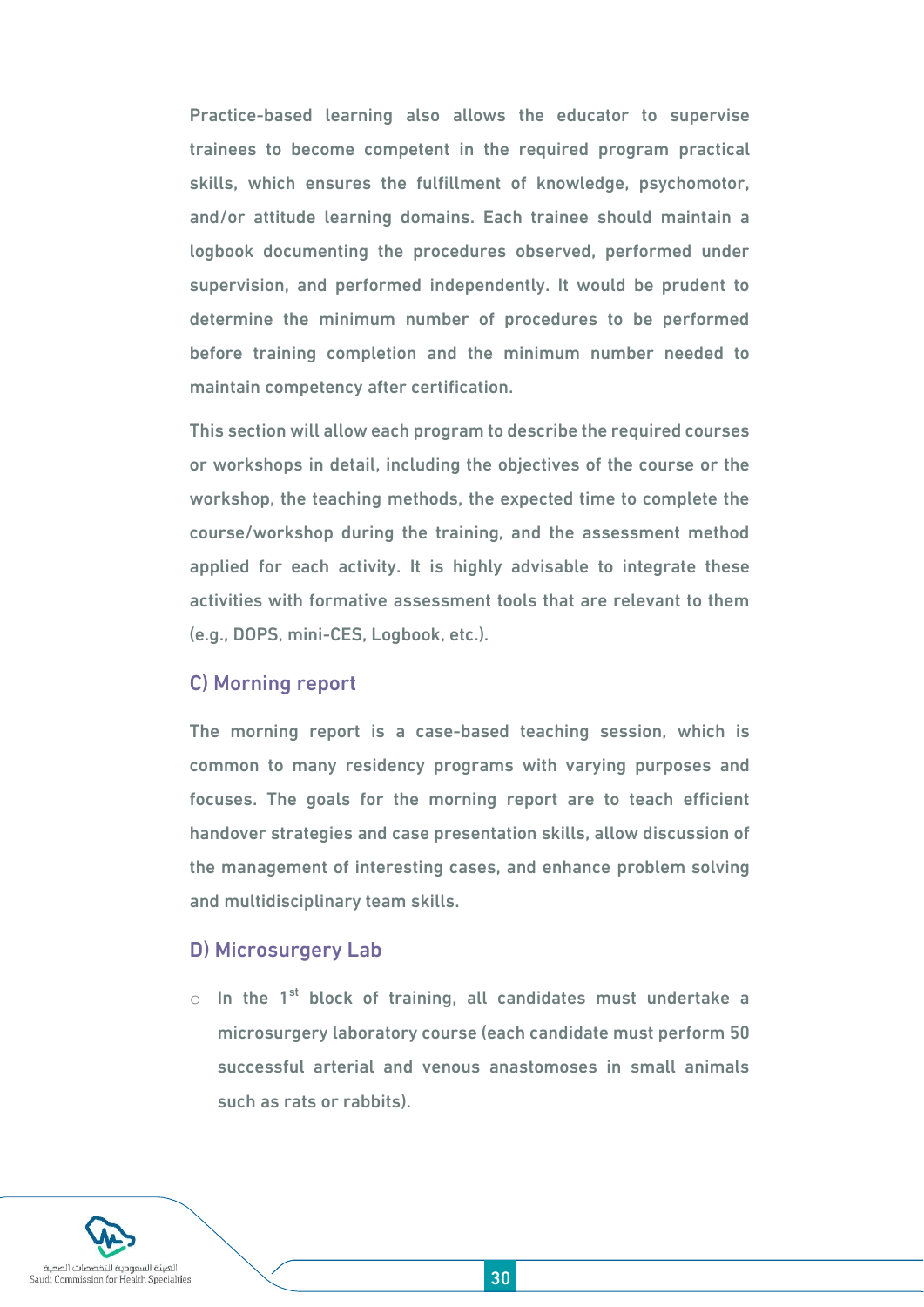$\circ$  All Fellows must spend at least half a day per week in the animal lab for continuous practice, either alone or under the supervision of a microsurgeon.

#### E) Research

- o Participate in research projects with consulting staff, including clinical studies and laboratory-based projects.
- o Research mentorship is initiated as soon as the Fellow is matched in the Fellowship program.

## <span id="page-30-0"></span>1.2 Universal Topics

Universal topics are educational activities developed by SCFHS, which are intended for all specialties. Priority will be given to the following topics:

- High value
- Interdisciplinary and integrated
- Require expertise that might be beyond the availability of the local clinical training sites

Universal topics have been developed by SCFHS and are available, such as via e-learning via personalized access, for each trainee (to access the online modules). Each universal topic will have a selfassessment at the end of the module. As indicated in the "executive policies of continuous assessment and annual promotion," universal topics are mandatory components of the criteria for the annual promotion of trainees from their current level of training to the subsequent level. Universal topics are distributed over the entire training period.

Selected universal topics as follows:

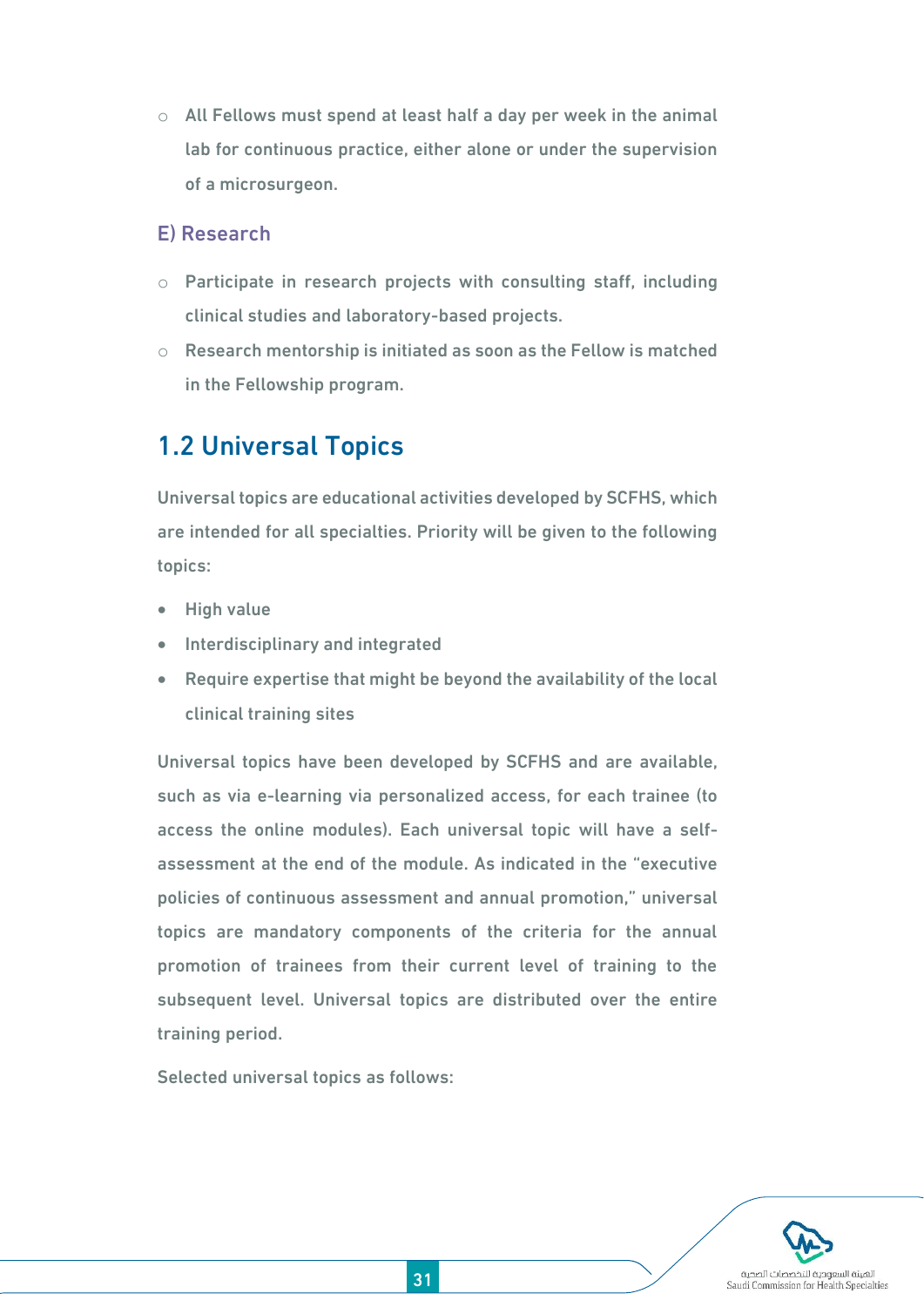## <span id="page-31-0"></span>1. Module 2 "cancer"

#### Topic Principles of Management of Cancer

At the end of the Learning Unit, you should be able to:

- a) Discuss the basic principles of staging and grading of cancers
- b) Enumerate the basic principles, (e.g., indications, mechanism, types) of
	- a. Cancer surgery
	- b. Chemotherapy
	- c. Radiotherapy
	- d. Immunotherapy
	- e. Hormone therapy

## <span id="page-31-1"></span>2. Module 5 "Acute Care"

#### Topic, Acute Pain Management

At the end of the learning unit, you should be able to:

- a) Review the physiological basis of pain perception
- b) Proactively identify patients who might be in acute pain
- c) Assess a patient with acute pain
- d) Apply various pharmacological and non-pharmacological modalities available for acute pain management
- e) Provide adequate pain relief for uncomplicated patients with acute pain
- f) Identify and refer patients with acute pain who will benefit from specialized pain services

#### Topic, chronic pain management

At the end of the learning unit, you should be able to:

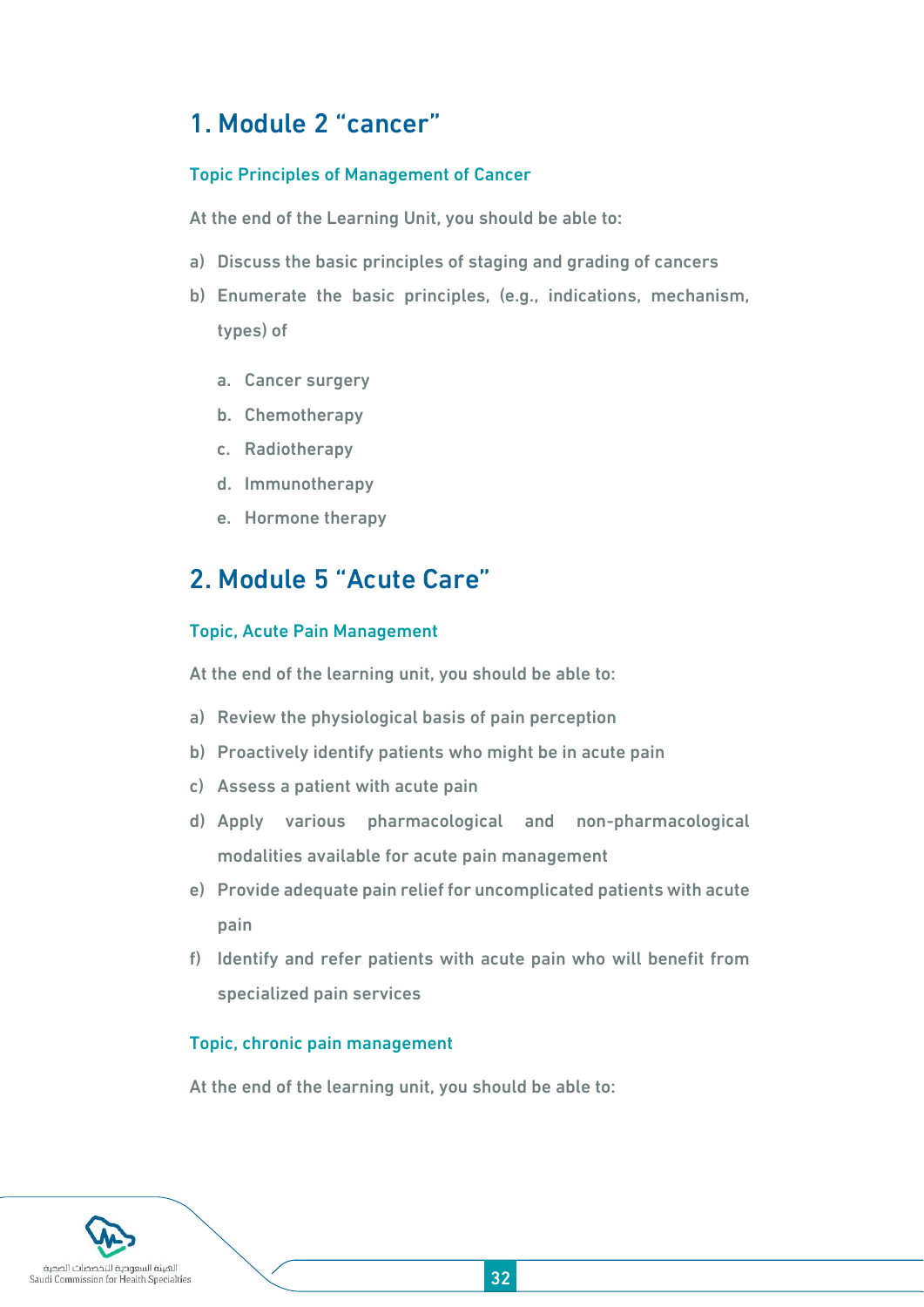- a) Review bio-psychosocial and physiological basis of chronic pain perception
- b) Discuss various pharmacological and non-pharmacological options available for chronic pain management
- c) Provide adequate pain relief for uncomplicated patients with chronic pain
- d) Identify and refer patients with chronic pain who will benefit from specialized pain services

#### Topic, Management of Fluid in Hospitalized Patients

At the end of the Learning Unit, you should be able to:

- a) Review physiological basis of water balance in the body
- b) Assess a patient for their hydration status
- c) Recognize a patient with over and under hydration
- d) Order fluid therapy (oral as well as intravenous) for a hospitalized patient
- e) Monitor fluid status and response to therapy through history, physical examination, and selected laboratory investigations

## <span id="page-32-0"></span>3. Module 7 "Ethics and Healthcare"

#### Topic, Ethical issues: treatment refusal; patient autonomy

At the end of the learning unit, you should be able to:

- a) Predict situations where a patient or their family is likely to decline prescribed treatment
- b) Describe the concept of "rational adults" in the context of patient autonomy and treatment refusal
- c) Analyze key ethical, moral, and regulatory dilemmas in treatment refusal
- d) Recognize the importance of patient autonomy in the decisionmaking process

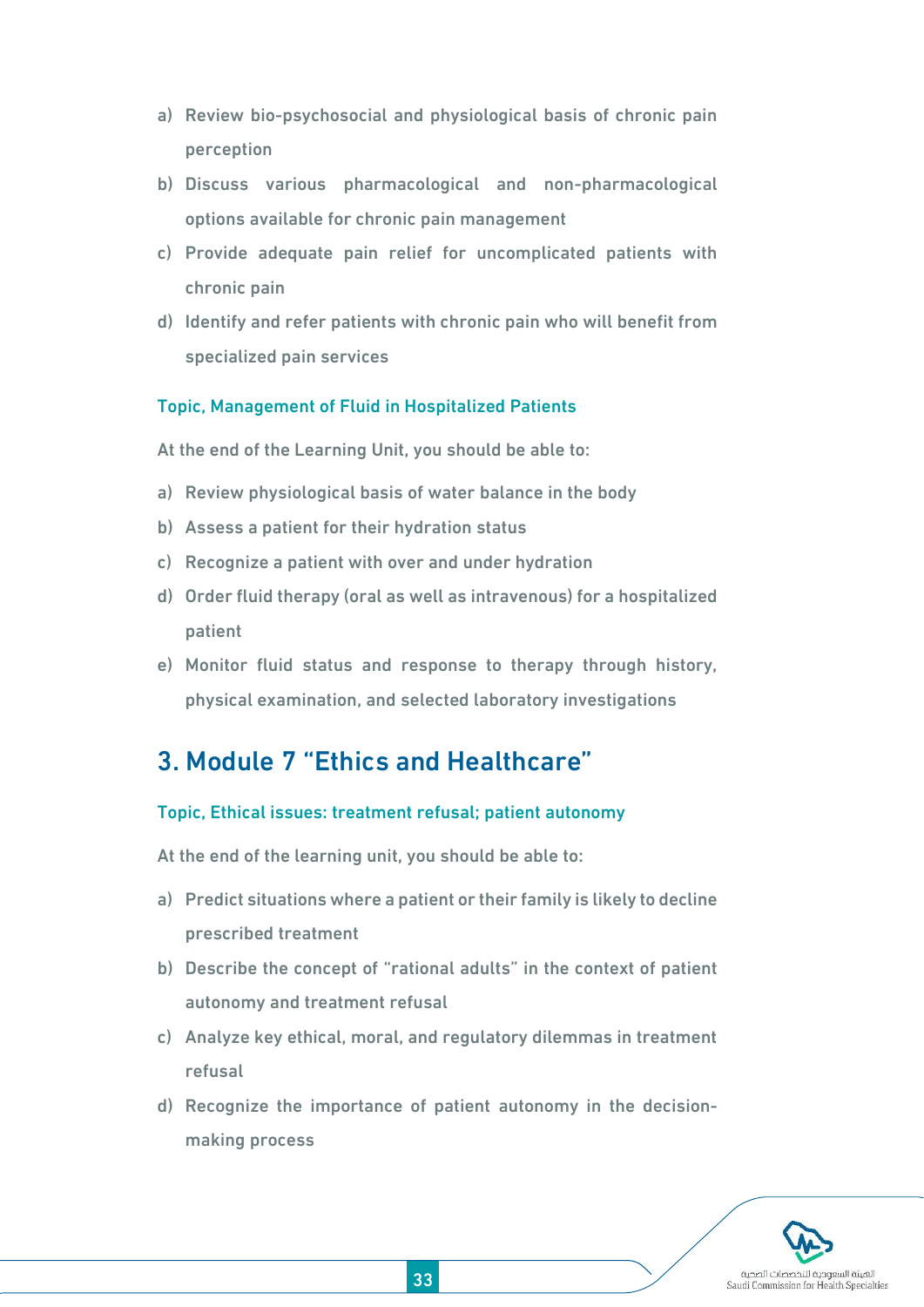e) Counsel patients and their families declining medical treatment in the best interest of patients

These topics are to be completed before the end of the Fellowship training program.

## <span id="page-33-0"></span>1.3 General Learning Opportunities

Formal training time should be supplemented by other practicebased learning (PBL), in which the Fellows will gain theoretical knowledge in recent advances through discussions, journal clubs, symposia, and seminars.

#### A) Journal Club

- $\circ$  This will be a monthly meeting as an academic exercise. A list of suggested journals will be provided at the end of this document.
- $\circ$  The candidate will critically appraise critically a scientific article of their choice
- o A faculty consultant member should moderate the discussion.
- $\circ$  The contributions made by the article in furtherance of scientific knowledge and limitations, if any, will be highlighted.

#### B) Grand rounds

o Attendance and coordination of the case discussion with the residents and consultants.

#### C) Specific Patient Care Responsibilities:

- o Taking history and performing examinations on patients admitted or seen in the emergency, outpatient, or inpatient consultation, and discuss all surgical management in the daily meeting, except in urgent cases that require urgent decision from the consultant.
- o Making daily rounds.

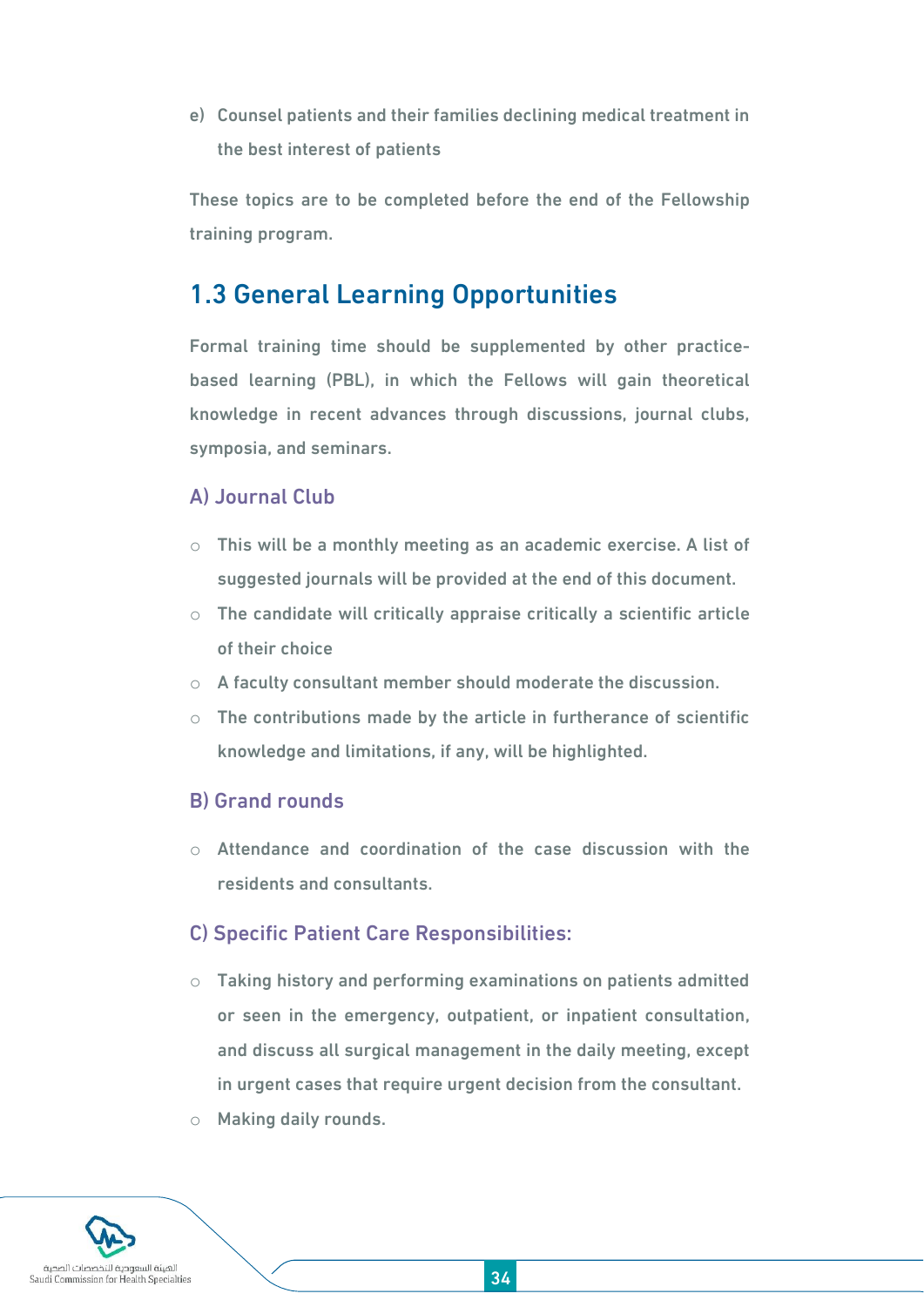- o Mentoring resident staff as a resource of experience and knowledge.
- o Helping in the delivery and follow-up of treatment plans.
- o Clinic attendance.

D) Continuous professional discussion activities (CPD) relevant to specialty (conferences and workshops).

#### E) Morbidity and mortality (M&M)\*\*

The M&M conference offers trainees an opportunity to discuss patient cases where adverse effects have occurred due to errors or complications. The goal of this resource is to refocus on the content of morbidity and mortality and transform it into a platform for teaching patient safety principles and emphasizing error reduction strategies.

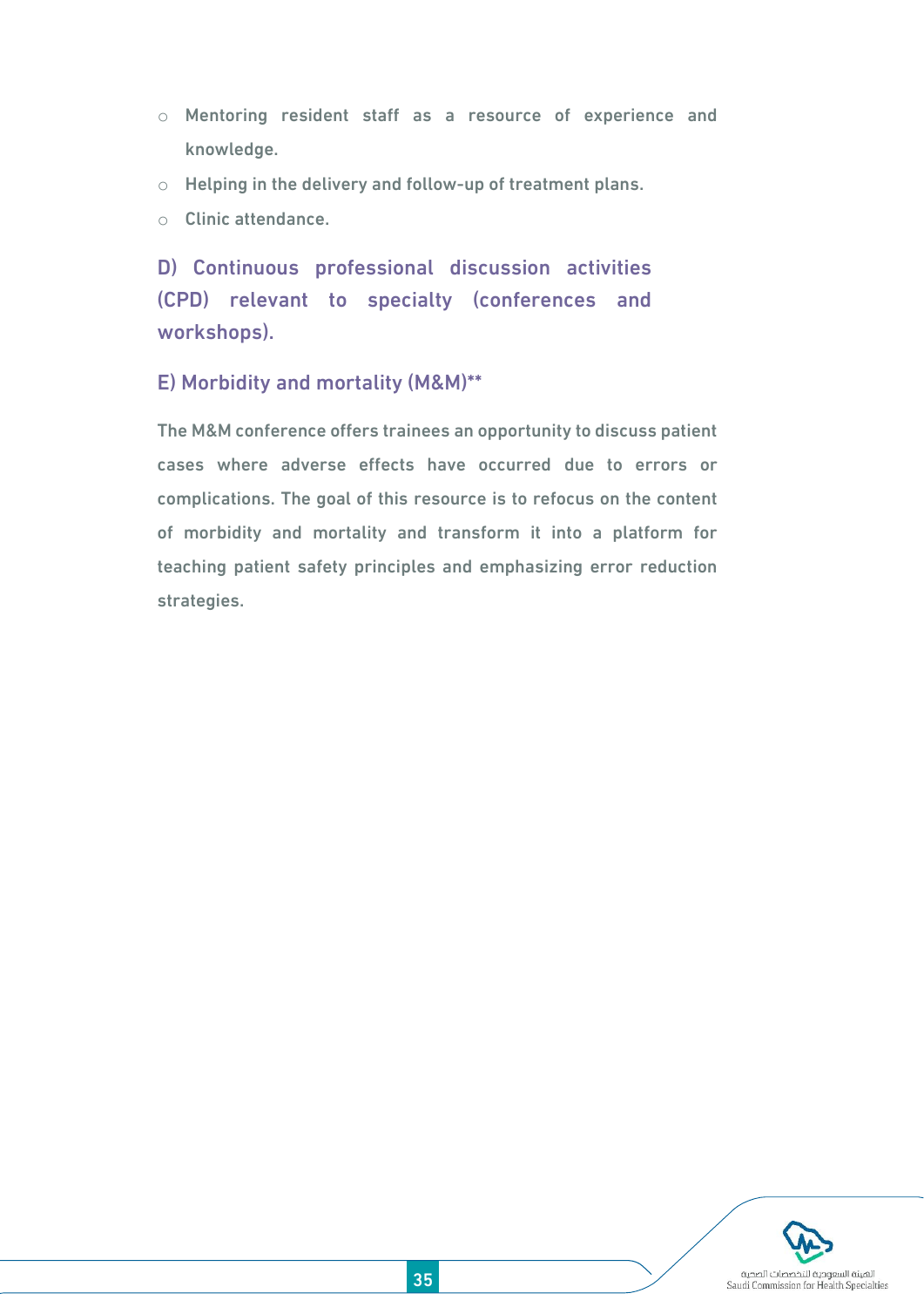# <span id="page-35-0"></span>XI. ASSESSMENT AND EVALUATION

### <span id="page-35-1"></span>1. Purpose of Assessment

Assessment plays a vital role in the success of postgraduate training. Assessment will guide trainees and trainers to achieve defined standards, learning outcomes, and competencies. The assessment will provide feedback to learners and faculty regarding curriculum development, teaching methods, and the quality of the learning environment. A reliable and valid assessment is an excellent tool for assessing curriculum alignments between objectives, learning methods, and assessment methods. Finally, assessments assure patients and the public that health professionals are safe and competent to practice. Assessment can serve the following purposes:

- a. Assessment for learning: Trainers use information from trainees' performance to inform their learning for improvement. Assessment enables educators to use information regarding trainees' knowledge, understanding, and skills to provide feedback to trainees about learning and how to improve.
- b. Assessment as learning: Involves trainees in the learning process, which enables them to monitor their own progress. Trainees use self-assessment and feedback from educators to reflect on their progression. This develops and supports trainees' metacognitive skills. Assessment as learning is crucial in helping residents/Fellows become lifelong learners.

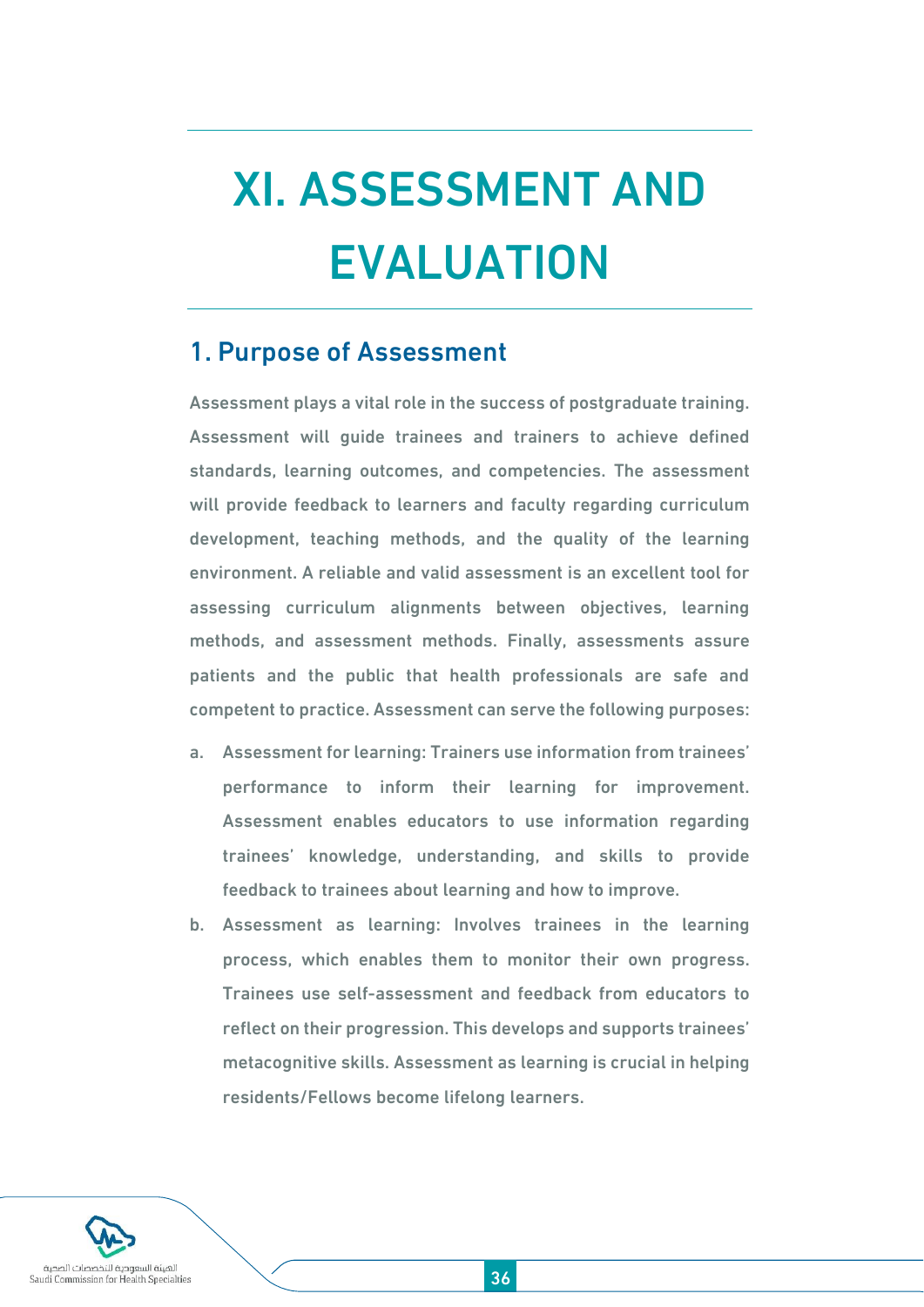- c. Assessment of learning: Is used to demonstrate the achievement of learning. This is a graded assessment and usually counts towards the trainee's end-of-training degree.
- d. Feedback and evaluation: Assessment outcomes will represent quality metrics that can improve learning experience.

For the sake of organization, assessment will be further classified into two main categories: formative and summative.

### <span id="page-36-0"></span>2. Formative Assessment

#### 2.1 General Principles

Trainees, as adult learners, should strive for feedback throughout their journey of competency from "novice" to "mastery" levels. Formative assessment (also referred to as continuous assessment) is the component of assessment that is distributed throughout the academic year, aiming primarily to provide trainees with effective feedback.

Every 4 weeks, at least 1 h should be assigned by trainees to meet with their mentors, in order to review performance reports (e.g., ITER, e-portfolio, mini-CEX, etc.). Input from the overall formative assessment tools will be utilized at the end of the year to make the decision to promote each individual trainee from the current-tosubsequent training level. Formative assessment will be defined based on recommendations by the scientific council.

According to the executive policy on continuous assessment (available online: [www.scfhs.org\)](http://www.scfhs.org/), formative assessment will have the following features, which will be used based on Miller's pyramid (Appendix F):

a. Multisource: A minimum of four tools

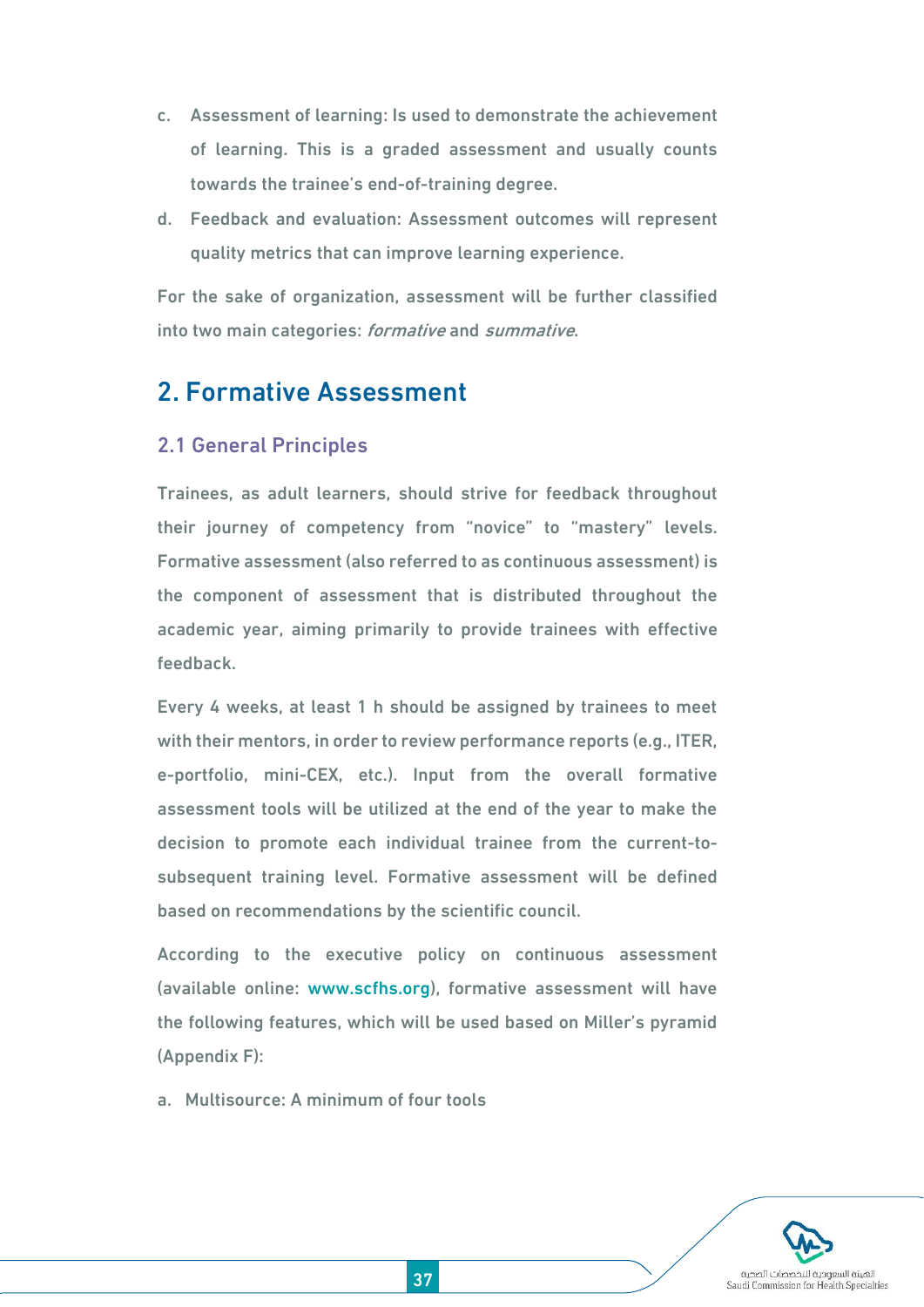- b. Comprehensive: Covering all learning domains (knowledge, skills, and attitude)
- c. Relevant: Focusing on workplace-based observations
- d. Competency-milestone oriented: Reflecting the trainee's expected competencies that match the trainee's developmental level.

Trainees should play an active role in seeking feedback during training. However, trainers are expected to provide timely and formative assessments. The SCFHS will provide an e-portfolio system to enhance communication and analysis of data arising from formative assessments.

Trainers and trainees are directed to follow the recommendations of the scientific council regarding the updated forms, frequency, distribution, and deadlines related to the implementation of evaluation forms.

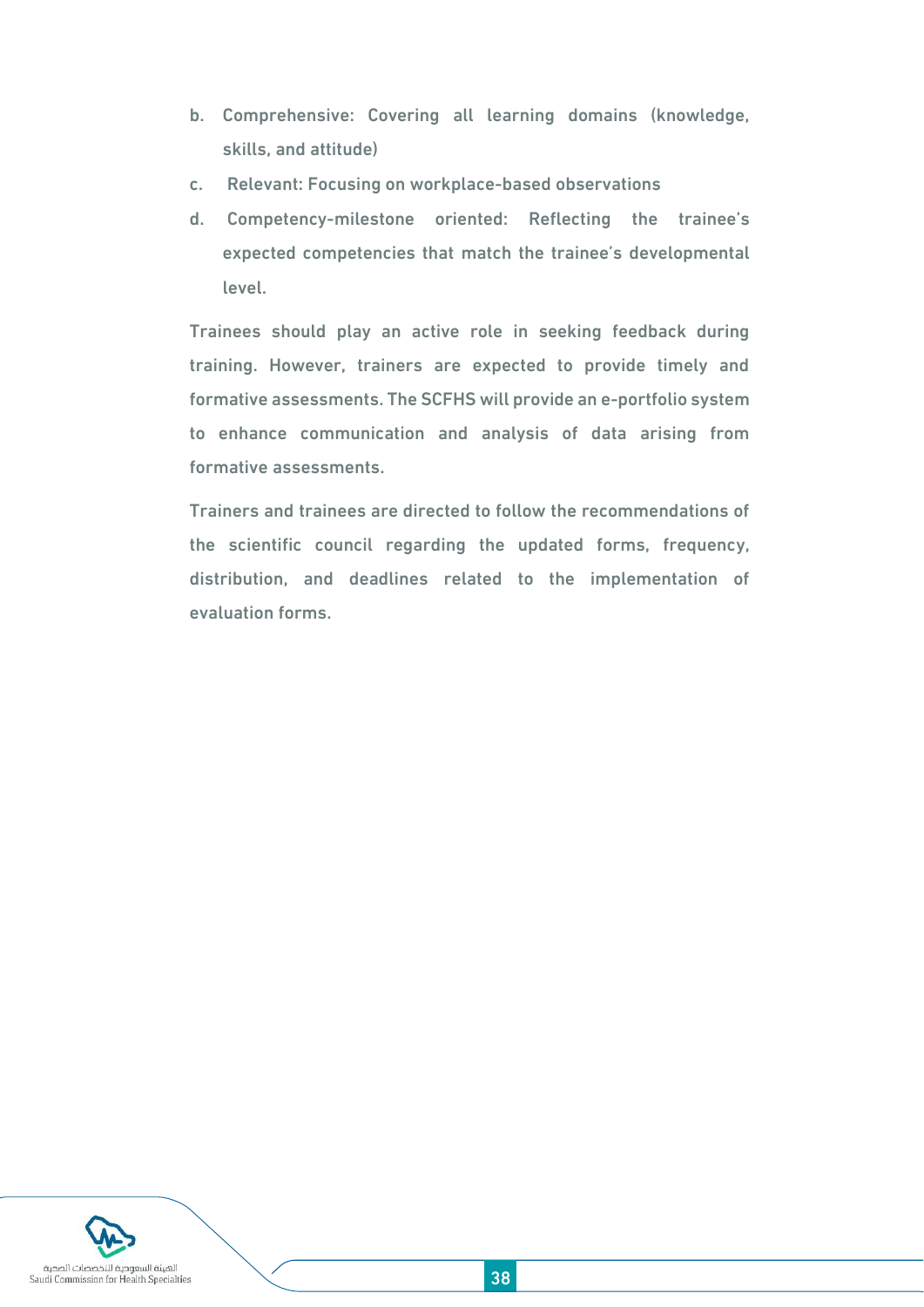| <b>Learning</b><br>domain | <b>Formative assessment</b><br>tools                                                                                                                       | Important details (e.g.,<br>frequency, specifications related<br>to the tool)                                                                                                                                                                                                                                                                                                                                                                                                                                                      |
|---------------------------|------------------------------------------------------------------------------------------------------------------------------------------------------------|------------------------------------------------------------------------------------------------------------------------------------------------------------------------------------------------------------------------------------------------------------------------------------------------------------------------------------------------------------------------------------------------------------------------------------------------------------------------------------------------------------------------------------|
| Knowledge                 | <b>Structured Oral Exam</b><br>(SOE)<br><b>Annual Written</b><br><b>Progress Test (Local</b><br>or International)<br><b>Case-Based Discussion</b><br>(CBD) | Annual<br>Annual<br>Two CBD sessions per rotation                                                                                                                                                                                                                                                                                                                                                                                                                                                                                  |
| <b>Skills</b>             | <b>Log Book</b><br><b>DOPS: Direct</b><br><b>Observation for</b><br><b>Procedural Skills</b><br><b>Research Activities</b>                                 | *Log book:<br><b>Fellowship Caseload:</b><br>The training Fellows are<br>expected to attend and manage<br>at least 60 to 80 complex<br>reconstructive and<br>microsurgical cases during their<br>2-year training period<br>DOPS:<br>Verification of the skill in the log<br>book by a supervising tutor<br>*Research activities:<br>The Fellow must publish at least<br>one paper in a respected journal,<br>and is encouraged to submit<br>manuscripts for presentation in<br>national or international<br>recognized conferences |

### 2.2 Formative Assessment Tools

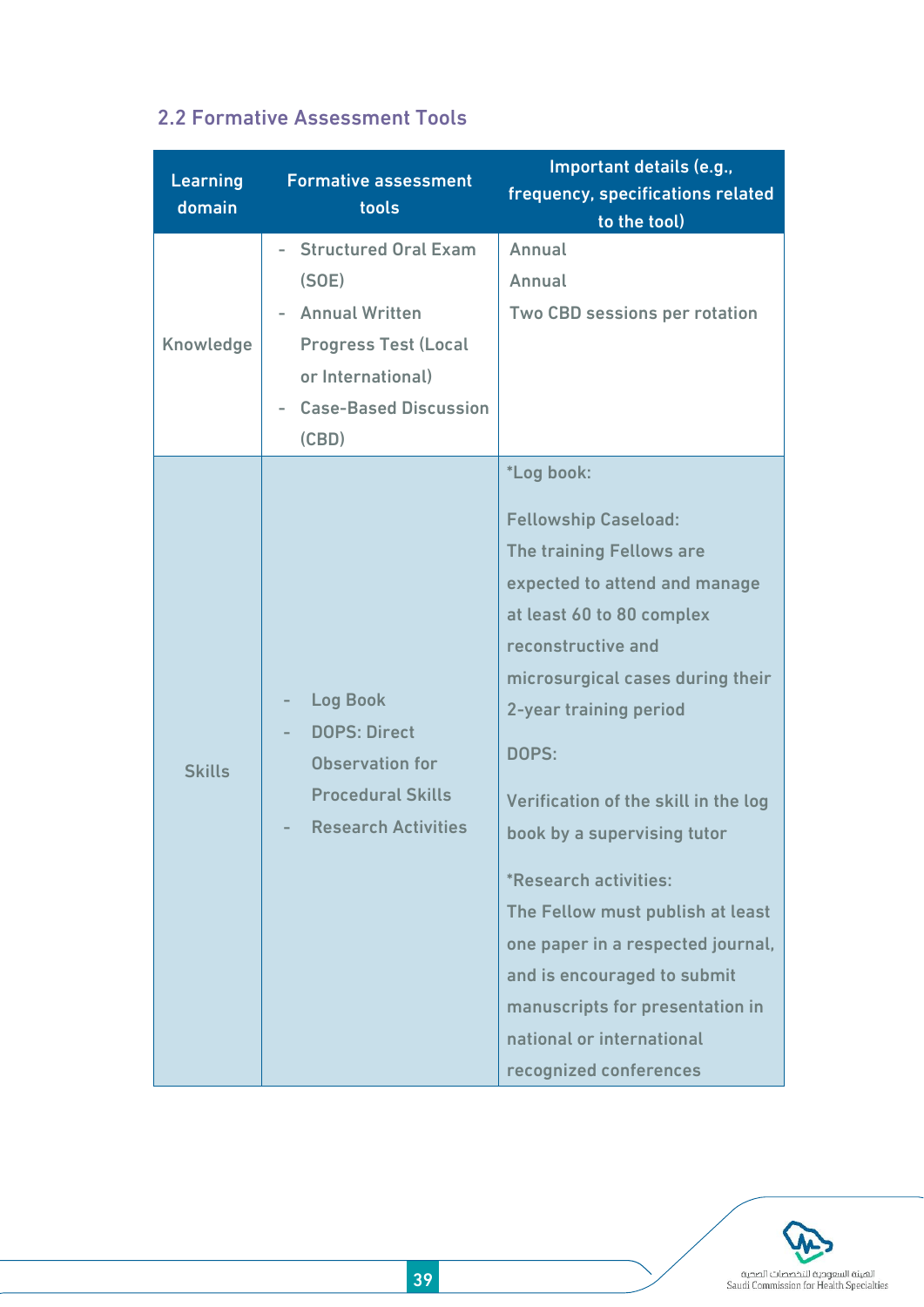| <b>Learning</b><br>domain <sup>1</sup> | <b>Formative assessment</b><br>tools                 | Important details (e.g.,<br>frequency, specifications related<br>to the tool) |
|----------------------------------------|------------------------------------------------------|-------------------------------------------------------------------------------|
| <b>Attitude</b>                        | <b>ITER: In-Training</b><br><b>Evaluation Report</b> | Assessment after each block                                                   |

The evaluation of each component will be based on the following equation:

| Percentage         | $~150\%$          | $50\% - 59.4\%$           | $60\% - 69.4\%$                  | >70%              |
|--------------------|-------------------|---------------------------|----------------------------------|-------------------|
| <b>Description</b> | <b>Clear fail</b> | <b>Borderline</b><br>fail | <b>Borderline</b><br><b>pass</b> | <b>Clear pass</b> |

#### 3.1 Promotion Examination

The promotion examination is a written exam that permit the trainee to be promoted from a "junior" to "senior" level of training. For further details on promotion examination, please refer to the general bylaws and executive policy of assessment (available online[: www.scfhs.org\)](http://www.scfhs.org/).

#### Blueprint Outlines:

One-hundred MCQ style questions that are distributed over the following topics as follows:

| <b>Topic</b>                                  | <b>Volume</b> |
|-----------------------------------------------|---------------|
| <b>Basic science</b>                          | 20%           |
| <b>Head and neck</b>                          | 20%           |
| <b>Breast</b>                                 | 20%           |
| <b>Extremity and trauma</b><br>reconstruction | 20%           |
| Hand and peripheral nerve                     | 20%           |

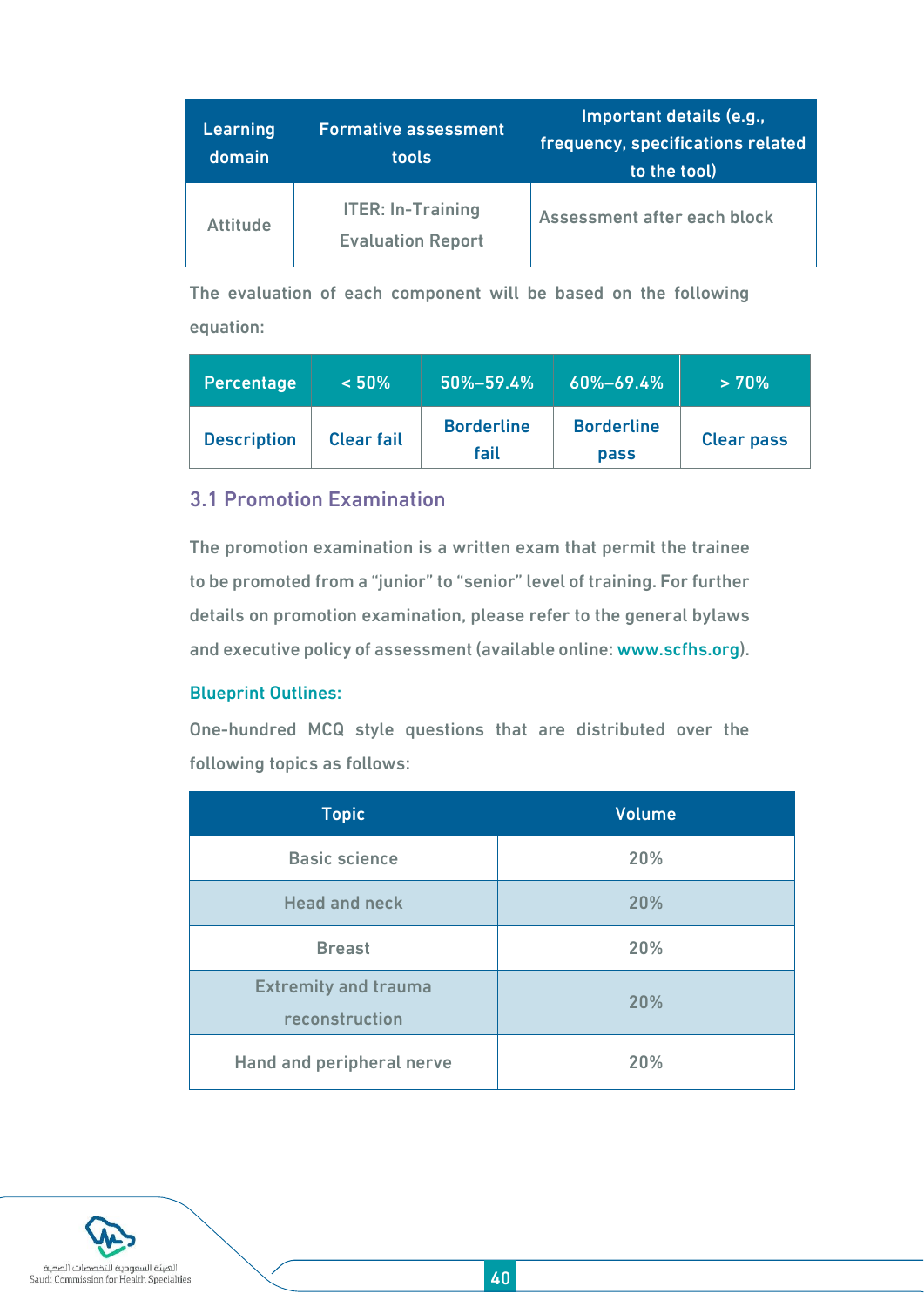#### Example question:

- 1) To reduce the risk of microvascular anastomosis occlusion in a standard microsurgical case you should:
	- A. Keep the operating theatre temperature high
	- B. Ensure that both vessels are of the same caliber
	- C. Ensure that there is no intimal damage in either vessel
	- D. Inject a bolus of heparin before putting the clamp on the vessel
	- E. Never release the vein before starting the arterial anastomosis
- 2) The groin flap is usually based on:
	- A. The deep circumflex iliac artery
	- B. The superficial inferior epigastric artery
	- C. The superficial circumflex femoral artery
	- D. The superficial circumflex iliac artery
	- E. The lateral circumflex iliac artery
- 3) Papaverine:
	- A. Is an opium alkaloid
	- B. Is a vasoconstrictor
	- C. Inhibits phosphodiesterase and reduces cAMP levels
	- D. Is a local anesthetic
	- E. May not be directly applied to blood vessels

#### Blueprint topics:

 The exam is of multiple-choice nature, and will cover the following topics:

#### Basic Sciences

- Embryology
- Anatomy
- Depth Identify in detail the anatomy of the vascular tree
- Understanding of the anatomy of blood supply

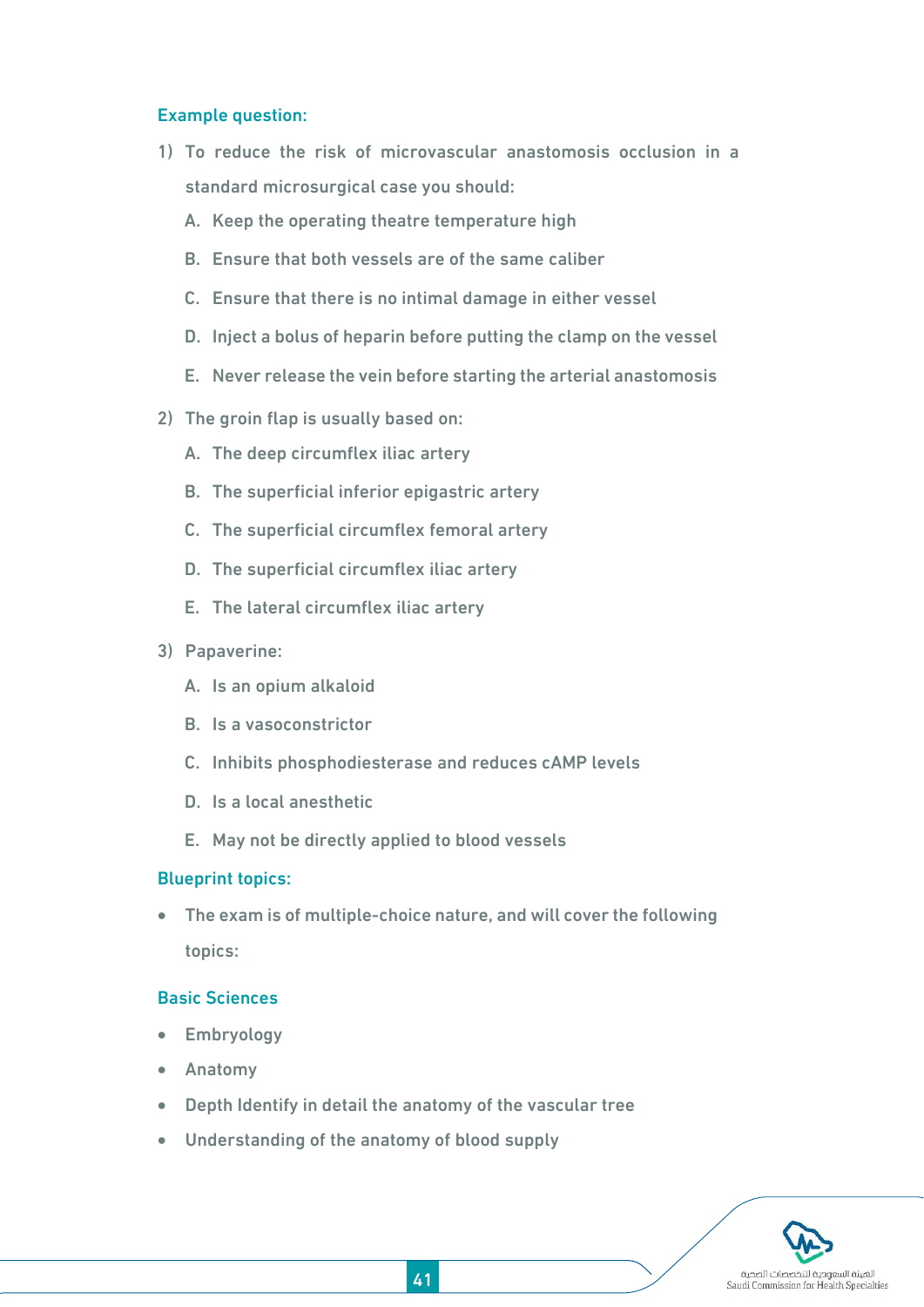- Understanding of the physiology of blood supply
- Anatomy and muscle, nerve, bone, and skin metabolism
- Identify in detail the anatomy of the major nerves and their branching in the extremities, including their relationships with surrounding structures
- Wound, tendon, nerve, skin, and bone healing
- Understand the principles of electrical evaluation and show indepth knowledge of the techniques of electrical examination of the extremities, including conduction studies and EMG evaluation
- Radiologic techniques, including plain radiographic films, ultrasonography, CT scans, angiography, and MRI of the extremities
- Advanced vascular pathophysiology of the body, with an emphasis on the extremities

#### Principles of Microsurgery

- o Magnification
- o Instrumentation
- o Instrument handling
- o Definition of microvascular free tissue transfer
- $\circ$  Indications for microvascular free tissue transfer
- o Donor tissue option
- o Role of anticoagulants in microsurgery
- o The no-reflow phenomenon
- o Methods that can be used to minimize ischemia
- o End-to-end or end-to-side arterial anastomosis
- $\circ$  Obtain vein grafts option and technical step
- o Flap failure and factors leading to free-flap failure
- o Methods used to relieve spasm
- o Options for flap reconstruction
- o Free-flap option for functional muscles

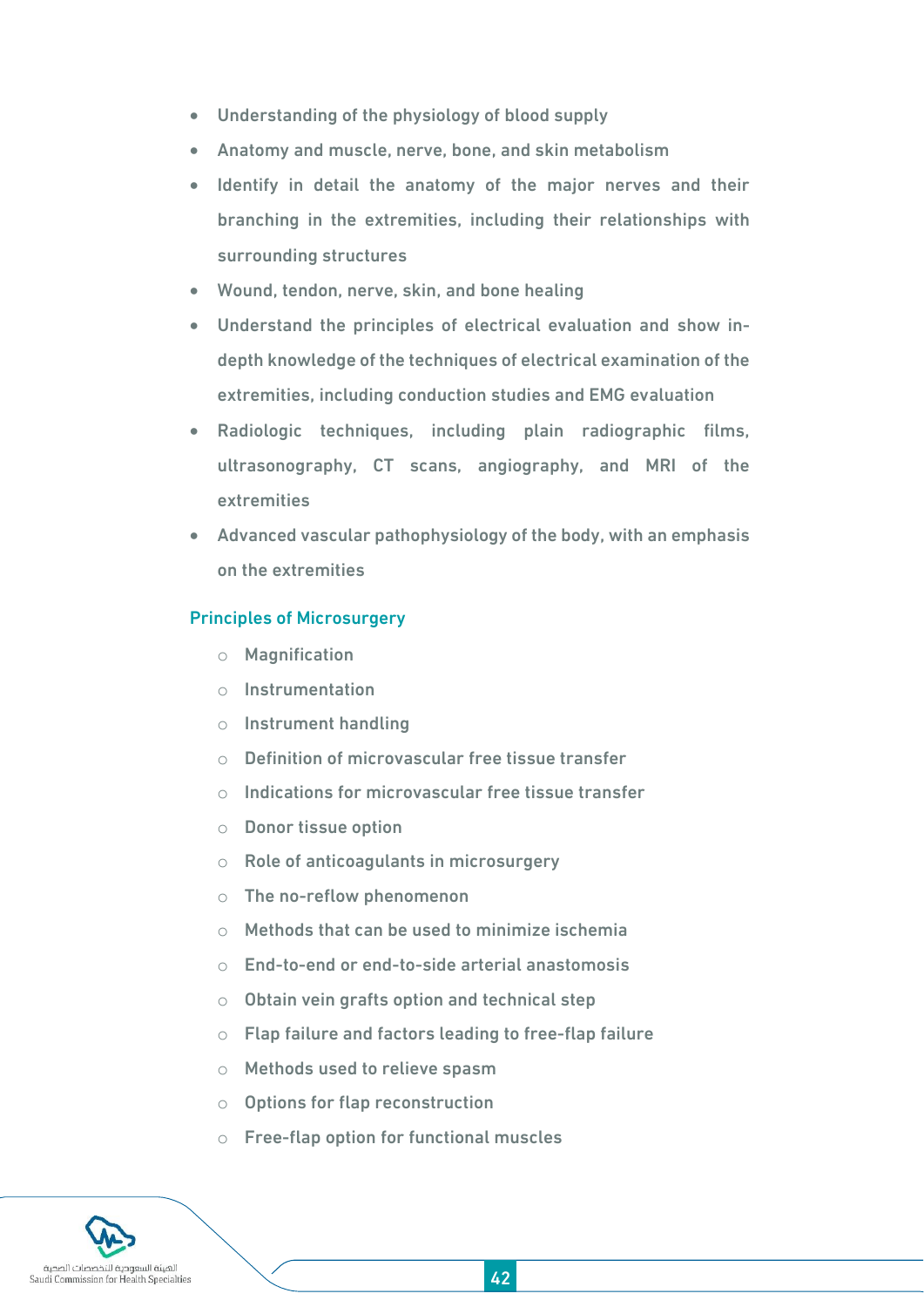- o Perforator flaps
- o Osseous flaps
- o Chimeric flaps
- o Flaps used for facial reanimation

#### Applied Sciences:

- o Microsurgery
- o Supermicrosurgery technique
- o Reconstruction after extensive soft tissue resection
- o Reconstruction of Head and Neck defects
- o Reconstruction for pharyngeal or esophageal defects
- o Combined mandibular and floor-of-mouth reconstruction
- o Reconstruction of the breast
- o Reconstruction of the trunk and thoracic
- o Hand and wrist reconstruction
- o Foot and ankle reconstruction
- o Extremities reconstruction
- o Lymphedema reconstruction
- o Peripheral nerve
- o Facial reanimation for paralysis

#### Operative microsurgery:

- Skin and subcutaneous tissue
- Skin graft
- Pedicled flaps
- Regional and\or island flaps
- Free-flap with microvascular anastomosis

#### Bone and Joints

- Vascularized bone on a pedicle flap
	- i. Clavicle on the sternocleidomastoid flap
	- ii. Rib on the pectoralis major muscle

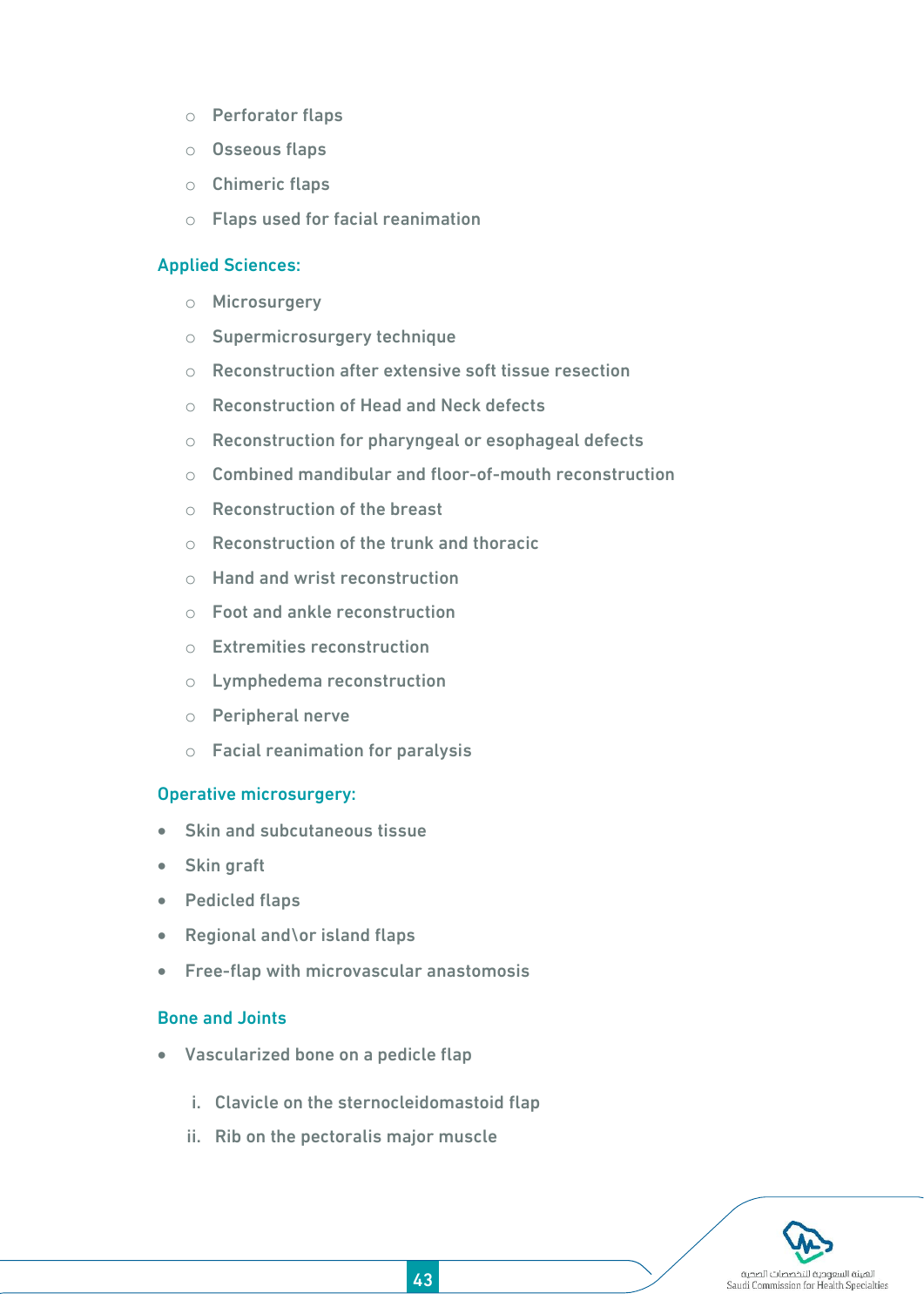- iii. Scapula on the trapezius muscle
- Bone transfers with microvascular anastomosis
	- i. Deep circumflex iliac artery flap
	- ii. Radial forearm flap
	- iii. Free fibula flap
	- iv. Free scapula flap
	- v. Medial femoral condyle flap
	- vi. Coracoid bone free-flap for reconstruction of the scaphoid bone
	- vii. Free toe joint transfer

#### **Nerves**

- Microsurgical nerve repair
- Nerve grafting
- Neurotization and conduits
- Neurolysis
- Neuroma
- Nerve tumors

#### Vascular

- Tumors and vascular malformations
- Replantation
- Revascularization
- Microsurgical arterial anastomosis
- Microsurgical venous anastomosis
- Vein graft
- Lymphatic reconstruction

#### **Other**

- Congenital disorders, including mangled hand treatment
- Facial paralysis and facial palsy procedures
- Children's disorders

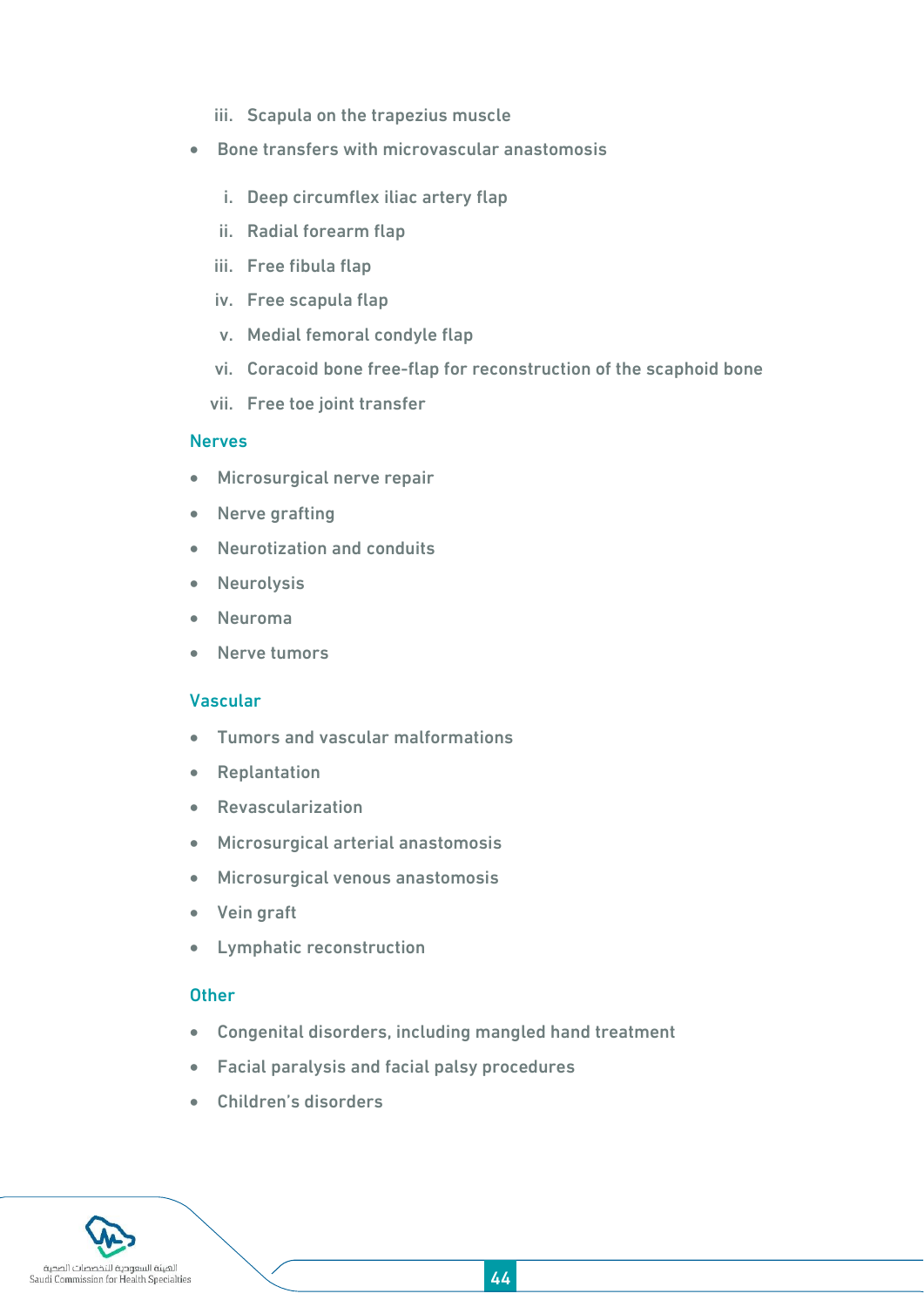#### Amputations

- Hand level
- Metacarpal, carpal, forearm, and proximal upper limb level

#### Replantation

- Digital level
- Carpal or forearm\upper limb level
- Lower limb

To achieve unconditioned promotion, the candidate must score a minimum of "borderline pass" in all five components.

- The program director can still recommend the promotion of candidates if the above is not met in some situations.
- If the candidate scores "borderline failure" in one or two components at maximum, and these scores should not belong to the same area of assessment (for example, both borderline failures should not belong to both skills).
- The candidate must have passed all other components and scored a minimum of clear pass in at least two components.

### <span id="page-44-0"></span>3. Summative Assessment

#### 3.1 General Principles

 Summative assessment is a component of assessment that aims primarily to make informed decisions on trainees' competency. In comparison to formative assessment, summative assessment does not aim to provide constructive feedback. For further details on this section, please refer to the general bylaws and executive policy of assessment (available online: [www.scfhs.org\)](http://www.scfhs.org/). To be eligible to sit the final exams, a trainee should be granted a "Certification of Training-Completion".

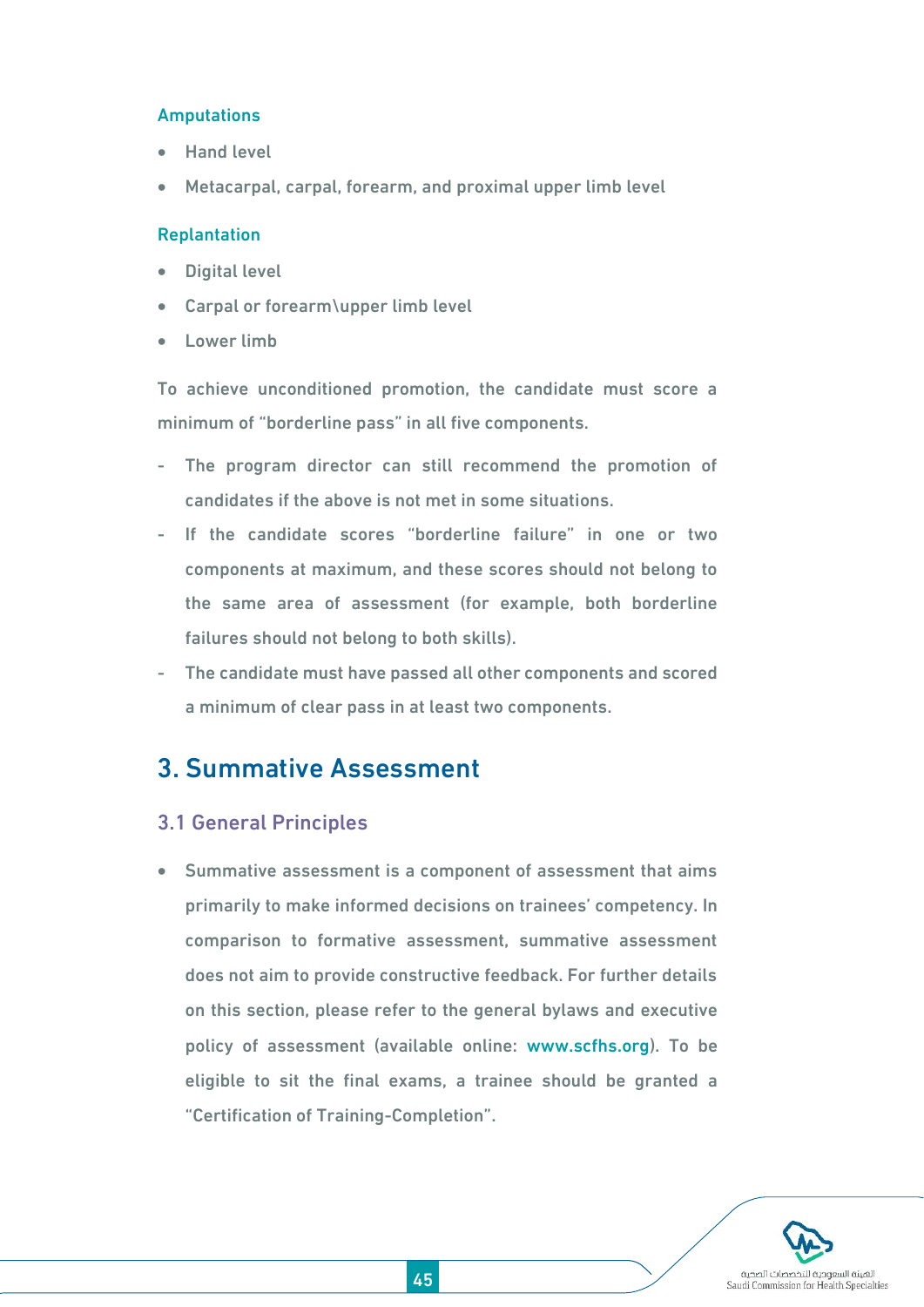#### 3.3. Final In-Training Evaluation Report (FITER)

In addition to the approval of the completion of clinical requirements (resident's logbook) by the supervising committee, a FITER is also prepared by the program directors for each resident at the end of their final year of training. This report shall be the basis for obtaining the certificate of training program completion and the qualification to set for the final specialty examinations.

#### 3.4 Certification of Training-Completion

To be eligible for the final specialty examinations, each trainee is required to obtain a "Certification of Training-Completion." Based on the training bylaws and executive policy (please refer to [www.scfhs.org\)](http://www.scfhs.org/), trainees will be granted a "Certification of Training-Completion" once the following criteria is fulfilled:

- a. Successful completion of all training rotations.
- b. Completion of training requirements (e.g., logbook, research, others) as outlined in FITER, which is approved by the scientific council of the specialty.
- c. Clearance from SCFHS training affairs ensures compliance with tuition payments and the completion of universal topics.

"Certification of Training-Completion" will be issued and approved by the supervisory committee or its equivalent according to SCFHS policies.

#### 3.5 Final Specialty Examinations

The final specialty examination is the summative assessment component that grants trainees the specialty's certification. It has two elements:

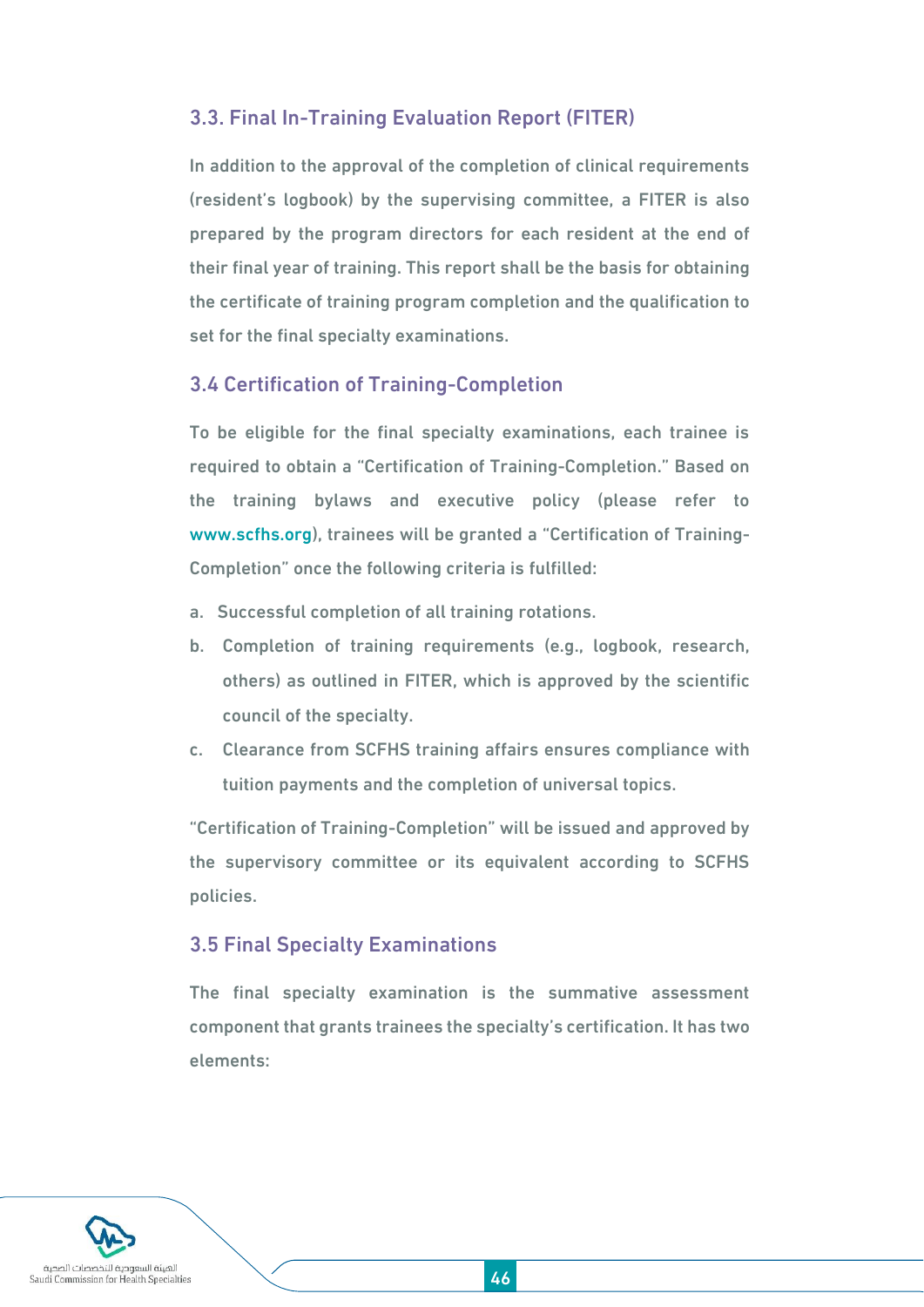- a) Final written exam: To be eligible for this exam, trainees are required to have the "Certification of Training-Completion." The final written exam comprises 100 MCQ questions.
- b) Final clinical/practical exam: Trainees will be required to pass the final written exam in order to be eligible to sit the final clinical/practical exam. Eight stations involving the SOE and the OSCE.

#### Blueprint Outlines:

One hundred MCQ style questions, which are distributed over the following topics:

| <b>Topic</b>                               | <b>Volume</b> |
|--------------------------------------------|---------------|
| <b>Basic science</b>                       | 20%           |
| <b>Head and neck</b>                       | 20%           |
| <b>Breast</b>                              | 20%           |
| <b>Extremity and trauma reconstruction</b> | 20%           |
| Hand and peripheral nerves                 | 20%           |

#### Example question:

- 1) To reduce the risk of microvascular anastomosis occlusion in a standard microsurgical case you should:
	- A. Keep the operating theatre temperature high
	- B. Ensure both vessels are of the same caliber
	- C. Ensure that there is no intimal damage in either vessel
	- D. Inject a bolus of heparin before putting the clamp on the vessel
	- E. Never release the vein before starting the arterial anastomosis
- 2) The groin flap is usually based on:
	- A. The deep circumflex iliac artery
	- B. The superficial inferior epigastric artery

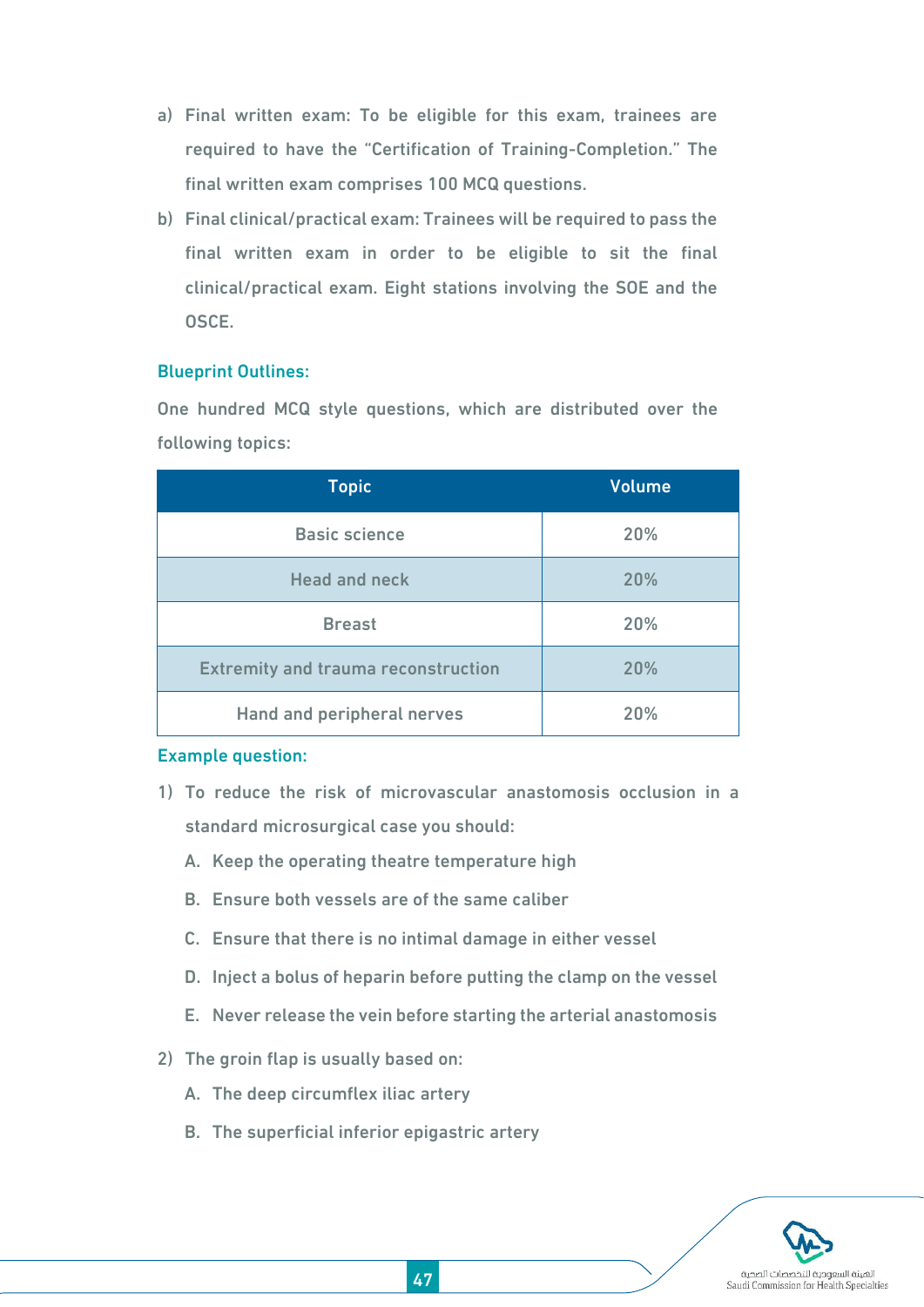- C. The superficial circumflex femoral artery
- D. The superficial circumflex iliac artery
- E. The lateral circumflex iliac artery
- 3) Papaverine:
	- A. Is an opium alkaloid
	- B. Is a vasoconstrictor
	- C. Inhibits phosphodiesterase and reduces cAMP levels
	- D. Is a local anesthetic
	- E. May not be directly applied to blood vessels

#### Basic Sciences

- Embryology
- Anatomy
- Depth Identify in detail the anatomy of the vascular tree
- Understanding of the anatomy of blood supply
- Understanding of the physiology of blood supply
- Anatomy and muscle, nerve, bone, and skin metabolism
- Identify in detail the anatomy of the major nerves and their branching in the extremities, including their relationships with surrounding structures
- Wound, tendon, nerve, skin, and bone healing
- Understand the principles of electrical evaluation and show indepth knowledge of the techniques of electrical examination of the extremities, including conduction studies and EMG evaluation
- Radiologic techniques, including plain radiographic films, ultrasonography, CT scans, angiography, and MRI of the extremities
- Advanced vascular pathophysiology of the body, with an emphasis on the extremities

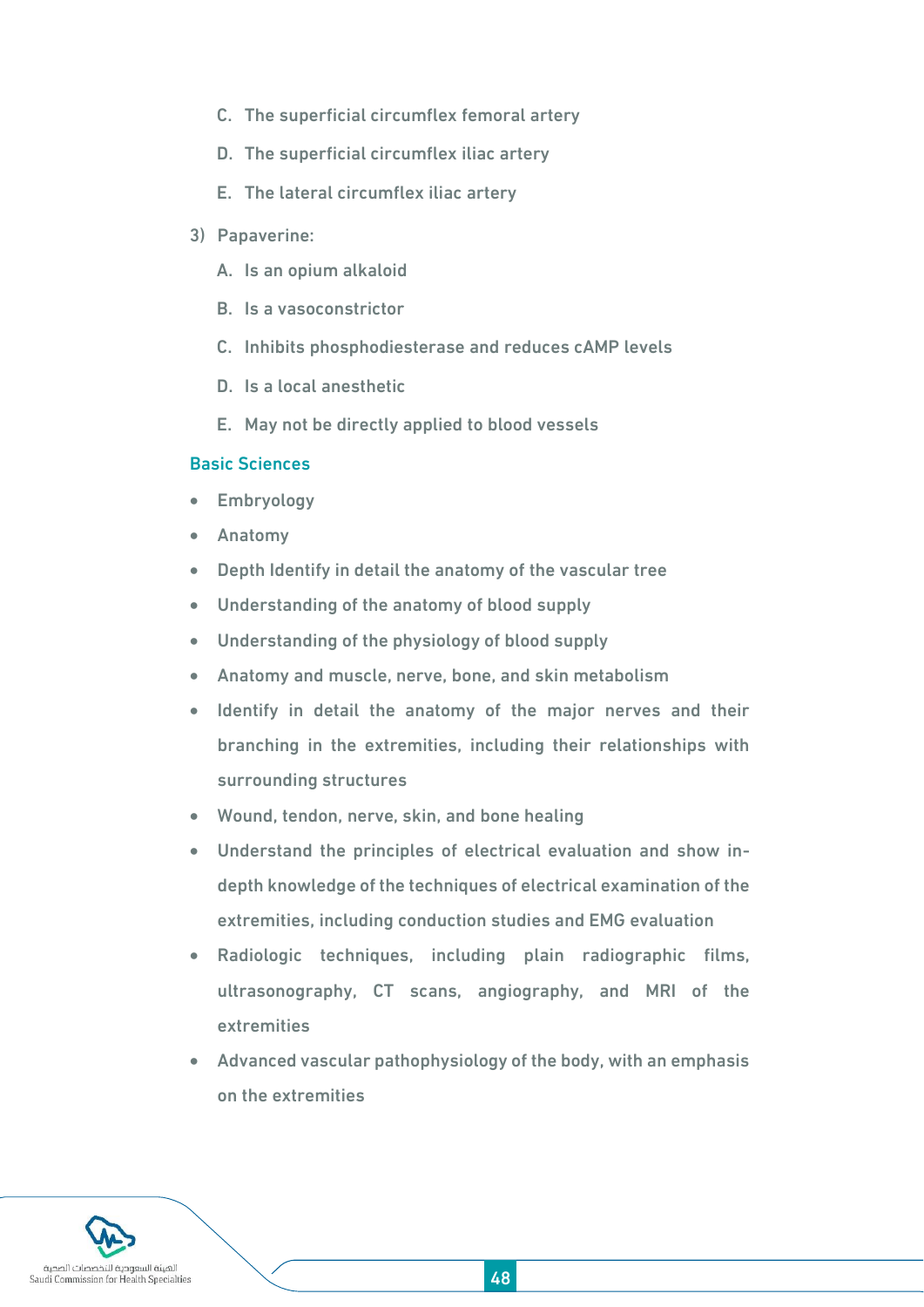#### Principles of Microsurgery

- o Magnification
- o Instrumentation
- o Instrument handling
- o Definition of microvascular free tissue transfer
- o Indications for microvascular free tissue transfer
- o Donor tissue option
- o Role of anticoagulants in microsurgery
- o The no-reflow phenomenon
- $\circ$  Methods that can be used to minimize ischemia
- o End-to-end or end-to-side arterial anastomosis
- o Obtain vein grafts option and technical step
- o Flap failure and factors leading to free-flap failure
- o Methods used to relieve spasm
- o Options for flap reconstruction
- o Free-flap option for functional muscles
- o Perforator flaps
- o Osseous flaps
- o Chimeric flaps
- o Flaps used for facial reanimation

#### Applied Sciences

- o Microsurgery
- o Supermicrosurgery technique
- o Reconstruction after extensive soft tissue resection
- o Reconstruction of Head and Neck defects
- o Reconstruction for pharyngeal or esophageal defects
- o Combined mandibular and floor-of-mouth reconstruction
- o Reconstruction of the breast
- $\circ$  Reconstruction of the trunk and thoracic
- o Hand and wrist reconstruction

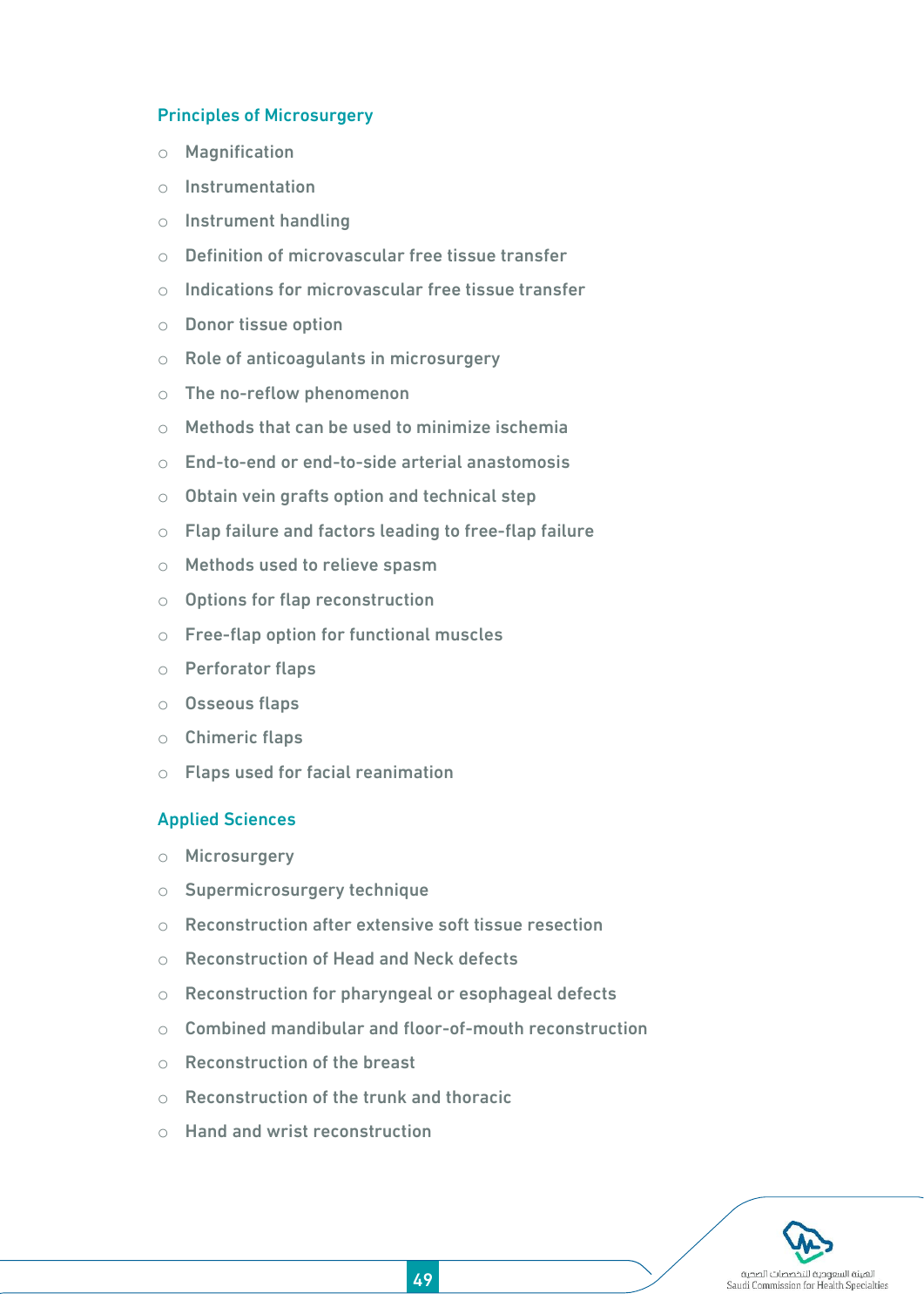- o Foot and ankle reconstruction
- o Extremities reconstruction
- o Lymphedema reconstruction
- o Peripheral nerve
- o Facial reanimation for paralysis

#### Operative microsurgery:

#### Skin and subcutaneous tissue

- Skin graft
- Pedicled flaps
- Regional and \or island flaps
- Free-flap with microvascular anastomosis

#### Bone and Joints

- Vascularized bone on a pedicle flap
	- i. Clavicle on the sternocleidomastoid flap
	- ii. Rib on the pectoralis major muscle
	- iii. Scapula on the trapezius muscle
- Bone transfers with microvascular anastomosis
	- i. Deep circumflex iliac artery flap
	- ii. Radial forearm flap
	- iii. Free fibula flap
	- iv. Free scapula flap
	- v. Medial femoral condyle flap
	- vi. Coracoid bone free-flap for reconstruction of the scaphoid bone
	- vii. Free toe joint transfer

#### Nerves

- Microsurgical nerve repair
- Nerve grafting
- Neurotization and conduits
- Neurolysis

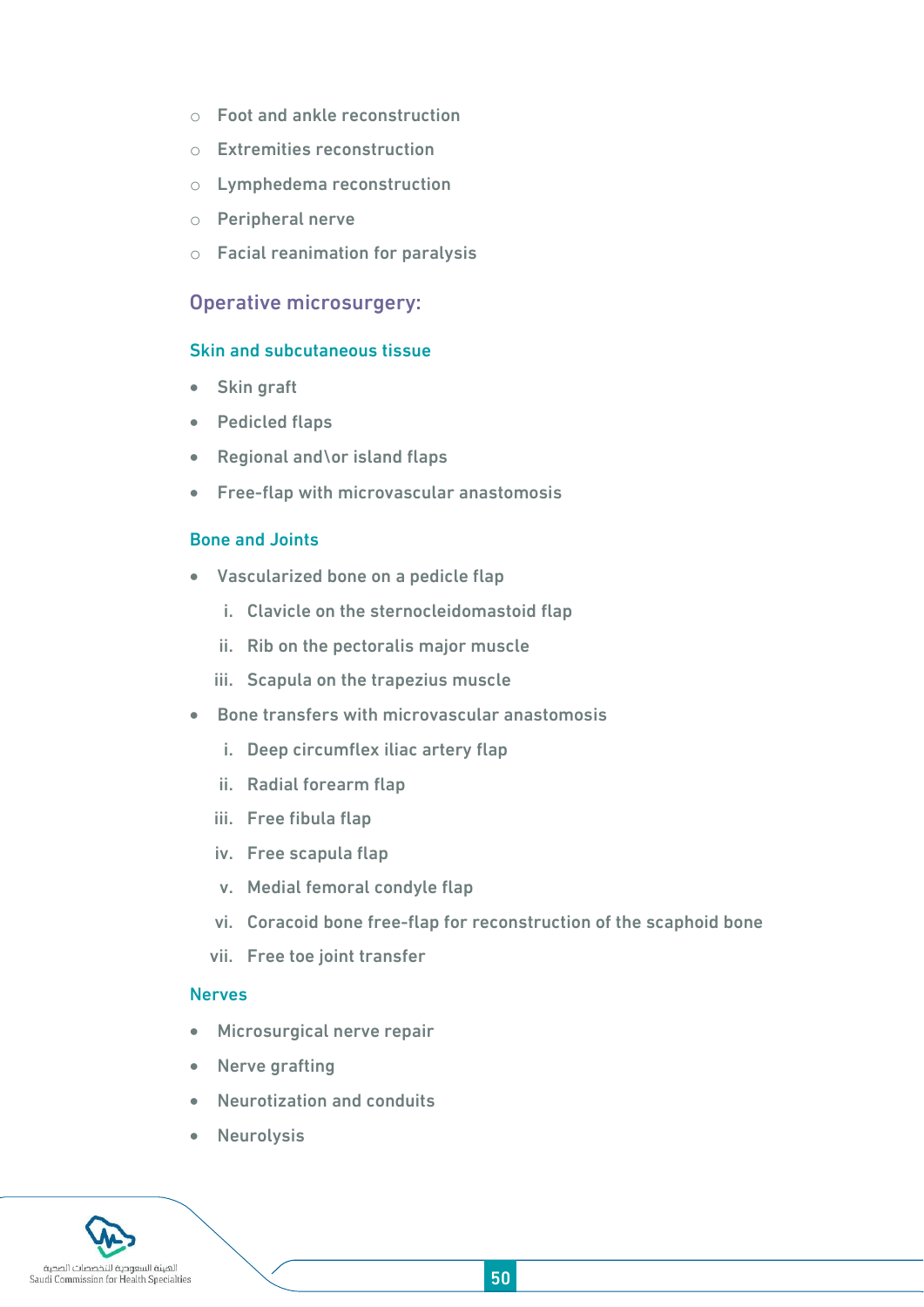- Neuroma
- Nerve tumors

#### Vascular

- Tumors and vascular malformations
- Replantation
- Revascularization
- Microsurgical arterial anastomosis
- Microsurgical venous anastomosis
- Vein graft
- Lymphatic reconstruction

#### **Other**

- Congenital disorders, including mangled hand treatment
- Facial paralysis and facial palsy procedures
- Children's disorders

#### Amputations

- Hand level
- Metacarpal, carpal, forearm, and proximal upper limb level

#### Replantation

- Digital level
- Carpal or forearm\upper limb level
- Lower limb

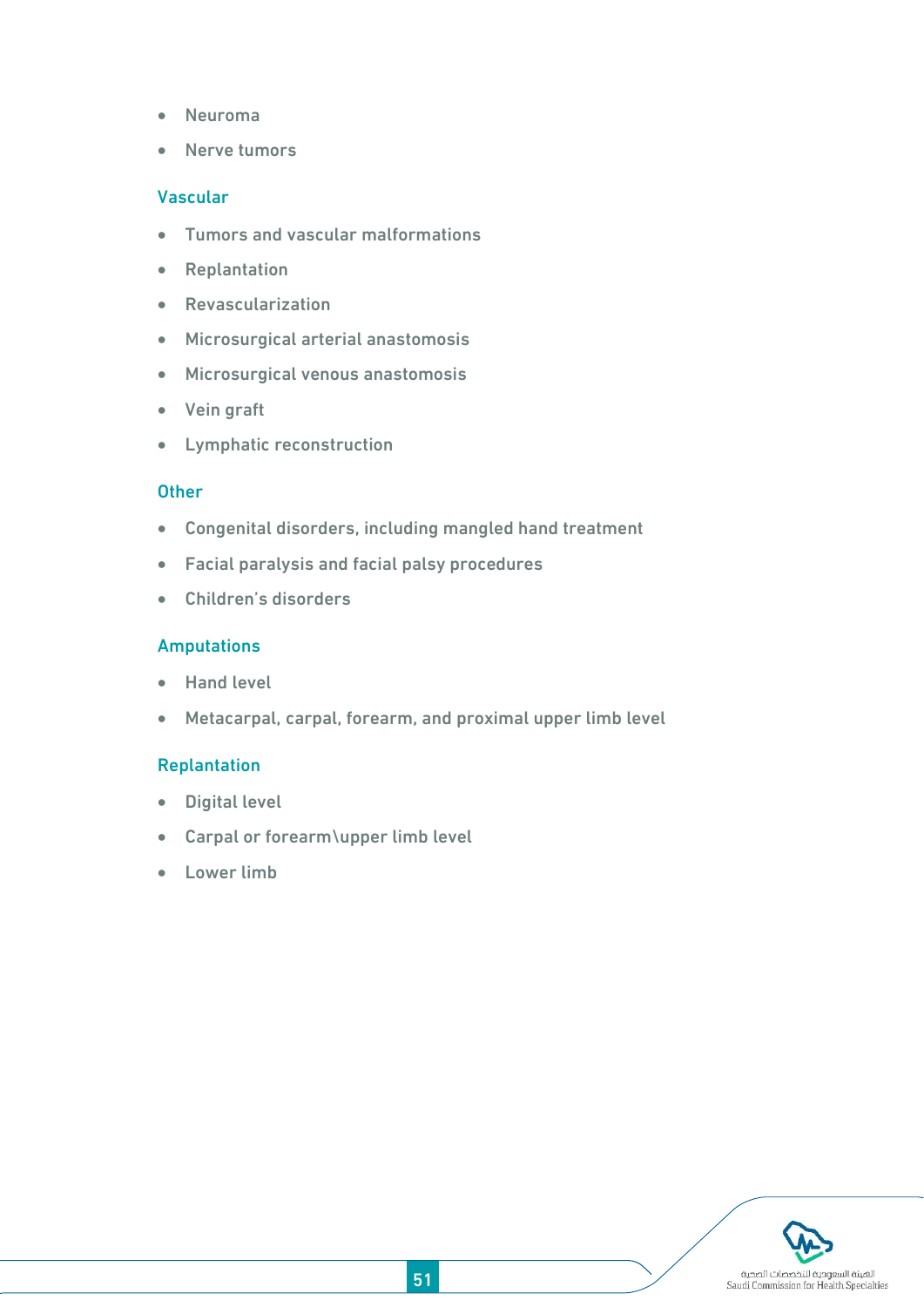| <b>Learning</b><br>domain | <b>Summative assessment</b><br>tools                                                                                         | <b>Pass score</b>                                                                                                                                     |
|---------------------------|------------------------------------------------------------------------------------------------------------------------------|-------------------------------------------------------------------------------------------------------------------------------------------------------|
| Knowledge                 | <b>Final Written</b><br>Examination                                                                                          | At least a borderline pass in each<br>tool in accordance with the<br>standard setting method used by<br>the executive administration of<br>assessment |
| <b>Skills</b>             | <b>Objective Structured</b><br><b>Clinical Examinations</b><br>(OSCE)<br><b>Structured Oral</b><br><b>Examinations (SOE)</b> | At least a borderline pass in<br>each tool in accordance with the<br>standard setting method used by<br>the executive administration of<br>assessment |
| <b>Attitude</b>           | <b>FITER: In-Training</b><br><b>Evaluation Report</b>                                                                        | <b>Successfully pass FITER</b>                                                                                                                        |

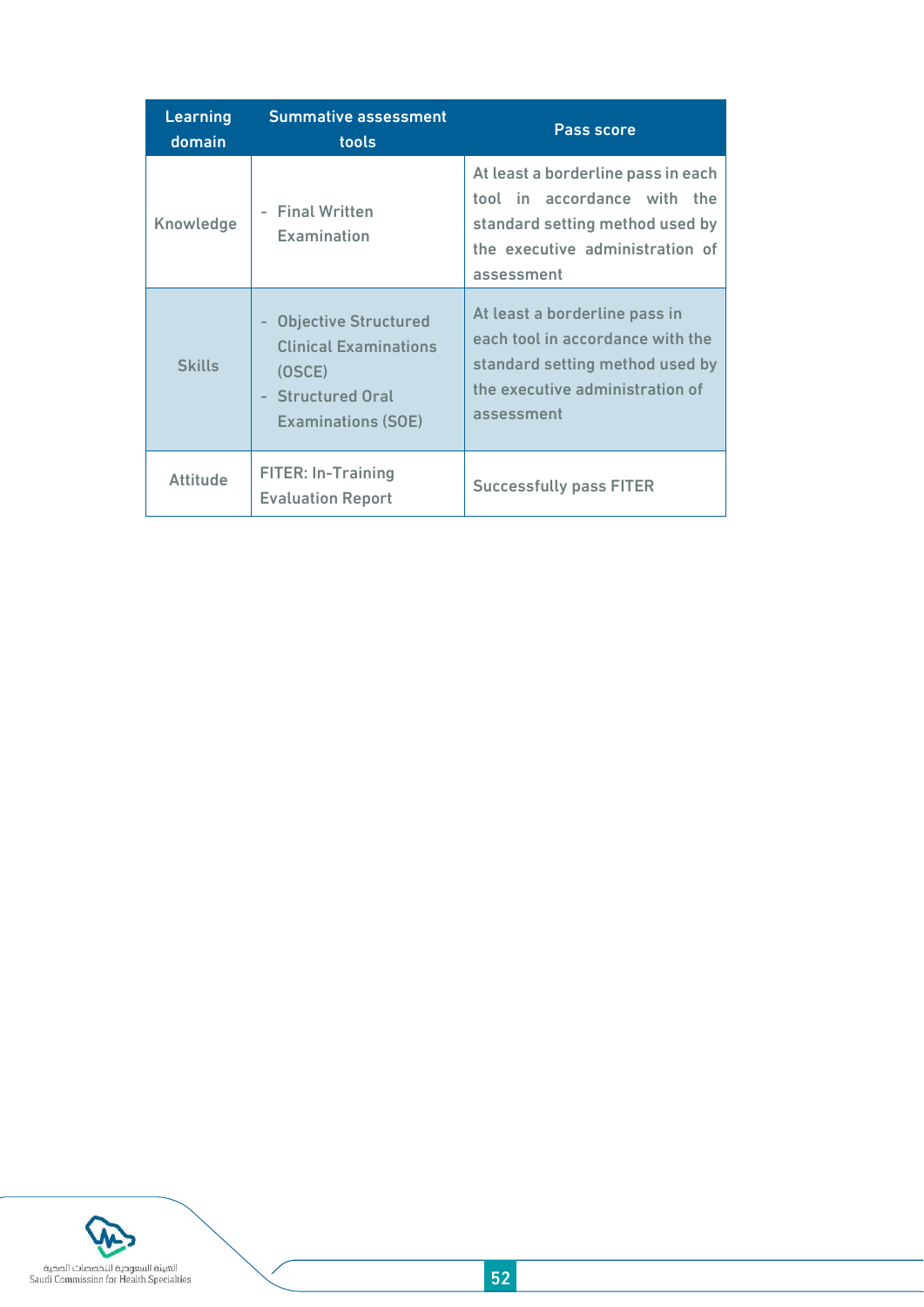# <span id="page-52-0"></span>XII. PROGRAM AND COURSE EVALUATION

SCFHS applies variable measures to evaluate the implementation of this curriculum. The training outcomes of this program will undergo the quality assurance framework endorsed by the Central Training Committee at the SCFHS. The results of the assessment (both formative and summative) will be analyzed and mapped to curriculum content. Other indicators that will be incorporated include the following:

- Report of the annual trainees' satisfaction survey
- Reports from trainees' evaluation of faculty members
- Reports from trainees' evaluation of rotations
- Reports from the annual survey of program directors
- Data available from program accreditations
- Reports from direct field communications with trainees and trainers

Goal-based evaluation: The intended achievement of milestones will be evaluated at the end of each stage to assess the progress of the curriculum delivery. Any deficiency will be addressed in the following stage, utilizing the time devoted to trainee-selected topics and professional sessions.

In addition to subject-matter opinion and best practices from benchmarked international programs, SCFHS will apply a robust method to ensure that this curriculum utilizes all of the data available during the revision of this curriculum in the future.

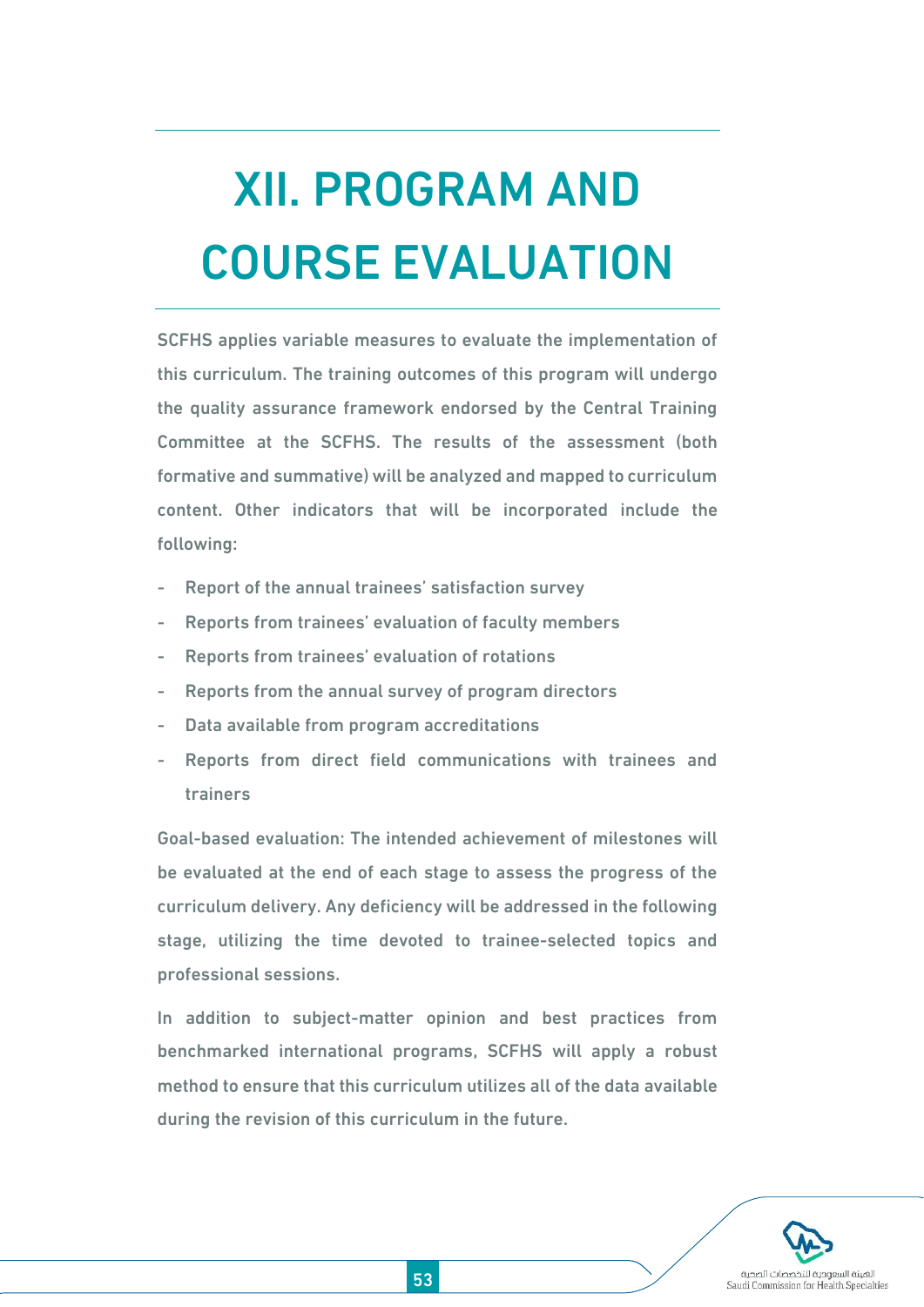# <span id="page-53-0"></span>XIII. POLICIES AND PROCEDURES

This curriculum represents the means and materials outlining learning objectives with which trainees and trainers will interact to achieve the identified educational outcomes. The Saudi Commission for Health Specialties (SCFHS) has a full set of "General Bylaws" and "Executive Policies" (published on the official SCFHS website), which regulate all processes related to training. General bylaws of training, assessment, and accreditation as well as executive policies on admission, registration, continuous assessment and promotion, examination, trainees' representation and support, duty hours, and leaves are examples of regulations that need to be applied. Trainees, trainers, and supervisors need to apply this curriculum in compliance with the most updated bylaws and policies, all of which can be accessed online (via the official SCFHS website).

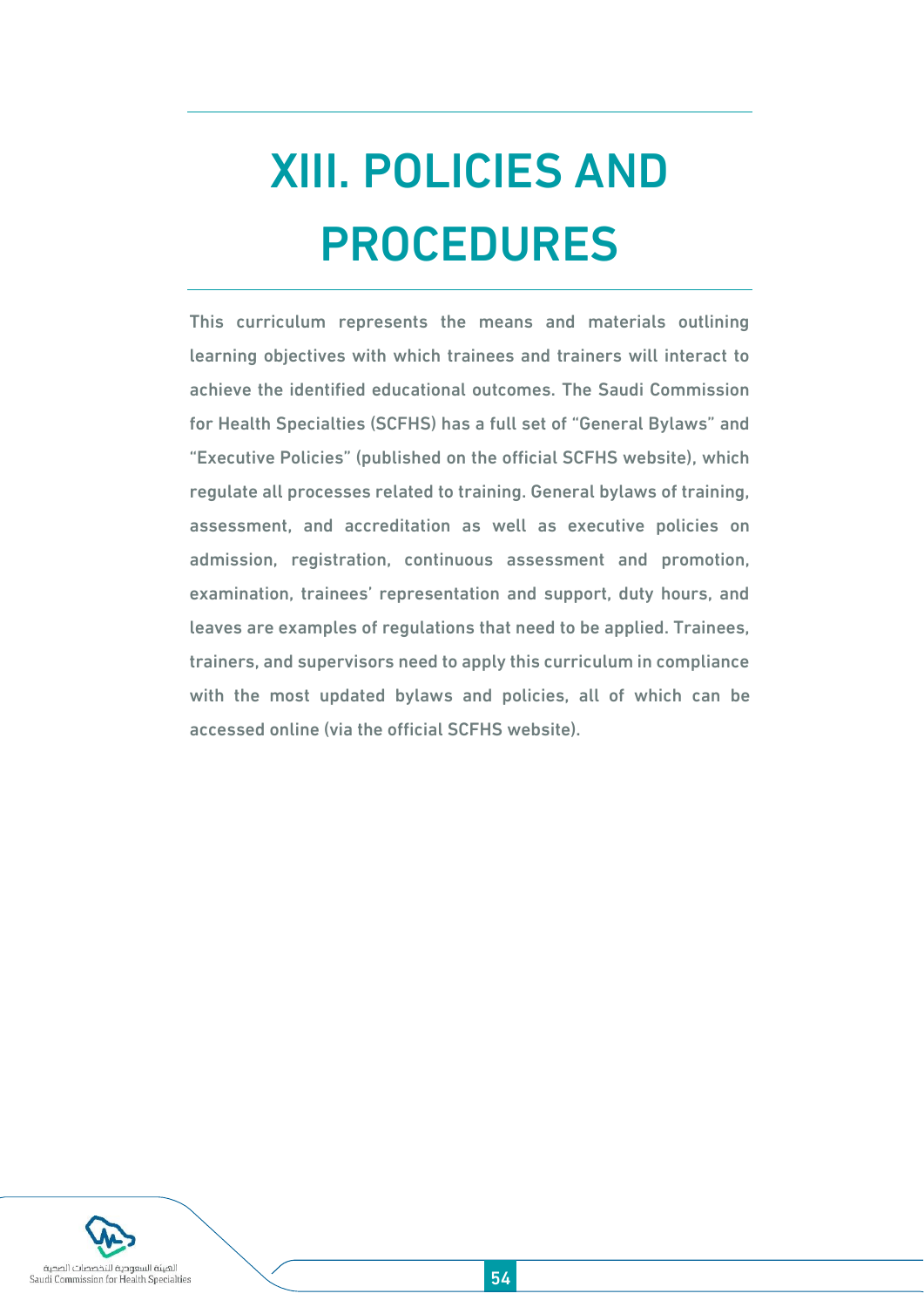## XIV. APPENDICES

- <span id="page-54-0"></span>A. Top conditions and procedures in the specialty
- B. Examples of academic half-day tables
- C. Miller's Pyramid of assessment
- D. Glossary
- E. How to write objectives in SMART style
- F. Example of research rotation objectives
- G. References
- H. Additional resources

## <span id="page-54-1"></span>Appendix-C

#### Universal Topics

#### Intent:

Universal topics are high-value interdisciplinary topics that are of outmost importance to the trainee. The reason for delivering the topics centrally is to ensure that every trainee receives high-quality teaching and develops essential core knowledge on these topics. These topics are common to all specialties.

The included topics meet one or more of the following criteria:

- Impactful: Topics that are common or life-threatening
- Interdisciplinary: Topics that are difficult to teach by a single discipline
- Orphan: Topics that are poorly represented in the undergraduate curriculum
- Practical: Topics that trainees will encounter in hospital practice

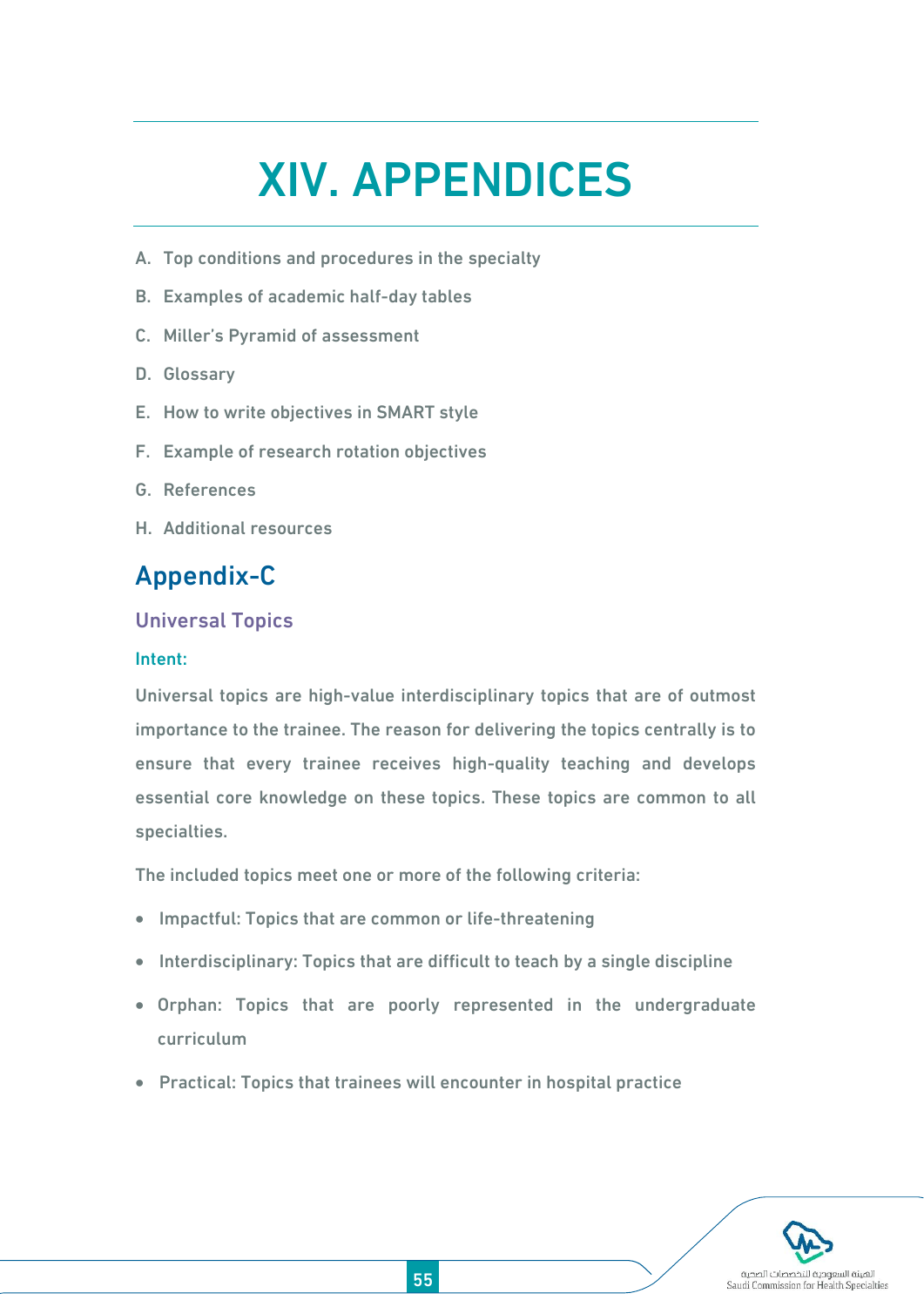#### Development and Delivery:

Core topics for the PG curriculum will be developed and delivered centrally by the Commission through an e-learning platform. A set of preliminary learning outcomes for each topic will be developed. Content experts, in collaboration with the central team, may modify the learning outcomes.

These topics will be didactic in nature, with a focus on the practical aspects of care. These topics will be more content-heavy than workshops and other planned face-to-face interactive sessions.

The suggested duration of each topic is 1.30 hours.

#### Assessment:

The topics will be delivered in a modular fashion. There will be an online formative assessment at the end of each learning unit, and there will be a combined summative assessment in the form of context-rich MCQ after completion of all topics. All trainees must attain minimum competency in the summative assessment. Alternatively, these topics can be assessed in a summative manner, along with a specialty examination.

Some examples include case studies, high-quality images, worked examples of prescribing drugs in disease states, and internet resources.

## <span id="page-55-0"></span>Appendix-D

Top conditions and procedures in the specialty

#### Basic Sciences

- Embryology
- Anatomy
- Depth Identify in detail the anatomy of the vascular tree
- Understanding of the anatomy of blood supply
- Understanding of the physiology of blood supply
- Anatomy and muscle, nerve, bone, and skin metabolism

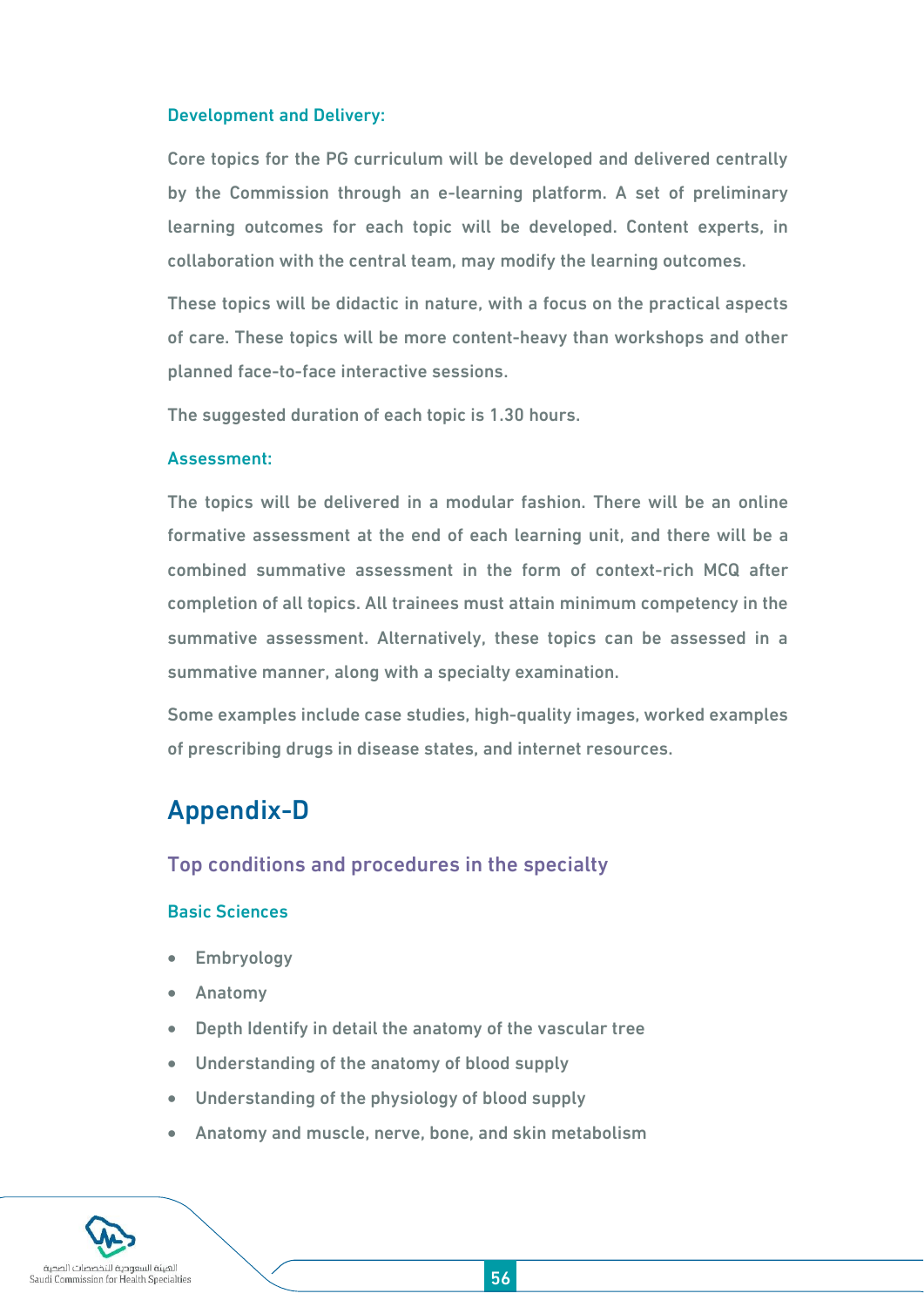- Identify in detail the anatomy of the major nerves and their branching in the extremities, including their relationships with surrounding structures
- Wound, tendon, nerve, skin, and bone healing
- Understand the principles of electrical evaluation and show in-depth knowledge of the techniques of electrical examination of the extremities, including conduction studies and EMG evaluation
- Radiologic techniques, including plain radiographic films, ultrasonography, CT scans, angiography, and MRI of the extremities
- Advanced vascular pathophysiology of the body, with an emphasis on the extremities

#### Principles of Microsurgery

- o Magnification
- o Instrumentation
- o Instrument handling
- o Definition of microvascular free tissue transfer
- o Indications for microvascular free tissue transfer
- o Donor tissue option
- o Role of anticoagulants in microsurgery
- o The no-reflow phenomenon
- o Methods that can be used to minimize ischemia
- o End-to-end or end-to-side arterial anastomosis
- $\circ$  Obtain vein grafts option and technical step
- o Flap failure and factors leading to free-flap failure
- o Methods used to relieve spasm
- o Options for flap reconstruction
- o Free-flap option for functional muscles
- o Perforator flaps
- o Osseous flaps
- o Chimeric flaps
- o Flaps used for facial reanimation

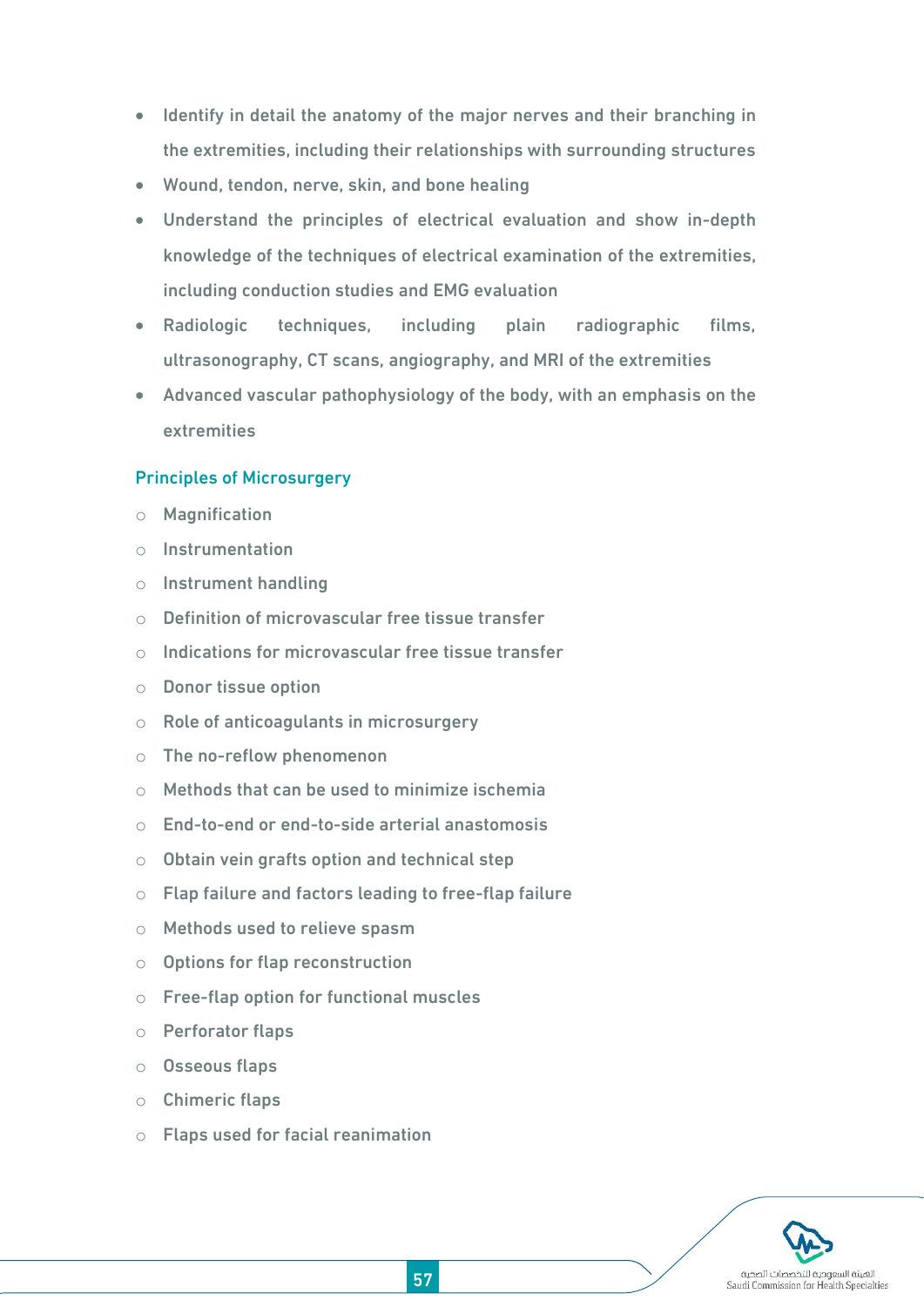#### Applied Sciences

- o Microsurgery
- o Supermicrosurgery technique
- o Reconstruction after extensive soft tissue resection
- o Reconstruction of Head and Neck defects
- o Reconstruction for pharyngeal or esophageal defects
- o Combined mandibular and floor-of-mouth reconstruction
- o Reconstruction of the breast
- o Reconstruction of the trunk and thoracic
- o Hand and wrist reconstruction
- o Foot and ankle reconstruction
- o Extremities reconstruction
- o Lymphedema reconstruction
- o Peripheral nerve
- o Facial reanimation for paralysis

#### PRACTICAL

- A list of the procedures is shown. This list of operations is to be independently performed by the Fellow, or, for complex cases, as an assistant surgeon. The list shows different examples of the procedures to be performed and does not necessarily outline the requirements of the Fellowship completion.
- Microsurgical experience is essential.

Surgical procedures can be listed as follows:

#### Skin and Subcutaneous Tissue

- Skin graft
- Pedicled flaps
- Regional and\or island flaps
- Free-flap with microvascular anastomosis

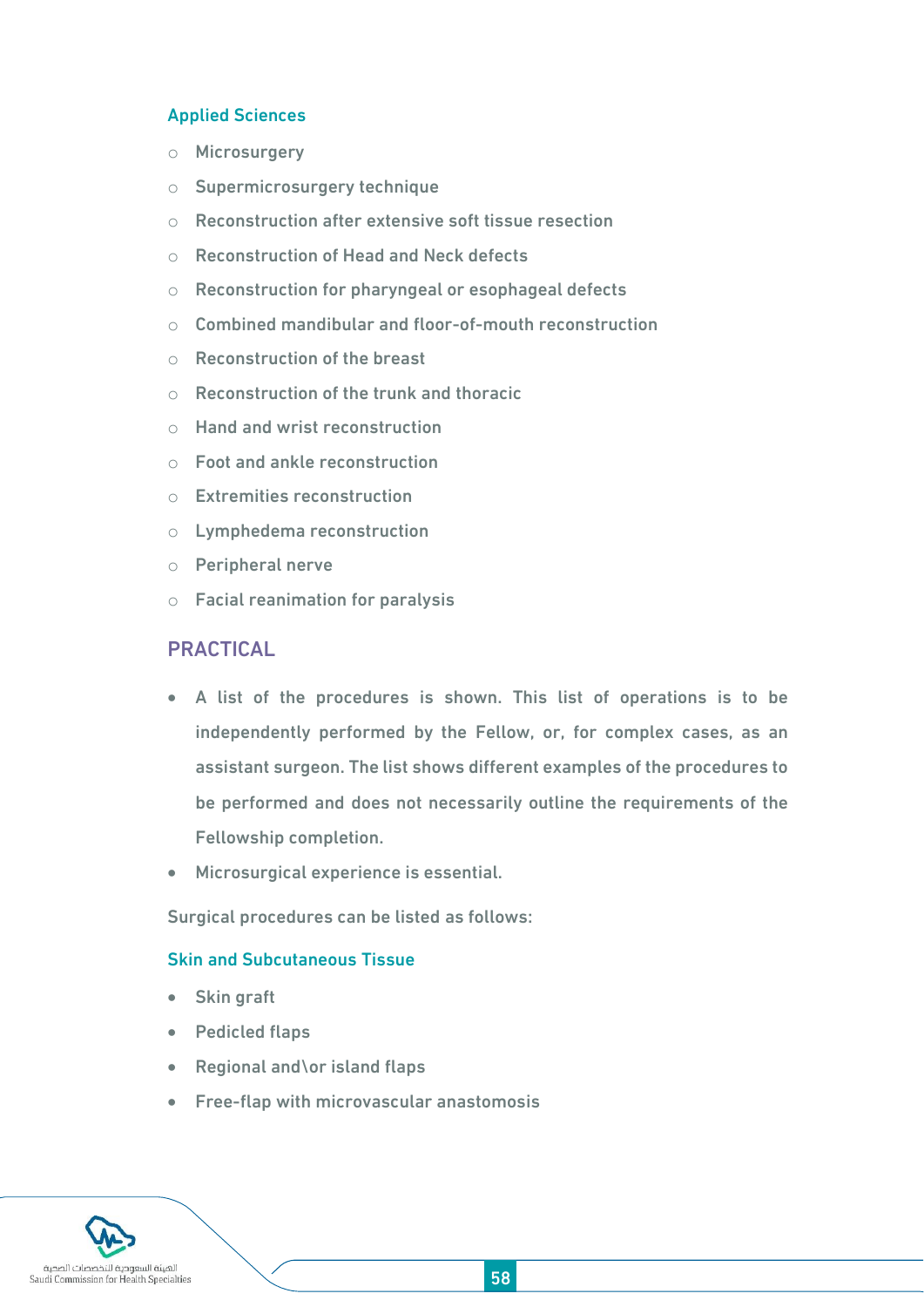#### Bone and Joints

- Vascularized bone on a pedicle flap
- Clavicle on the sternocleidomastoid flap
- Rib on the pectoralis major muscle
- Scapula on the trapezius muscle
- Bone transfers with microvascular anastomosis
- Deep circumflex iliac artery flap
- Radial forearm flap
- Free fibula flap
- Free scapula flap
- Medial femoral condyle flap
- Coracoid bone free-flap for reconstruction of the scaphoid bone
- Free toe joint transfer

#### **Nerves**

- Microsurgical nerve repair
- Nerve grafting
- Neurotization and conduits
- Neurolysis
- Neuroma
- Nerve tumors

#### Vascular

- Tumors and vascular malformations
- Replantation
- Revascularization
- Microsurgical arterial anastomosis
- Microsurgical venous anastomosis
- Vein graft
- Lymphatic reconstruction

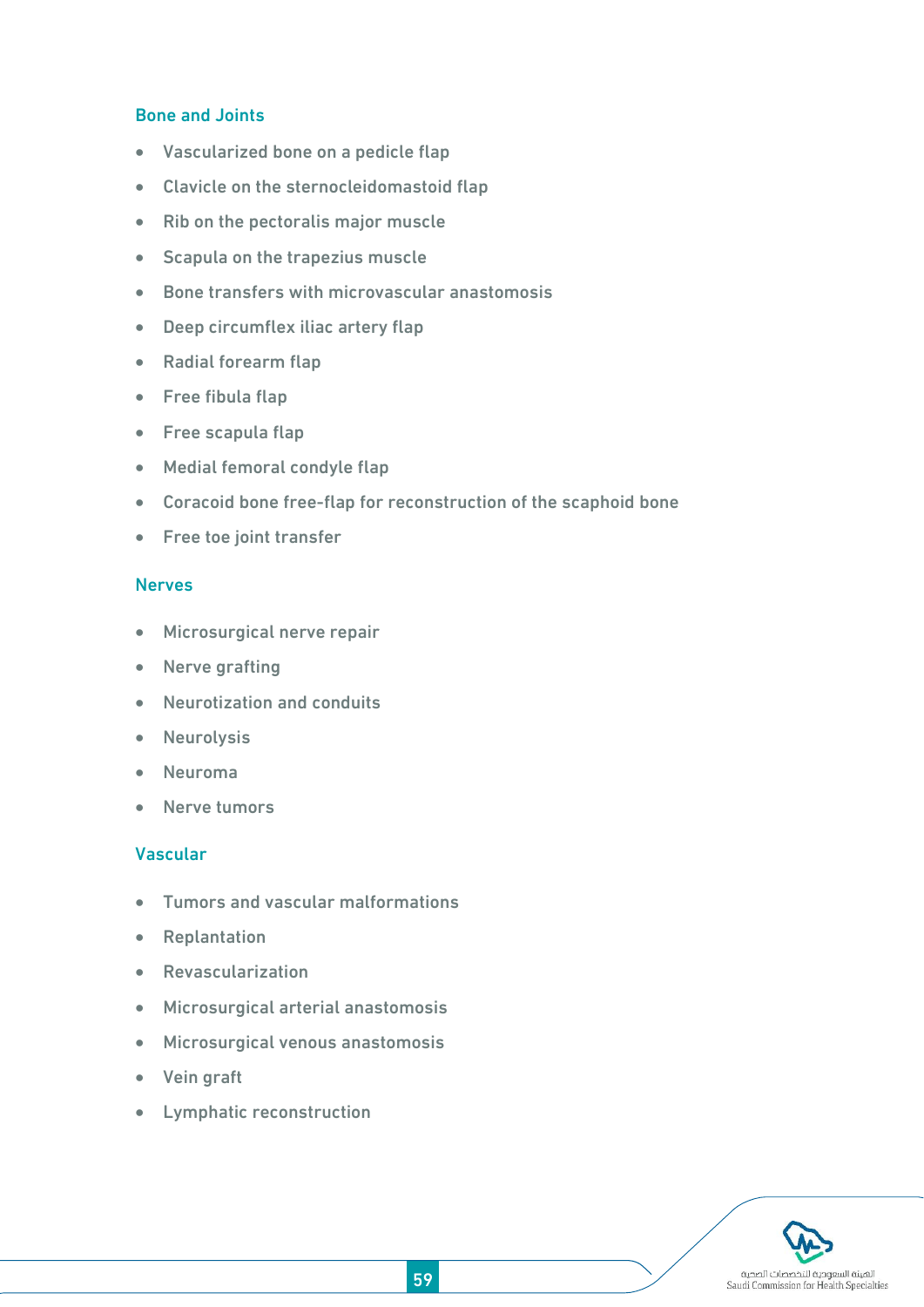#### **Other**

- Congenital disorders, including mangled hand treatment
- Facial paralysis and facial palsy procedures
- Children's disorders

#### Amputations

- Hand level
- Metacarpal, carpal, forearm, and proximal upper limb level

#### Replantation

- **•** Digital level
- Carpal or forearm\upper limb level
- Lower limb

#### Contracture and functional impairments

- Volkmann's
- **•** Stiffness
- **•** Burns

## <span id="page-59-0"></span>Appendix-E

The following table provides example topics that illustrate the half-day activities as they span over the course of 1 year (or the cycle of teaching if more than 1 year is required to cover all of the topics).

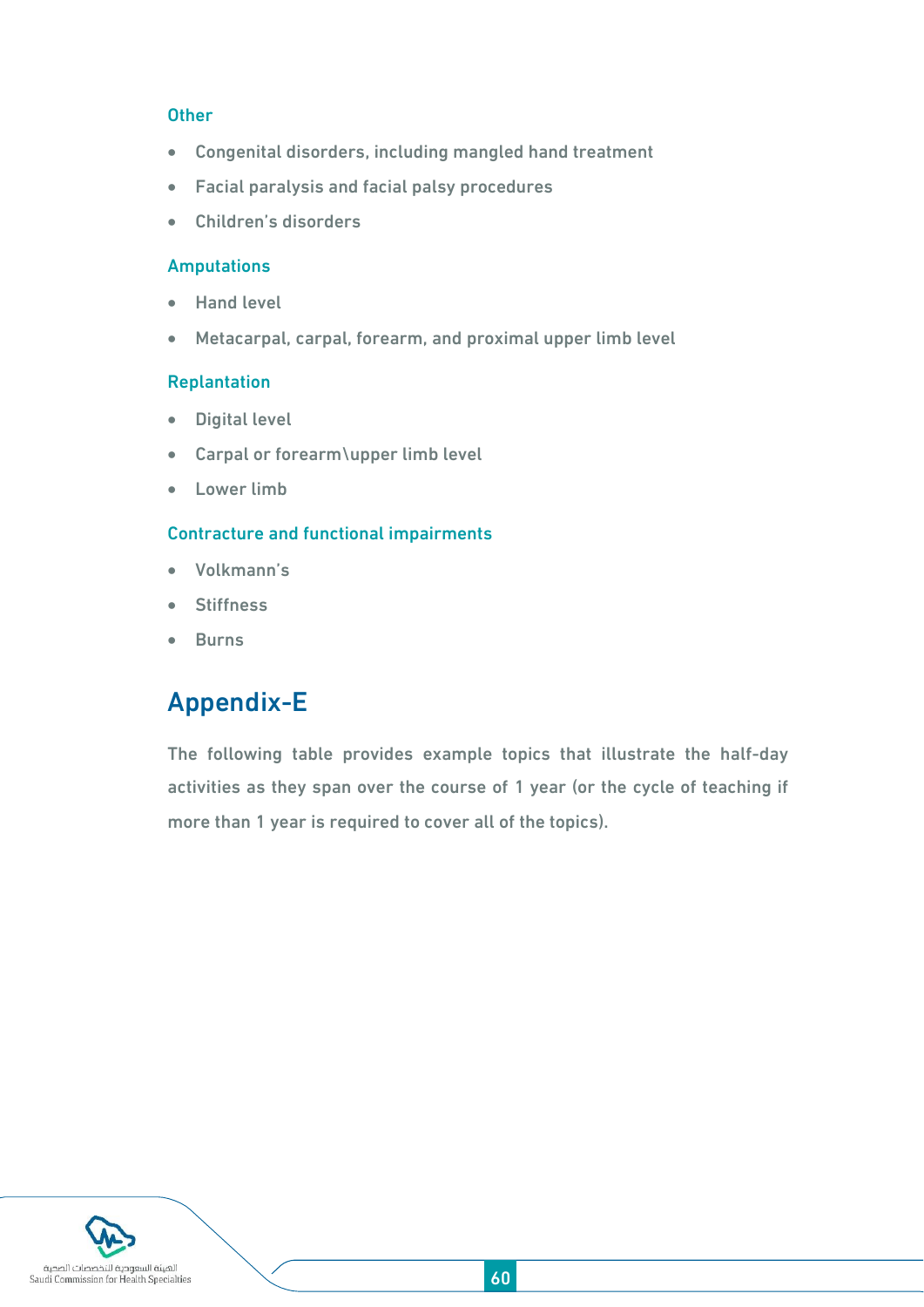#### An example:

| <b>Academic</b><br>week | <b>Section</b>                    | <b>Date</b> | <b>Time</b>     | <b>Sessions</b>             | <b>Presenters</b>   |
|-------------------------|-----------------------------------|-------------|-----------------|-----------------------------|---------------------|
| $\overline{1}$          | <b>Fundamentals</b><br>in surgery | MM-DD       | $13:00 - 14:00$ | Welcoming to<br>the program | Program<br>director |
|                         |                                   |             | $14:00 - 15:00$ | Case base<br>study**        | $\mathsf{A}$        |
|                         |                                   |             | $15:00 - 16:00$ | Topic 2                     | B                   |
| $\overline{2}$          |                                   | MM-DD       | $13:00 - 14:00$ | Topic 3                     | $\mathsf{C}$        |
|                         |                                   |             | $14:00 - 15:00$ | <b>Case base</b><br>study   | D                   |
|                         |                                   |             | 15:00-16:00     | Topic 5                     | E                   |
| 3                       |                                   |             | $13:00 - 14:00$ | Topic 6                     | F                   |
|                         |                                   | MM-DD       | $14:00 - 15:00$ | Case base<br>study          | B                   |
|                         |                                   |             | $15:00 - 16:00$ | Topic 8                     | $\mathsf{C}$        |
| 4                       |                                   | MM-DD       | $13:00 - 14:00$ | Journal club*               | K                   |
|                         |                                   |             | $14:00 - 15:00$ | Case base<br>study          | B                   |
|                         |                                   |             | 15:00-16:00     | Topic 10                    | $\mathsf A$         |
|                         |                                   |             |                 |                             |                     |

\* Journal club could be conducted in the evening or during the half-day

\*\* Case based study could be conducted in the evening or during the half-day

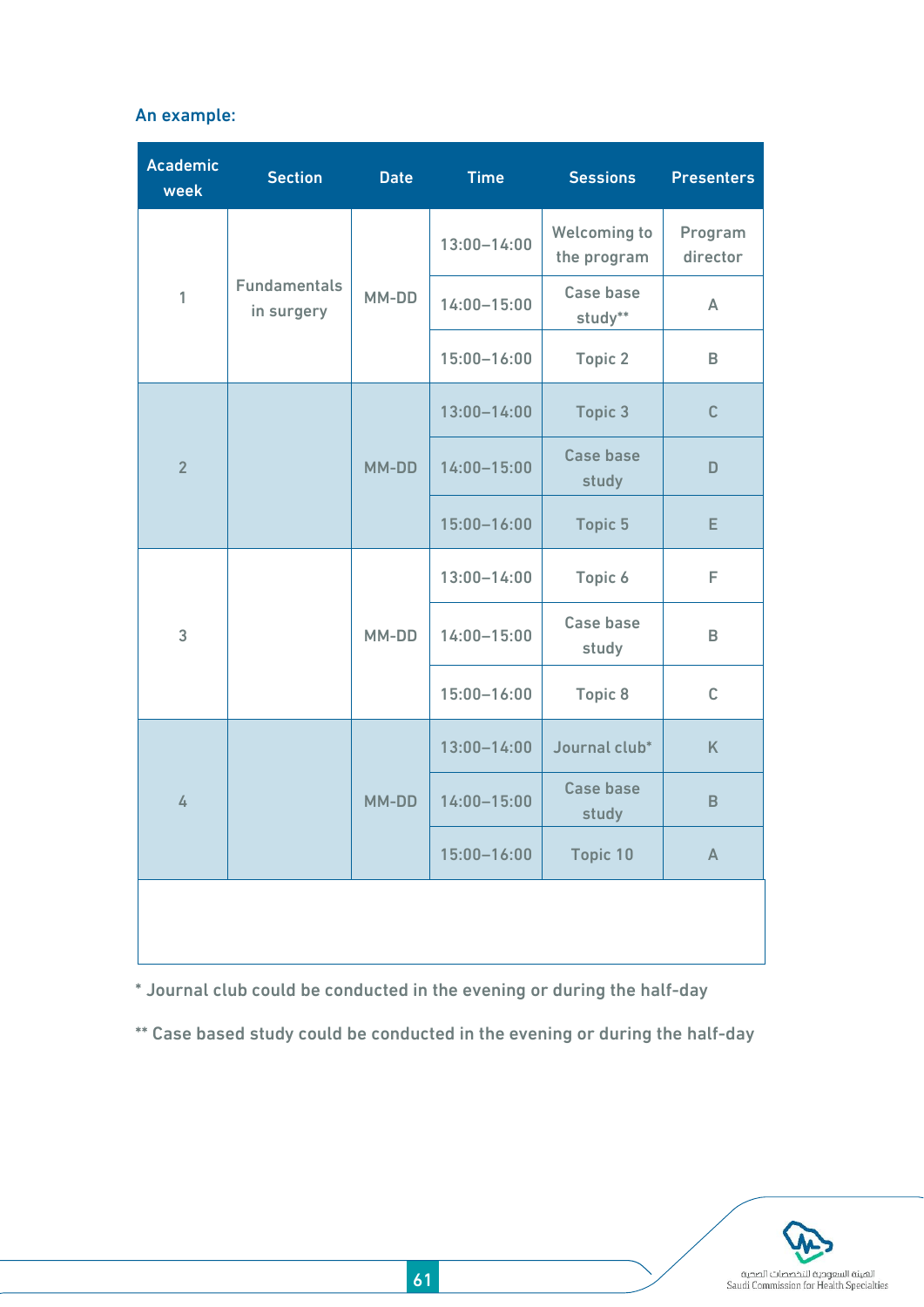## <span id="page-61-0"></span>Appendix-G

**Glossary** 

| <b>Glossary</b>        |                                                       |  |  |  |  |
|------------------------|-------------------------------------------------------|--|--|--|--|
|                        | <b>Description correlating educational objectives</b> |  |  |  |  |
| <b>Blueprint</b>       | with assessment contents; for example, test           |  |  |  |  |
|                        | blueprint defines the proportion of test questions    |  |  |  |  |
|                        | allocated to each learning domain and/or content.     |  |  |  |  |
|                        | Capability to function within a defined professional  |  |  |  |  |
|                        | role that implies entrustment of a trainee by         |  |  |  |  |
| <b>Competency</b>      | graduation of the program, with the required          |  |  |  |  |
|                        | knowledge, skills, and attitude needed to practice    |  |  |  |  |
|                        | unsupervised.                                         |  |  |  |  |
| <b>Specialty core</b>  | A specific knowledge, skill, or professional          |  |  |  |  |
| content (skills,       | attitude, which is specific and integral to the given |  |  |  |  |
| knowledge, and         | specialty.                                            |  |  |  |  |
| professional attitude) |                                                       |  |  |  |  |
|                        | An assessment that is used to inform the trainer      |  |  |  |  |
|                        | and learner of what has been taught and learned,      |  |  |  |  |
|                        | respectively, for the purpose of improving            |  |  |  |  |
| <b>Formative</b>       | learning. Typically, the results of formative         |  |  |  |  |
| assessment             | assessment are communicated through feedback          |  |  |  |  |
|                        | to the learner. Formative assessments are not         |  |  |  |  |
|                        | intended to make judgments or decisions               |  |  |  |  |
|                        | (although this may be a secondary gain).              |  |  |  |  |
|                        | Exceeding the minimum level of competency to the      |  |  |  |  |
|                        | proficient level of performance, indicating rich      |  |  |  |  |
| <b>Mastery</b>         | experience with possession of great knowledge,        |  |  |  |  |
|                        | skills, and attitude.                                 |  |  |  |  |

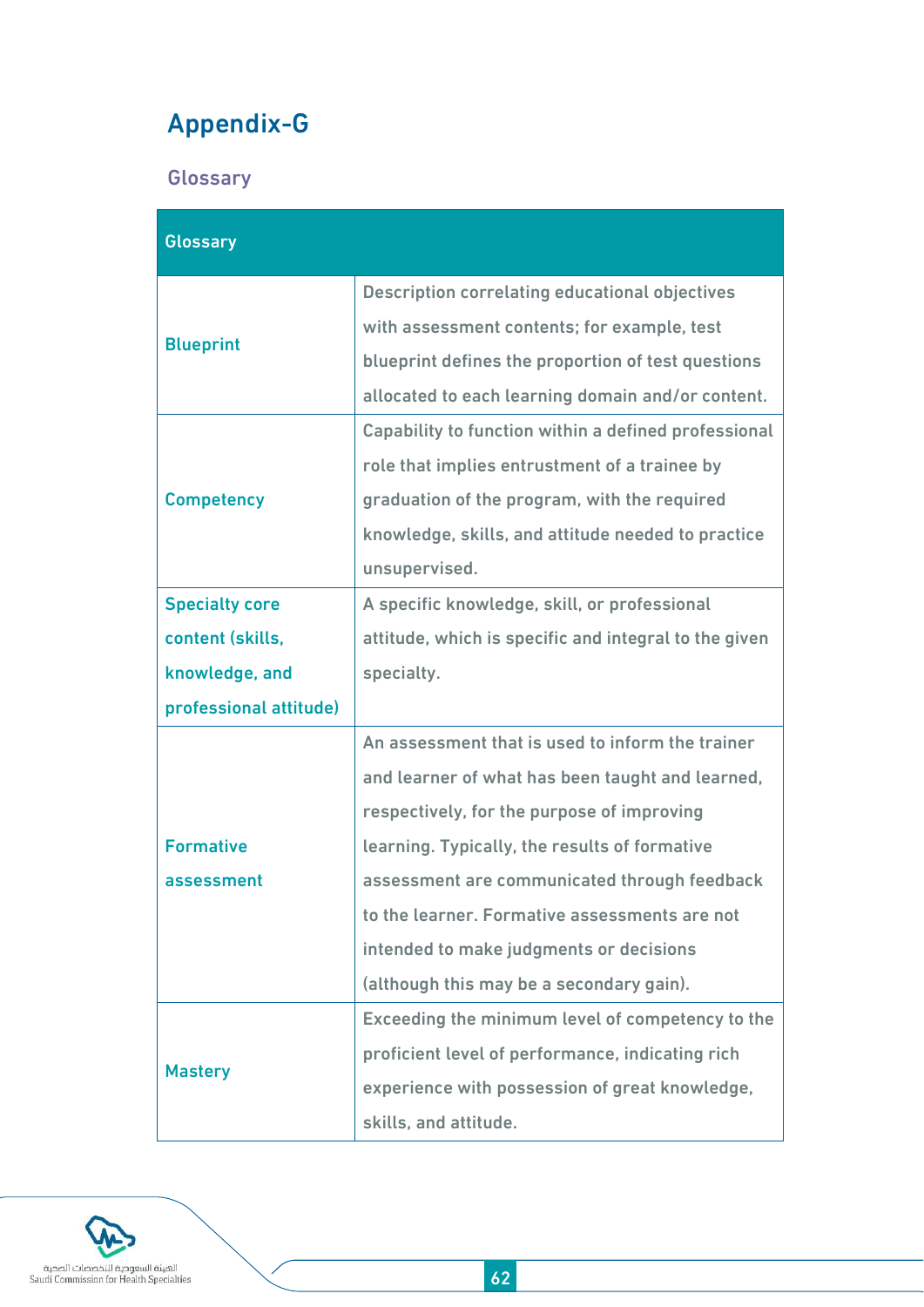| <b>Glossary</b>                |                                                                                                                                                                                                                                                      |
|--------------------------------|------------------------------------------------------------------------------------------------------------------------------------------------------------------------------------------------------------------------------------------------------|
| <b>Portfolio</b>               | A collection of evidence of progression towards<br>competency; this may include both constructed<br>components (defined by mandatory continuous<br>assessment tools in the curriculum) and<br>unconstructed components (selected by the<br>learner). |
| <b>Summative</b><br>assessment | An assessment that describes the composite<br>performance of the development of a learner at a<br>particular point in time and is used to inform<br>judgment and make decisions about the level of<br>learning and certification.                    |
| <b>Universal topic</b>         | Knowledge, skills, or professional behavior that is<br>not specific to the given specialty but universal for<br>the general practice of a given healthcare<br>profession.                                                                            |

## <span id="page-62-0"></span>Appendix-I

### 2.2.6 RESEARCH ROTATION

Research rotation is intended to prepare the training Fellow to acquire the necessary skills and knowledge about research to prepare them to conduct their research project throughout their Fellowship training period.

#### MEDICAL EXPERT

#### Goals:

 To demonstrate an understanding of the basic principles of research design, methodology, data analysis, and clinical epidemiology. In addition, they have advantages and disadvantages from the perspective of surgery.

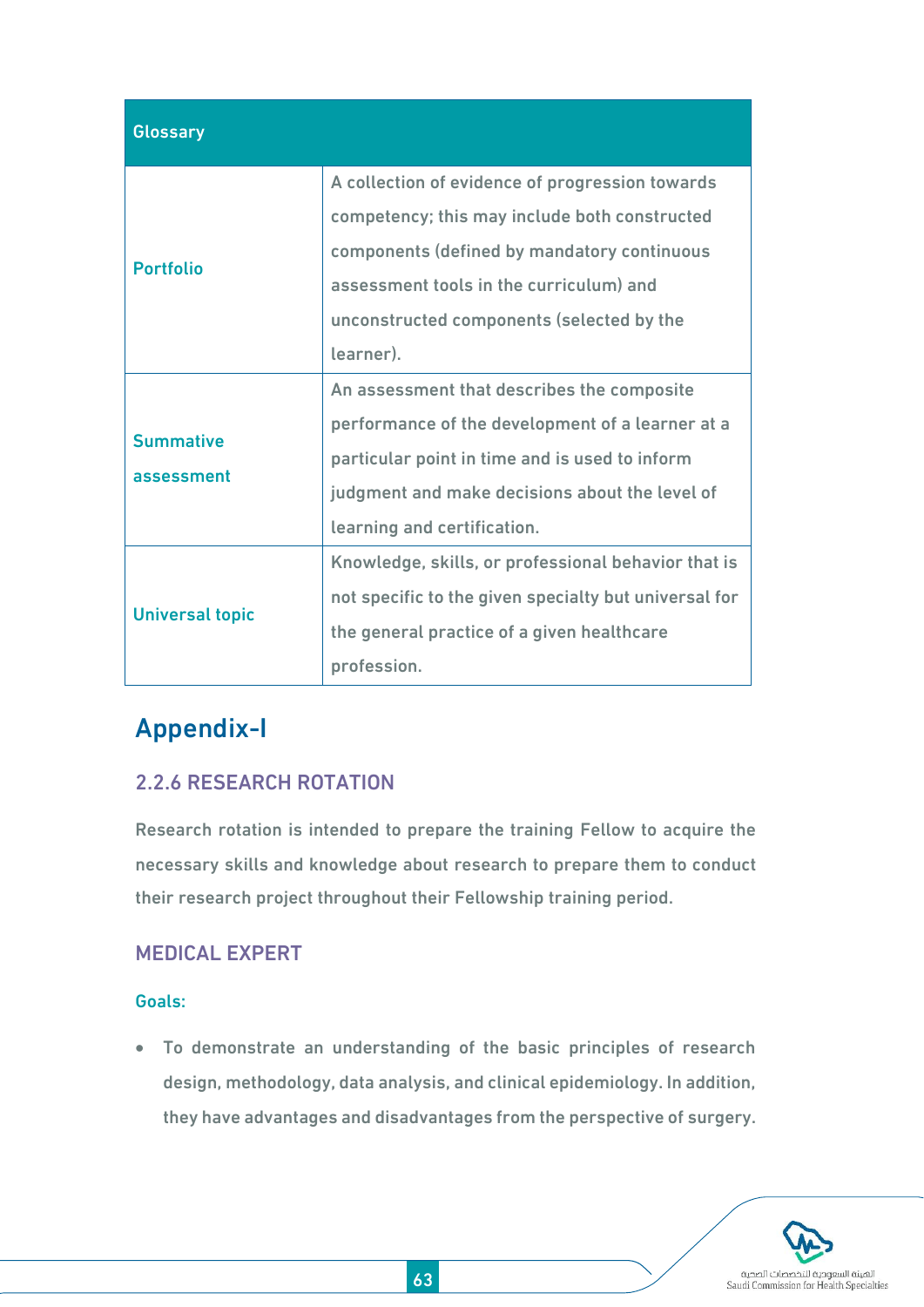- To familiarize themselves with the ethical requirements of research and demonstrate an understanding of the responsible use of informed consent.
- To understand and practice appropriate methods for writing the research manuscript, data collection, and analysis and discussion of results.
- To demonstrate the awareness of the current research topics in radiology using available medical informatics systems.
- To acquire the skills for scientific presentations and public discussions.

#### **Requirements**

- Clinical studies (case reports), basic and applied science, laboratory, and translational science research projects are encouraged.
- The project should be intended for publication in a peer-reviewed journal and it is a requirement to publish at least one paper in a respected peerreviewed journal prior to completion of the Fellowship training.
- Assigned a senior faculty member involved in microsurgery.

#### Training Methods

- A dedicated 1-month, full-time rotation in research is conducted.
- It is expected that the project will span more than 1 month. Therefore, the completion of the work should be performed in parallel to the other subsequent rotations.
- The Fellow must choose a supervisor to help access the essential resources who will facilitate an appropriate understanding of research skills and periodically discuss the progress.
- Attendance at dedicated courses or workshops that enhance research skills may be required by the program.
- The Fellow must finish the research proposal by the end of the first 6 months and should be accepted by the IRB committee.
- The oral abstract of the study results is encouraged to be presented on the Fellows Research Day.

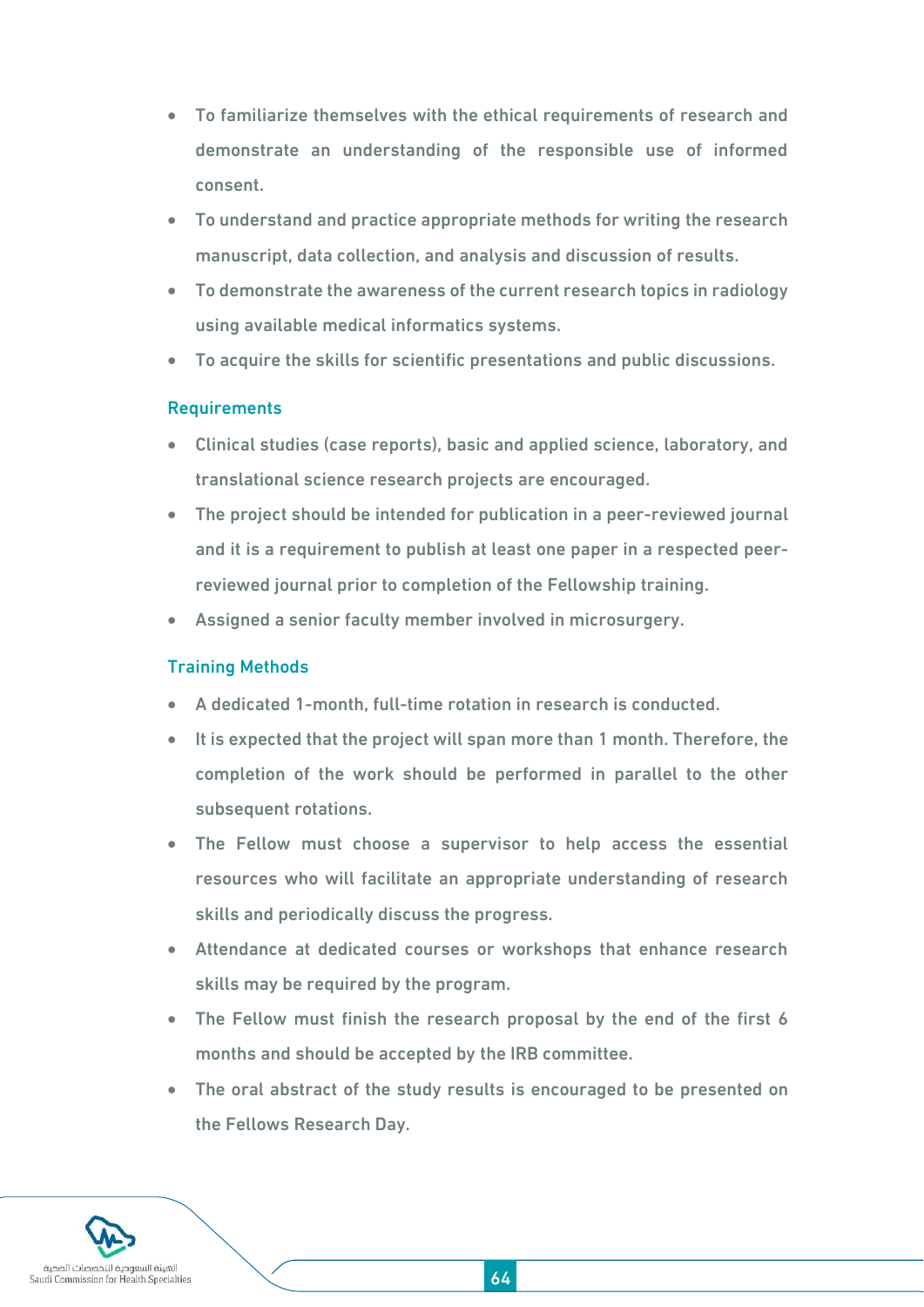• It is highly desirable for Fellows to work on presenting the research results at national and/or international meetings and work to publish their work in indexed journals.

#### **COMMUNICATOR**

- Demonstrate skills in conveying and discussing scientific research to scientific communities through posters, abstracts, teaching slides manuscripts, or other scientific communications
- Communicate and collaborate effectively with research supervisor to conduct the research.

#### COLLABORATOR

• Identify, consult, and collaborate with appropriate experts to conduct the research.

#### LEADER

- Demonstrate the ability to identify an area of research interest and a research supervisor in order to engage in the scholarship of scientific inquiry and dissemination.
- Demonstrate the ability to utilize available resources and regularly meet with an identified research mentor.
- Demonstrate the ability to set realistic priorities and use time effectively to optimize professional performance.
- Demonstrate an understanding of the cost-effective use of health care resources.

#### HEALTH ADVOCATE

 Recognize the contributions of scientific research in improving the health of patients and communities.

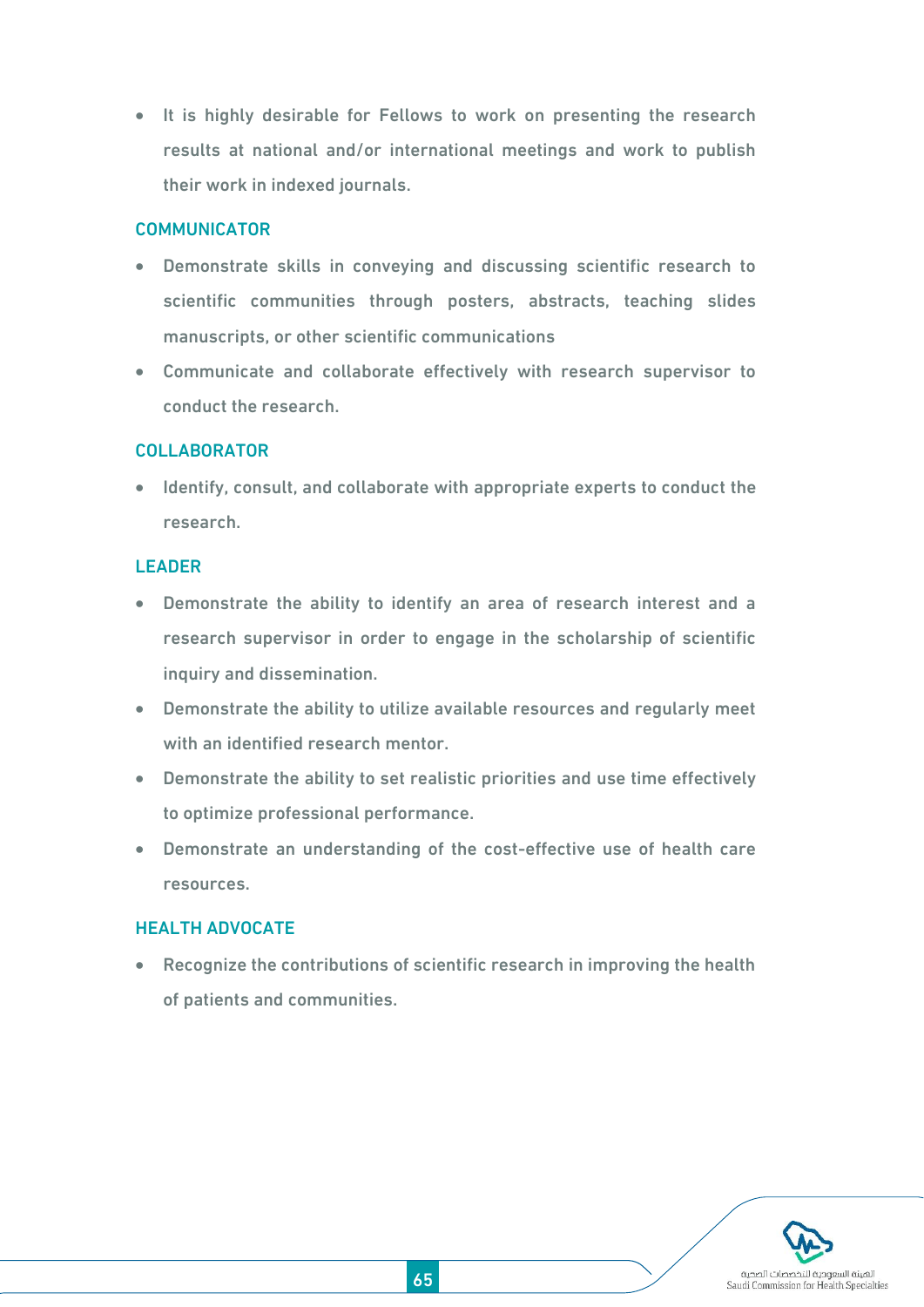#### SCHOLAR

- To demonstrate the ability to pose an appropriate research question, recognize and identify gaps in knowledge and expertise around this question, and formulate an appropriate study design to answer it.
- Demonstrate the ability to conduct the research outlined in the proposal.
- Demonstrate the ability for data collection, data analysis, and preparation of an abstract and manuscript.
- Demonstrate the ability to identify areas for further research.

#### PROFESSIONAL

- Ethical and professional research expectations are consistent with Institutional Review Board guidelines, including the maintenance of meticulous data and conduct of ethical research.
- Demonstrate personal responsibility for setting research goals and working with supervisors to set and achieve research timeline objectives.
- Publish accurate and reliable research results, with attention to appropriate authorship attribution criteria.
- Disclose potential financial conflicts of interest (including speaker fees and consultative relationships) as appropriate when engaging in and disseminating research results.

## <span id="page-65-0"></span>Appendix-J

#### References

- 1. Masia J, Sanchez-Porro L, Vega C, Farhadi J, Suominem S, Kolb F, Garusi C, Van Landuyt K, Santamaria E, Innocenti M. New Paradigms in Reconstructive Microsurgery Education.
- 2. Sebai ZA. Cancer in Saudi Arabia. Annals of Saudi Medicine. 1989 Jan;9(1):55-63.

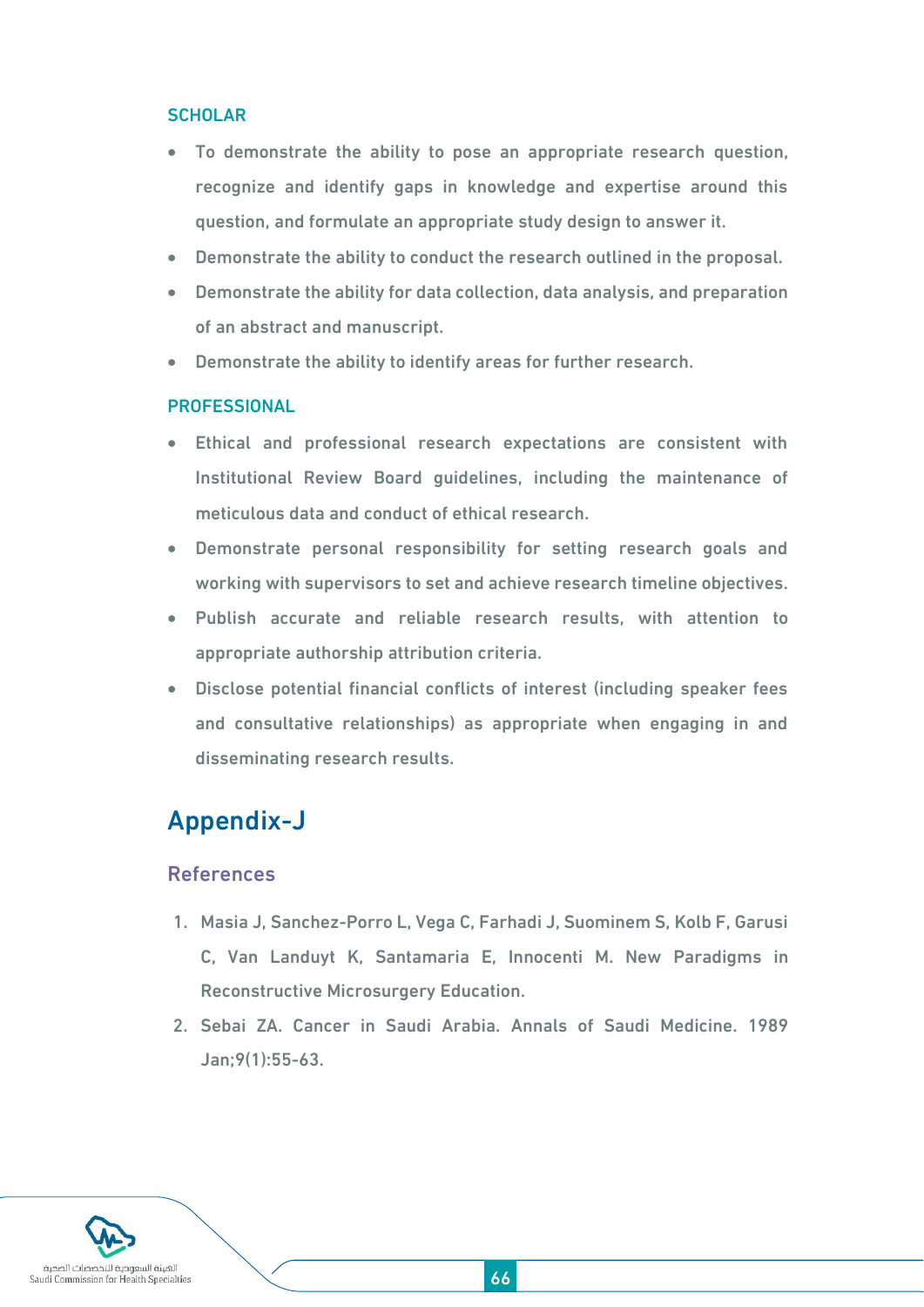- 3. Alshamrani A, Alshammari T, Sawyer S, Williams B. Current State of Trauma Services in Saudi Arabia. Journal of Emergency Medicine, Trauma and Acute Care. 2020 Nov 19;2020(1):6.
- 4. Saudi Arabia: Total population from 2016 to 2026. Statista. Accessed on 25/7/2021 https://www.statista.com/statistics/262467/totalpopulation-of-saudi-arabia/
- 5. Frank JR, Snell L, Sherbino J, editors. CanMEDS 2015 Physician Competency Framework. Ottawa: Royal College of Physicians and Surgeons of Canada; 2015)

## <span id="page-66-0"></span>Appendix-K

#### RECOMMENDED TEXTBOOKS & JOURNALS

#### **TEXTBOOKS**

- Microsurgery Practice Manual by Robert. D. Acland and Raja S Sabapathy.
- Operative Microsurgery by J. Brian Boyd and Neil F Jones.

#### **JOURNALS**

- Plastic and Reconstructive Surgery and Plastic and Reconstructive Surgery global open journals
- Archives of Plastic Surgery Journal
- Plastic surgery clinics
- Journal of Hand and Reconstructive Microsurgery
- Scandinavian Journal of Plastic and Hand Surgery
- Orthopedic Surgery Literature
- **Plastic Surgery clinics**
- JPRAS
- **•** Microsurgery Literature
- Hand Clinics of North America